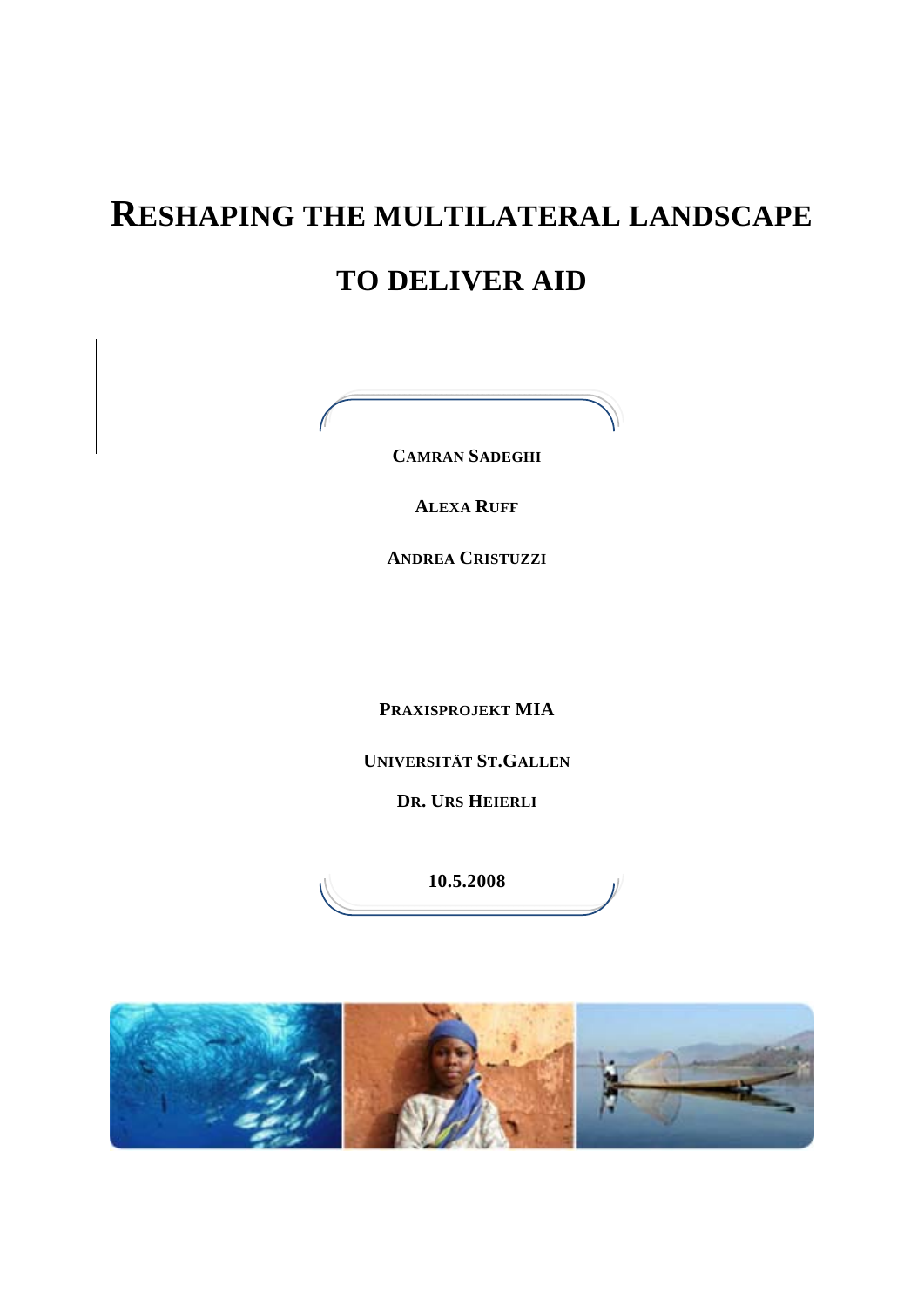# **Table of Figures**

|                                                                                          |  |  |  |  |  |  |  | Figure 2 Merger of all multilateral development institutions into                   |  |  | one |
|------------------------------------------------------------------------------------------|--|--|--|--|--|--|--|-------------------------------------------------------------------------------------|--|--|-----|
|                                                                                          |  |  |  |  |  |  |  |                                                                                     |  |  |     |
| Figure 3 Market deficits in the development assistance market (Source: own design) 34    |  |  |  |  |  |  |  |                                                                                     |  |  |     |
| Figure 4"One-Stop-Shop"-concept for increasing competition (source: own illustration) 38 |  |  |  |  |  |  |  |                                                                                     |  |  |     |
|                                                                                          |  |  |  |  |  |  |  | Figure 5 Performance Assessment of Multilateral Organisations: Current Practises in |  |  |     |
|                                                                                          |  |  |  |  |  |  |  |                                                                                     |  |  |     |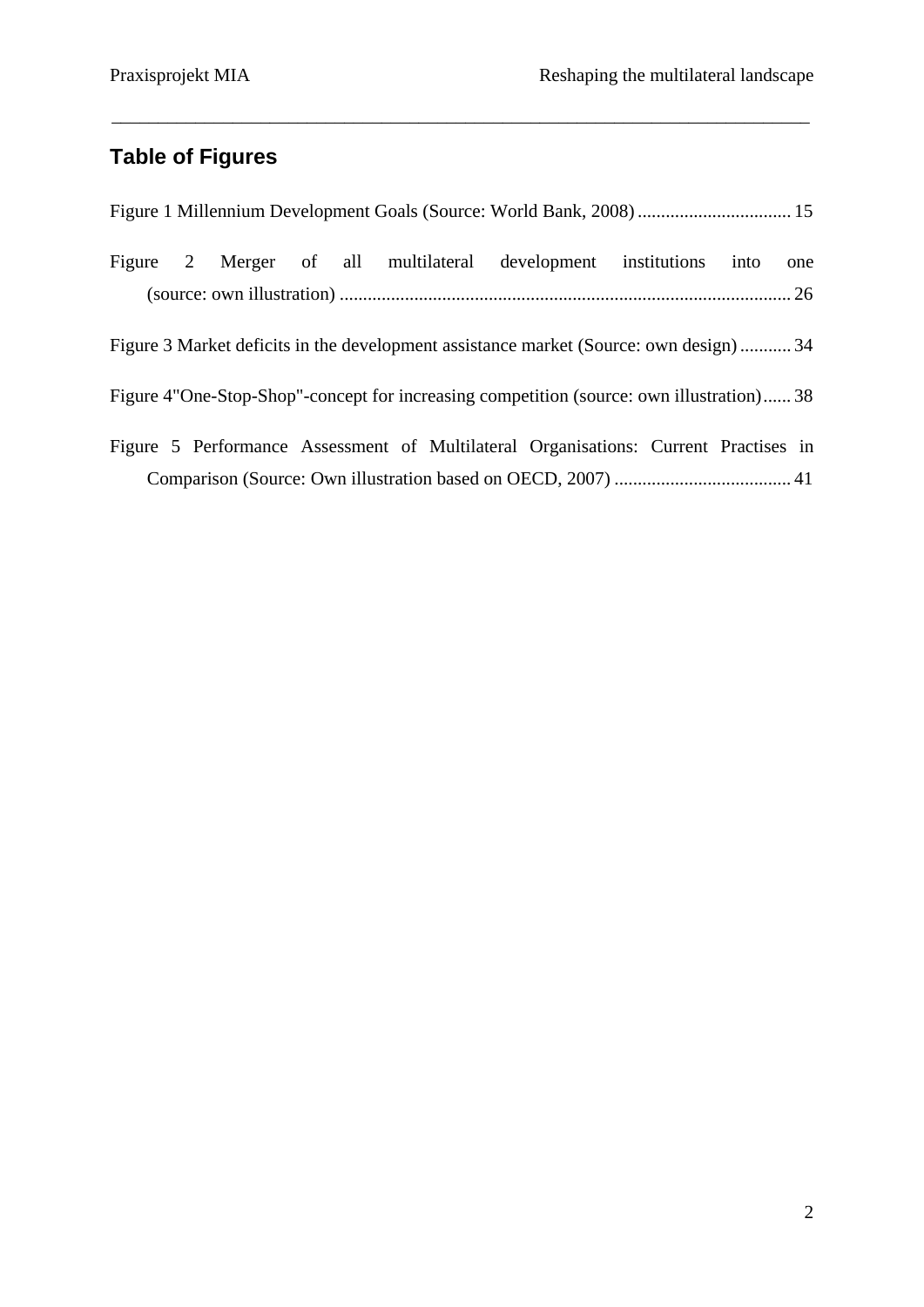# **Table of Contents**

| $\mathbf{1}$            |                   |                                                                                |
|-------------------------|-------------------|--------------------------------------------------------------------------------|
| $\overline{2}$          |                   |                                                                                |
| 3                       | 2.1<br>2.2        |                                                                                |
|                         | 3.1               |                                                                                |
|                         | 3.1.1             |                                                                                |
|                         | 3.1.2             | The United Nations Conference on Trade & Development (UNCTAD) 11               |
|                         | 3.1.3             |                                                                                |
|                         | 3.1.4             | Comparative Advantages and the Duplication of Efforts between UNCTAD           |
|                         |                   |                                                                                |
|                         | 3.1.5             | Example of cooperation between UNCTAD and the WTO: ITC  13                     |
|                         | 3.2<br>3.2.1      |                                                                                |
|                         | 3.2.2             |                                                                                |
|                         | 3.2.3             |                                                                                |
|                         | 3.2.4             | Comparative Advantages and the Duplication of Efforts between the UNDP         |
|                         |                   |                                                                                |
|                         | 3.2.5             | Two Cases: Examples of past cooperation between the UNDP and the World         |
|                         |                   |                                                                                |
|                         | 3.3<br>3.3.1      | Role of the Bretton Woods institutions in the multilateral landscape and their |
|                         |                   |                                                                                |
|                         | 3.3.2             |                                                                                |
| $\overline{\mathbf{4}}$ |                   | Do we really need both the Bretton Woods Institutions and UN institutions? 25  |
|                         | 4.1<br>4.2<br>4.3 |                                                                                |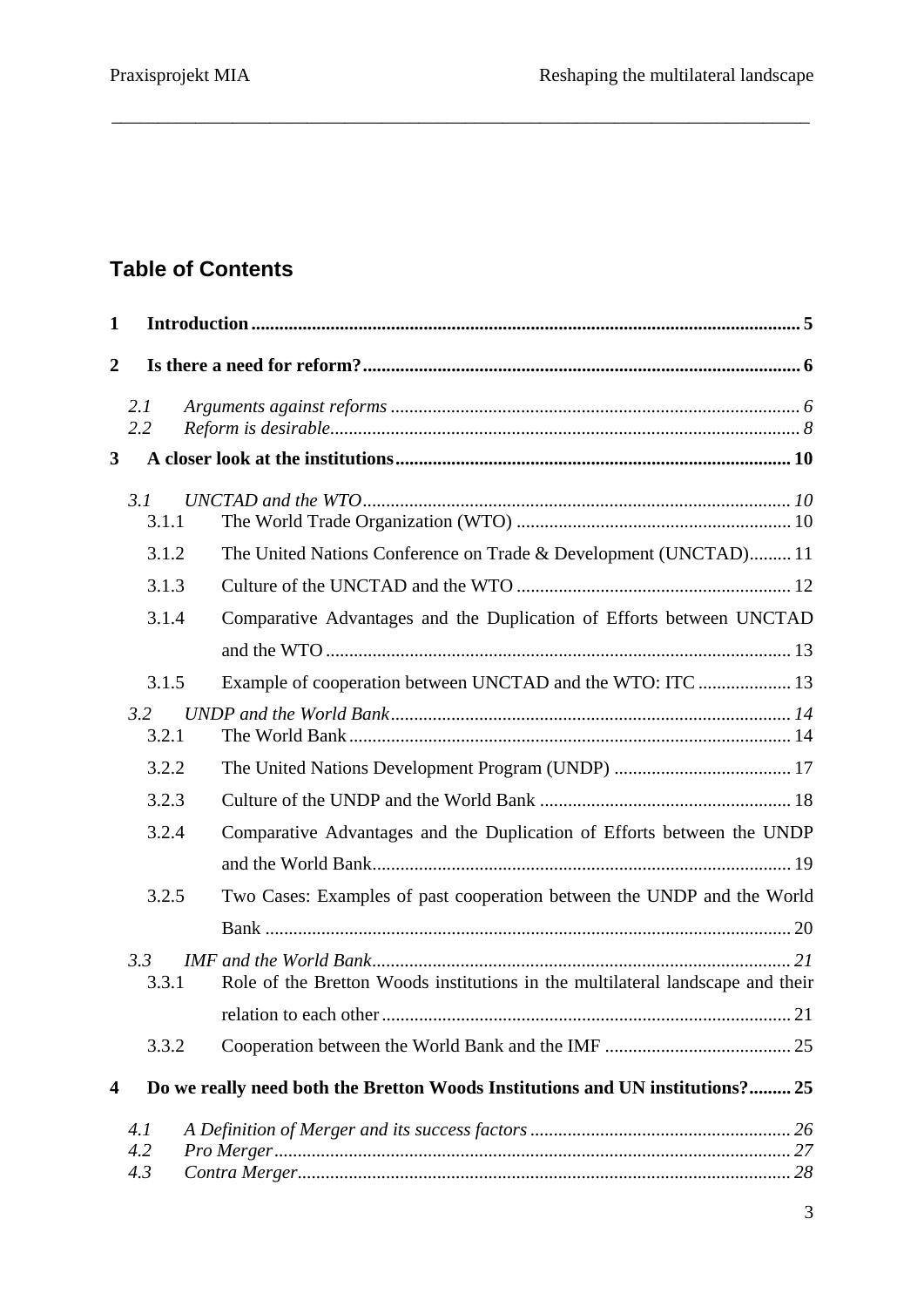|   | 4.4   |                                                                       |    |
|---|-------|-----------------------------------------------------------------------|----|
| 5 |       |                                                                       |    |
|   | 5.1   |                                                                       |    |
|   | 5.2   |                                                                       |    |
|   | 5.3   |                                                                       |    |
|   | 5.3.1 |                                                                       |    |
|   | 5.3.2 | Propositions for more competition in the market for development aid36 |    |
|   | 5.3.3 |                                                                       |    |
| 6 |       |                                                                       |    |
|   | 6.1   |                                                                       |    |
|   | 6.2   |                                                                       |    |
| 7 |       |                                                                       | 43 |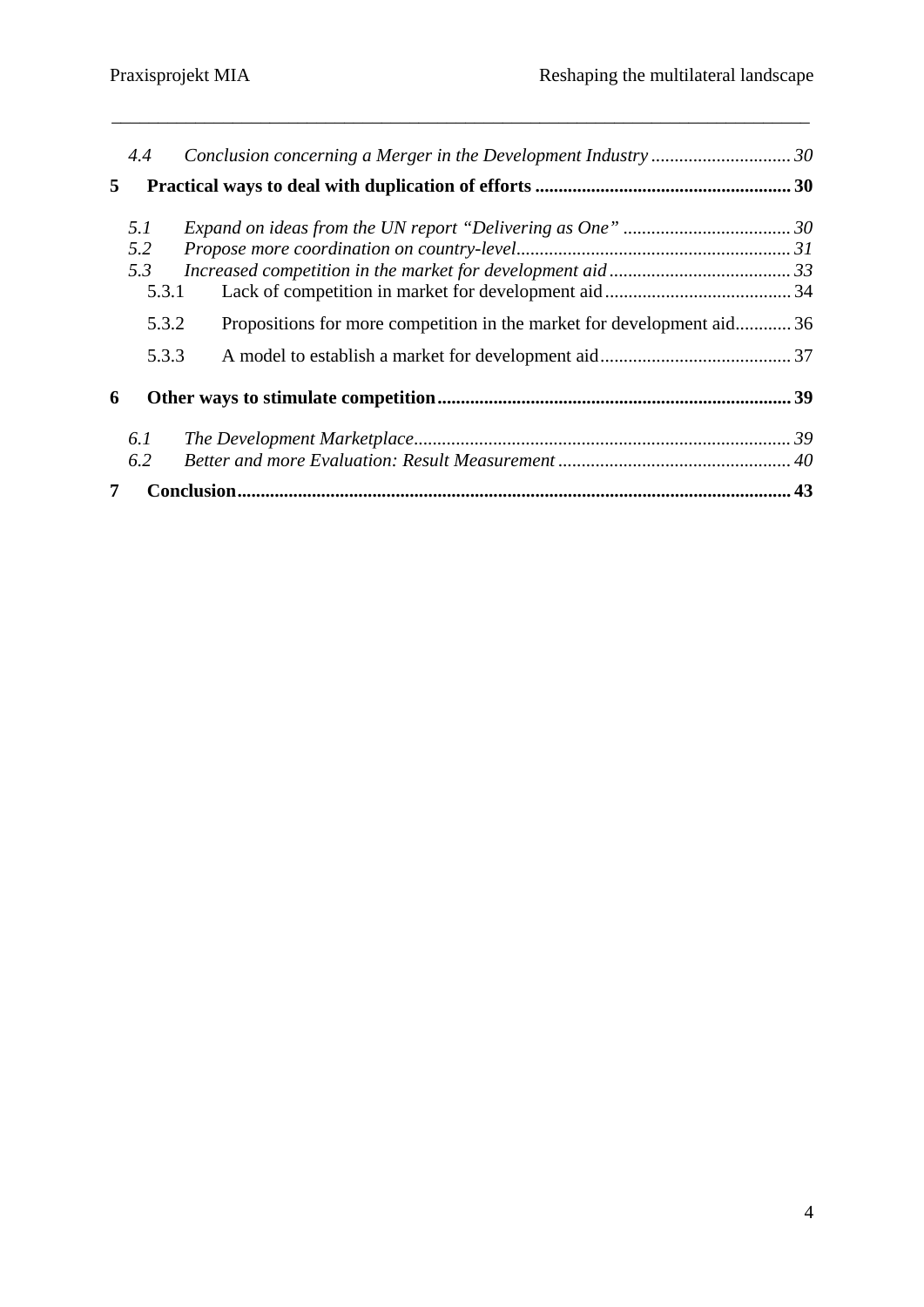# <span id="page-4-1"></span>**1 Introduction**

In this paper we address a multitude of issues regarding the multilateral landscape which works to deliver development aid. We have strived to answer numerous questions that have been posed by representatives from SECO, Switzerland's State Secretariat for Economic Affairs. In the process of analyzing the historical evolution of multilateral institutions and the current development aid landscape, we have found that there is no one-size-fits-all solution to its real and perceived problems. Especially after receiving feedback from SECO representatives in April 2008, we realized that no reform will fix all the problems and that even reform models which may appear to be quite promising will find critics. Due to this fact our paper does not so much try to prescribe solutions to perceived problems, as it tries to bring all the issues to the table, outline different positions and perspectives, and offer multiple viewpoints. Although we do identify some potential areas for reform, we note the shortcomings of the proposals. We hope to provide a fair and balanced assessment of the multilateral development aid landscape and its reform potential.

<span id="page-4-0"></span>\_\_\_\_\_\_\_\_\_\_\_\_\_\_\_\_\_\_\_\_\_\_\_\_\_\_\_\_\_\_\_\_\_\_\_\_\_\_\_\_\_\_\_\_\_\_\_\_\_\_\_\_\_\_\_\_\_\_\_\_\_\_\_\_\_\_\_\_\_\_\_\_\_\_\_

The paper is structured around the questions which were posed by SECO. First we will address the question of whether or not there is a need for reforms. Approaching this question from an unconventional angle, we will examine the arguments against reform to then show that reform is indeed desirable. Once we have determined that reform is needed, we will turn to the individual institutions that form this landscape. In the second part of the paper we will take a closer look at several of the specific institutions to shed light on the question of whether or not we really need the UNCTAD and the WTO, the UNDP and the World Bank, or the IMF and the World Bank. We will explain each institution's role in the multilateral landscape, along with some analysis of the culture, legitimacy, funding mechanisms, and membership of the organizations. The goal of this exercise will be to identify in which areas these institutions have a comparative advantage over other institutions and where there is duplication of efforts. In the third section we will address the question of whether or not we really need both the Bretton Woods and UN institutions. To do this we first examine what would happen if these two groups of institutions were merged into one. Our analysis uses elements of merger theory from business administration studies to identify the advantages and disadvantages of a merger between the Bretton Woods institutions and the UN institutions. We determine that a grand merger would not be a positive development. In the fourth section we turn to more practical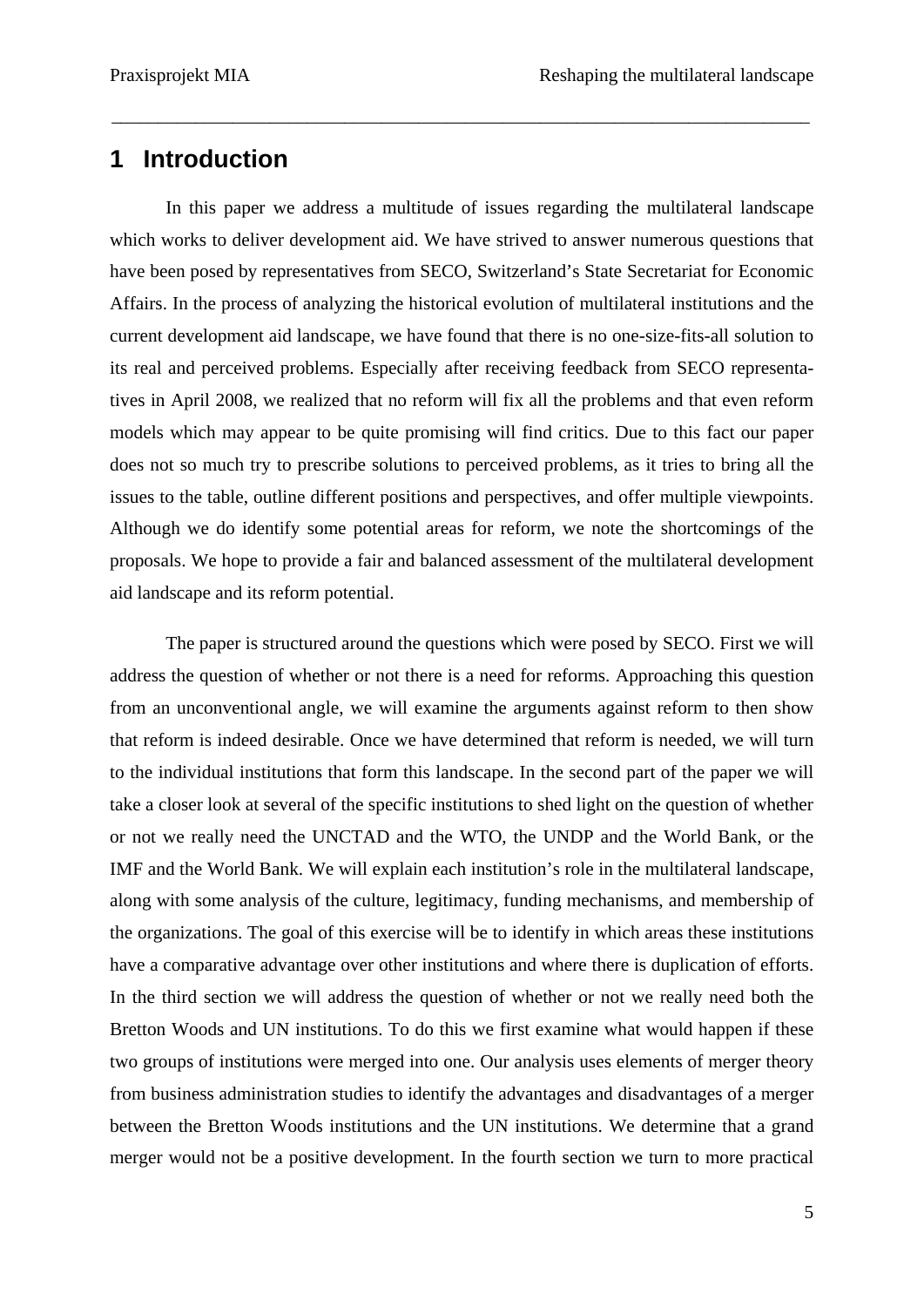ways to deal with duplication of efforts. Expanding on some of the ideas introduced in the UN report "Delivering as One," we propose more coordination at the country-level and increased competition in the market for development aid to increase efficiency and effectiveness. In a fifth section we look at another way to stimulate competition within the field of development aid by looking at award competitions for innovative projects.

<span id="page-5-0"></span>\_\_\_\_\_\_\_\_\_\_\_\_\_\_\_\_\_\_\_\_\_\_\_\_\_\_\_\_\_\_\_\_\_\_\_\_\_\_\_\_\_\_\_\_\_\_\_\_\_\_\_\_\_\_\_\_\_\_\_\_\_\_\_\_\_\_\_\_\_\_\_\_\_\_\_

# <span id="page-5-1"></span>**2 Is there a need for reform?**

The fact that there is a need to reform multilateral institutions always seems to be taken for granted. That is why we first ask ourselves if reform is the right path. One of questions posed by SECO was precisely: "Is there a need for reforms?" It would be very easy to just say that we can always do things better, and therefore we must reform. To make things more interesting we will approach this question from a different angle: Why should we *not* reform the international architecture and multilateral landscape to deliver aid? In other words, what are the arguments against reform? This would imply maintaining the status quo. In the following section we will outline a few of the potential arguments against reform including: (1) reforming multilateral institutions has been tried over and over again without much success, (2) the system functions well enough that reform is unnecessary, (3) only hegemons can successfully reform institutions, (4) real far-reaching reform is only possible after shocks to the international system, (5) or reform only leads to more bureaucracy and mission creep. Following these arguments we will list counter-arguments in section 2.2 that show that reform is indeed desirable.

#### <span id="page-5-2"></span>**2.1 Arguments against reforms**

A famous quote that has been attributed to Albert Einstein, among others, is that "insanity is doing the same thing over and over again and expecting different results." This quote, while not being the proper definition of insanity, does sum up the first potential argument against reforming the multilateral aid landscape: it is a waste of resources because it clearly has been tried many times before and has not succeeded. There have been efforts to reform these organizations ever since they were created and these reform programs have always ended running up against resistance that has either halted the reform process completely or watereddown the reforms so that in the grand scheme of things the situation remains the same. The UN has internally led a succession of initiatives to try to address duplication and overlap of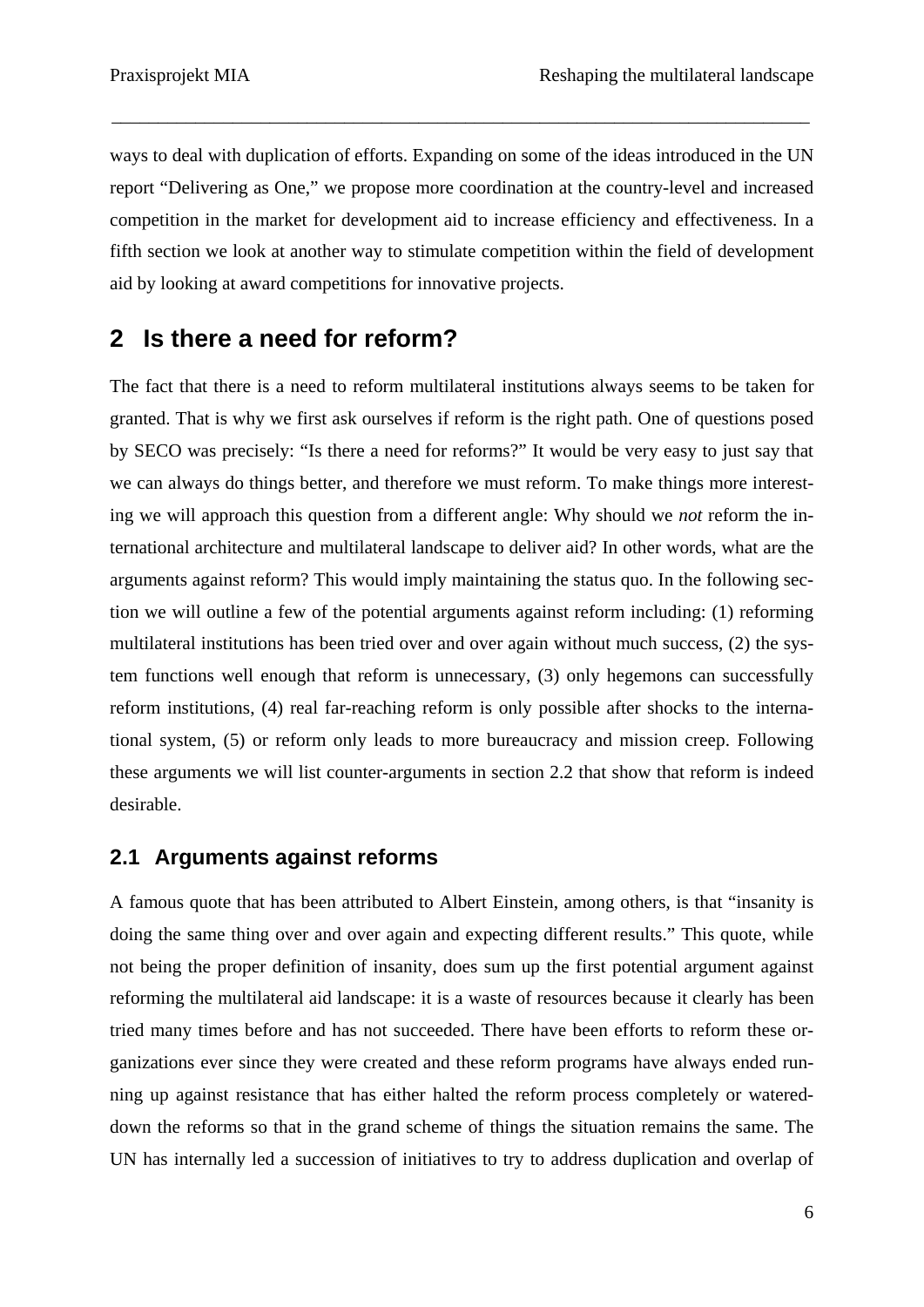roles and activities, to achieve greater coordination and collaboration, and to find a more efficient use of expertise and resources that tend to be replicated across many different agencies (Riddell, 2007). One of the earliest initiatives was in 1969, nearly 40 years ago, and the latest was the Secretary-General's High-Level Panel Report "Delivering as One" in November 2006 (Riddell, 2007). Clearly the need for reform never seems to go away when dealing with international institutions, so maybe it is not worth it to keep trying to reform.

\_\_\_\_\_\_\_\_\_\_\_\_\_\_\_\_\_\_\_\_\_\_\_\_\_\_\_\_\_\_\_\_\_\_\_\_\_\_\_\_\_\_\_\_\_\_\_\_\_\_\_\_\_\_\_\_\_\_\_\_\_\_\_\_\_\_\_\_\_\_\_\_\_\_\_

A popular saying that originated in the United States in the twentieth century is: "If it ain't broke, don't fix it." It basically means that any attempt to improve on a system that already works is pointless and may even be detrimental. This could be a further argument against reforms: The international system to deliver development aid functions well enough that reform is not needed and could indeed be detrimental. The World Bank estimates that there are thousands of small and large institutions active in more than 300,000 projects worldwide in development aid (Deutscher, 2006). Why should we view this as a negative thing? We should just let the organizations do their work and support them in this role rather than constantly trying to reform them. This argument against reform could go further and say that the nature of multilateral institutions is that they are imperfect. Simply the fact that multiple countries must agree on issues in a multilateral context means that compromises must be made and that typically second best or third best agreements are reached. The only reform that could end this is if the "multilateral" element was removed, essentially destroying the object of reform.

Another argument against reform comes from realism, a strand of international relations theory. Many realists view international institutions to be at the complete mercy of powerful states, especially hegemons (Jackson and Sorenson, 2007). These realists view multilateral organizations as tools in the hands of the most powerful countries. Thus, any reform of these multilateral institutions would need to be undertaken by a hegemon, otherwise it would be bound to fail. The logic to stick with the status quo in this case is due to the fact that reforms on international institutions will not succeed by themselves and need the support of the most powerful states. In order to get this support, the reforms must be in the interests of the hegemon(s) and something must make these reforms a priority to the hegemon, who otherwise has plenty of other issues to handle.

The fourth argument against reform also rests on the idea that whether reform is successful or not is beyond our control. In this argument only great shocks to the international system will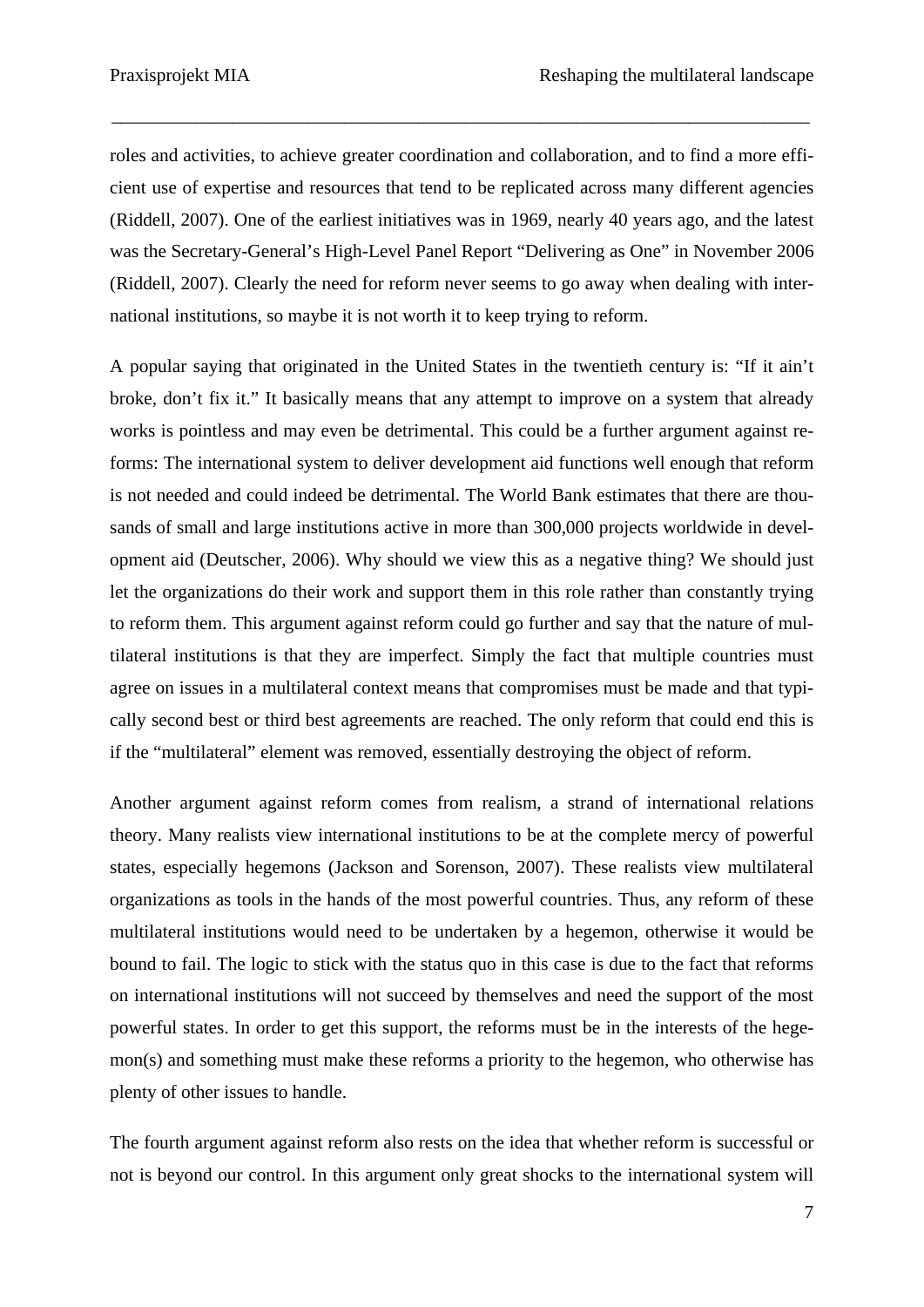motivate the powers to change their ways and force them to be open to far-reaching reforms. A good example of this theory is that following the traumatic, cataclysmic event of World War II (preceded by the Great Depression), GATT, the UN, the IMF, and the World Bank were all created because the massive shock of economic depression and global war jolted the states to dramatic policy initiatives. The amended state-power argument from Krasner argues that it is these kinds of external events that create the environment conducive for policy changes (Krasner, 1976). This argumentation can be transferred to the multilateral aid landscape, which includes many of the institutions created after World War II. In the absence of a large shock to the international system, there will not be enough urgency or support for reforming these institutions. The argument would conclude that large shocks are beyond our control, so extensive reform must wait until such a shock comes.

<span id="page-7-0"></span>\_\_\_\_\_\_\_\_\_\_\_\_\_\_\_\_\_\_\_\_\_\_\_\_\_\_\_\_\_\_\_\_\_\_\_\_\_\_\_\_\_\_\_\_\_\_\_\_\_\_\_\_\_\_\_\_\_\_\_\_\_\_\_\_\_\_\_\_\_\_\_\_\_\_\_

A fifth and final argument for the status quo and against reform is that reform often just leads to more bureaucracy and mission creep. It is often the case that within reform efforts new committees will be set up solely to address the issue of streamlining bureaucracies and changing procedures. Reform also occurs when the original purpose of an organization disappears and new missions need to be found. One could argue that the roles of many of the international institutions mentioned in the previous argument, such as the IMF, have dramatically evolved over the years and as one challenge ceased to exist, new goals were found. This has led to a convergence around development aid by many organizations and it is exactly the reform efforts that have brought us to this point. Bureaucracies wish to sustain themselves and through reforms they can expand their roles and this does not necessarily lead to greater efficiency, but often exactly the opposite.

Now we will touch on some of the counter-arguments that show that reform is desirable.

### <span id="page-7-1"></span>**2.2 Reform is desirable**

Many of the arguments against reform have a rather negative view of the world. The quote attributed to Albert Einstein in the first argument can be countered with a more optimistic saying: "If at first you don't succeed, try, try again." Just because reform may not have been successful in the past does not guarantee that it will fail in the future. If we keep trying different strategies and work together to come up with creative solutions there is a chance for reform.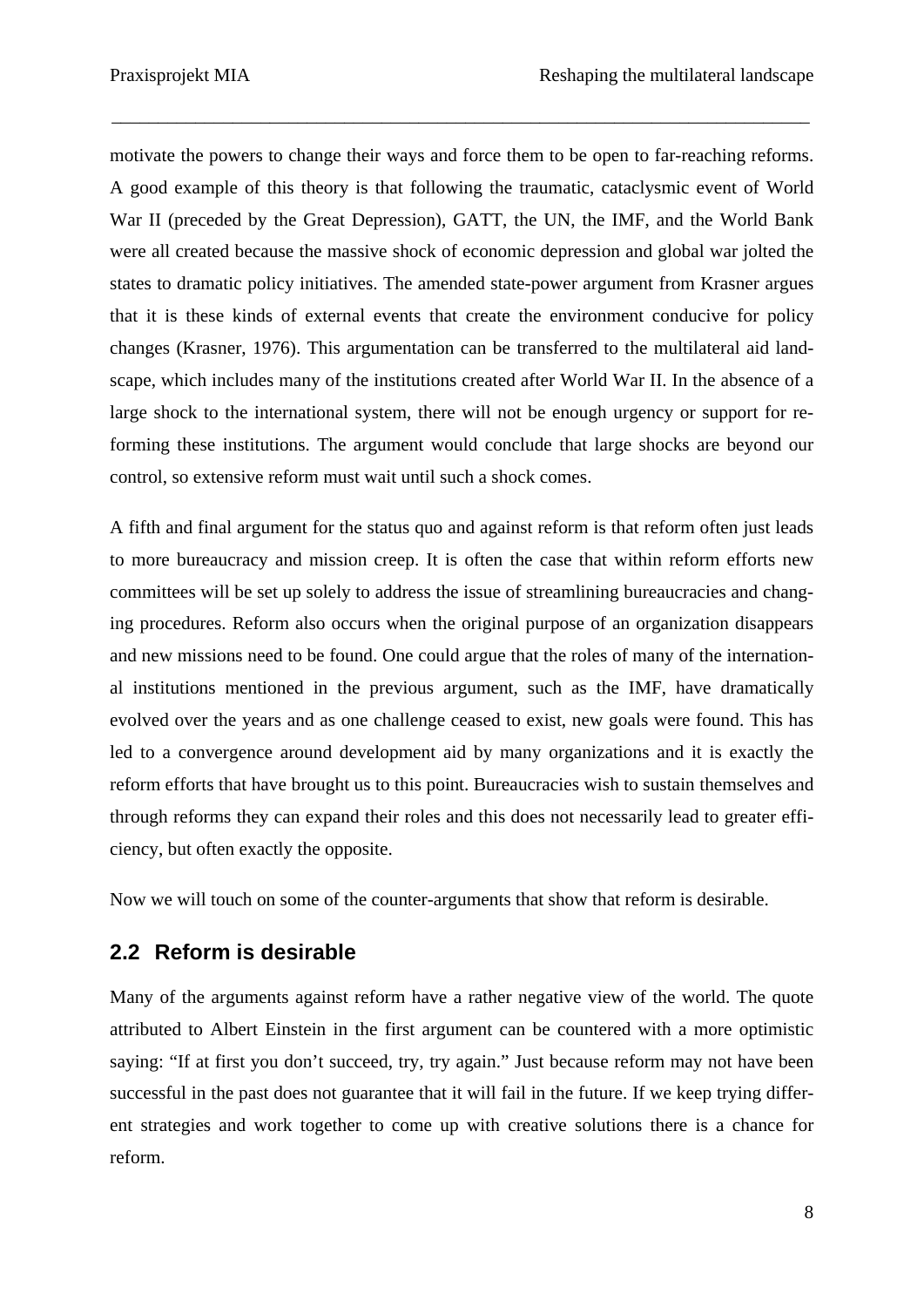The second argument stated that the international system to deliver aid functions well enough so that reform would be unnecessary. This argument goes against a history of human advancement. At any point in history, mankind could have decided that we have reached a satisfying level of development and stopped innovating and improving our way of life. The whole point of development aid is to increase the welfare of regions of the world that have not yet been able to benefit from advances made elsewhere. A second counter-argument would be that the world is in a constant state of flux, which requires constant adjustment to changing circumstances. We cannot afford to stand still while the world changes and perhaps new opportunities for reform open up.

\_\_\_\_\_\_\_\_\_\_\_\_\_\_\_\_\_\_\_\_\_\_\_\_\_\_\_\_\_\_\_\_\_\_\_\_\_\_\_\_\_\_\_\_\_\_\_\_\_\_\_\_\_\_\_\_\_\_\_\_\_\_\_\_\_\_\_\_\_\_\_\_\_\_\_

In response to the realist argument that only hegemons can successfully reform institutions, one can turn to the institutional liberalist argument that international institutions are more than mere handmaidens to strong states and that they have independent importance (Jackson and Sorenson, 2007). Powerful states still play a major role, but multilateral institutions force the interaction of the powerful states to be in a "repeated game" with the less powerful states, making them more aware of the results of their actions. Being in a repeated or reoccurring game with other states should force rationally acting states to not only look after their own interests, but to consider how others will react to them, perhaps making real reform more likely when it appears to be a win-win situation.

There are also examples of reform occurring in the absence of shocks to the international system. Currently the IMF is undertaking quite extensive reforms in the absence of a traumatic shock. Of course, one could argue that the financial crises in the late 1990s led to the reforms, but a sense of urgency is currently missing and the reforms are still being approved by the member states.

While there may be a danger of reform leading to a temporary build-up in bureaucracy and possibly mission creep, measures can be taken to prevent this from happening. It is up to the members of each multilateral institution to ensure that any committees that are created to handle reforms have a temporary mandate and are dissolved after they have completed their duties. In addition, a clear mission and focus can prevent mission creep.

While the arguments against reform can be convincing, it appears that they take a more pessimistic view of reform. We do not side with the pessimists and believe that, while substantial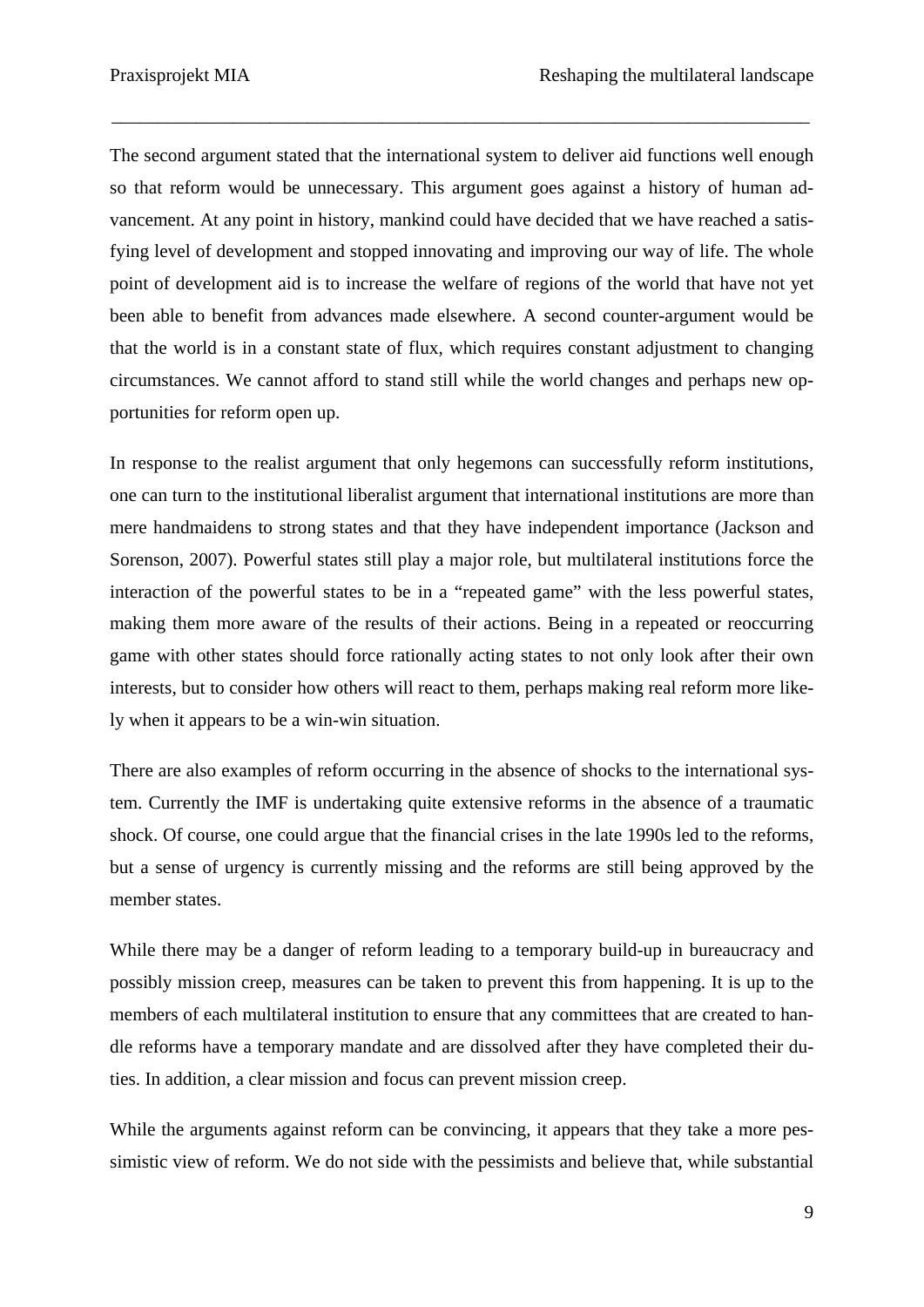reform is difficult to achieve and often a daunting task, it should still be attempted and strived for. We find that there is always room for improvement, even when the status quo seems like the best we can do. We also fear that without an honest effort to address duplication and overlap of roles and activities, to aim for greater coordination and collaboration, and to find a more efficient use of expertise and resources that tend to be replicated across many different agencies, the Millennium Development Goals (MDGs) will not be reached (Riddell, 2007). In the next part of this paper we will examine the individual institutions that form this multilateral landscape to deliver aid.

<span id="page-9-0"></span>\_\_\_\_\_\_\_\_\_\_\_\_\_\_\_\_\_\_\_\_\_\_\_\_\_\_\_\_\_\_\_\_\_\_\_\_\_\_\_\_\_\_\_\_\_\_\_\_\_\_\_\_\_\_\_\_\_\_\_\_\_\_\_\_\_\_\_\_\_\_\_\_\_\_\_

# <span id="page-9-1"></span>**3 A closer look at the institutions**

SECO listed several institutions that play similar roles in the multilateral landscape to deliver aid and asked us to determine if all these institutions are necessary. In this section of the paper we wish to shed some light on the question of whether or not we really need UNCTAD and the WTO, the UNDP and the World Bank, and the IMF and the World Bank. We will explain each institution's role in the multilateral landscape, along with some analysis of the culture, legitimacy, funding mechanisms, and membership of the organization. The goal of this exercise will be to identify in which areas these institutions have a comparative advantage over other institutions and where there is duplication of efforts.

### <span id="page-9-2"></span>**3.1 UNCTAD and the WTO**

The first two institutions we will examine are the UN Conference on Trade and Development (UNCTAD) and the World Trade Organization (WTO). We will look at the roles, legitimacy, funding mechanisms, comparative advantages, and the duplication of efforts between UN-CTAD and the WTO and offer some ideas of how they could cooperate in a better way to allow a more efficient allocation of aid resources.

#### <span id="page-9-3"></span>**3.1.1 The World Trade Organization (WTO)**

Simply put: The World Trade Organization (WTO) deals with the rules of trade between nations at a global or near-global level. Upon first glace, this would not appear to be an organization that has a large role to play in the development aid landscape, especially when the WTO describes itself as: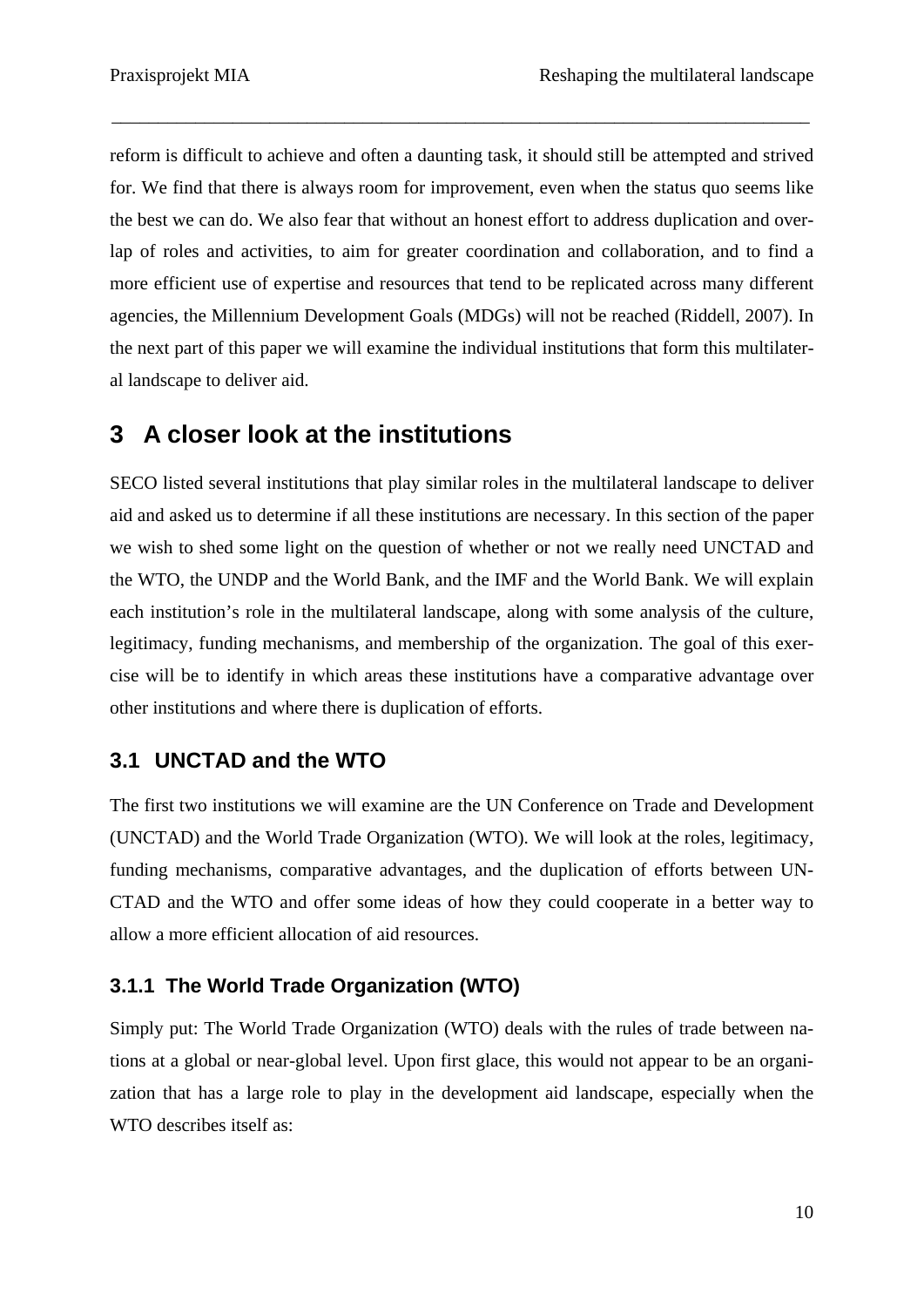"It [the WTO] is an organization for liberalizing trade. It's a forum for governments to negotiate trade agreements. It's a place for them to settle trade disputes. It operates a system of trade rules. Essentially, the WTO is a place where member governments go to try to sort out the trade problems they face with each other. Where countries have faced trade barriers and wanted them lowered, the negotiations have helped to liberalize trade. But the WTO is not just about liberalizing trade, and in some circumstances its rules support maintaining trade barriers – for example to protect consumers or prevent the spread of disease" (WTO, 2007).

<span id="page-10-0"></span>\_\_\_\_\_\_\_\_\_\_\_\_\_\_\_\_\_\_\_\_\_\_\_\_\_\_\_\_\_\_\_\_\_\_\_\_\_\_\_\_\_\_\_\_\_\_\_\_\_\_\_\_\_\_\_\_\_\_\_\_\_\_\_\_\_\_\_\_\_\_\_\_\_\_\_

Indeed, the WTO is not just about liberalizing trade, although it's contribution to development aid is by facilitating the opening of markets to trade, which is supposed to improve the welfare of developing countries. Three quarters of WTO members are developing countries and countries in transition to market economies, so the impact that the WTO can have on these countries is great. A ministerial decision adopted at the end of the Uruguay Round of WTO negotiations says that better-off countries should accelerate implementing market access commitments on goods exported by the least-developed countries, and it seeks increased technical assistance for them. Currently the WTO is in a round of negotiations called the Doha Development Agenda which is supposed to focus on developing countries' concerns. Unfortunately this round is at a deadlock and there is little hope for a successful completion of the negotiations.

### <span id="page-10-1"></span>**3.1.2 The United Nations Conference on Trade & Development (UNCTAD)**

Established in 1964, UNCTAD promotes the development-friendly integration of developing countries into the world economy. UNCTAD has progressively evolved into an authoritative knowledge-based institution whose work aims to help shape current policy debates and thinking on development, with a particular focus on ensuring that domestic policies and international action are mutually supportive in bringing about sustainable development. UNCTAD has three main pillars of work: consensus-building, research and analysis, and technical cooperation. The organization has five main work programs:

- Globalization and development strategies
- Investment, technology, and enterprise development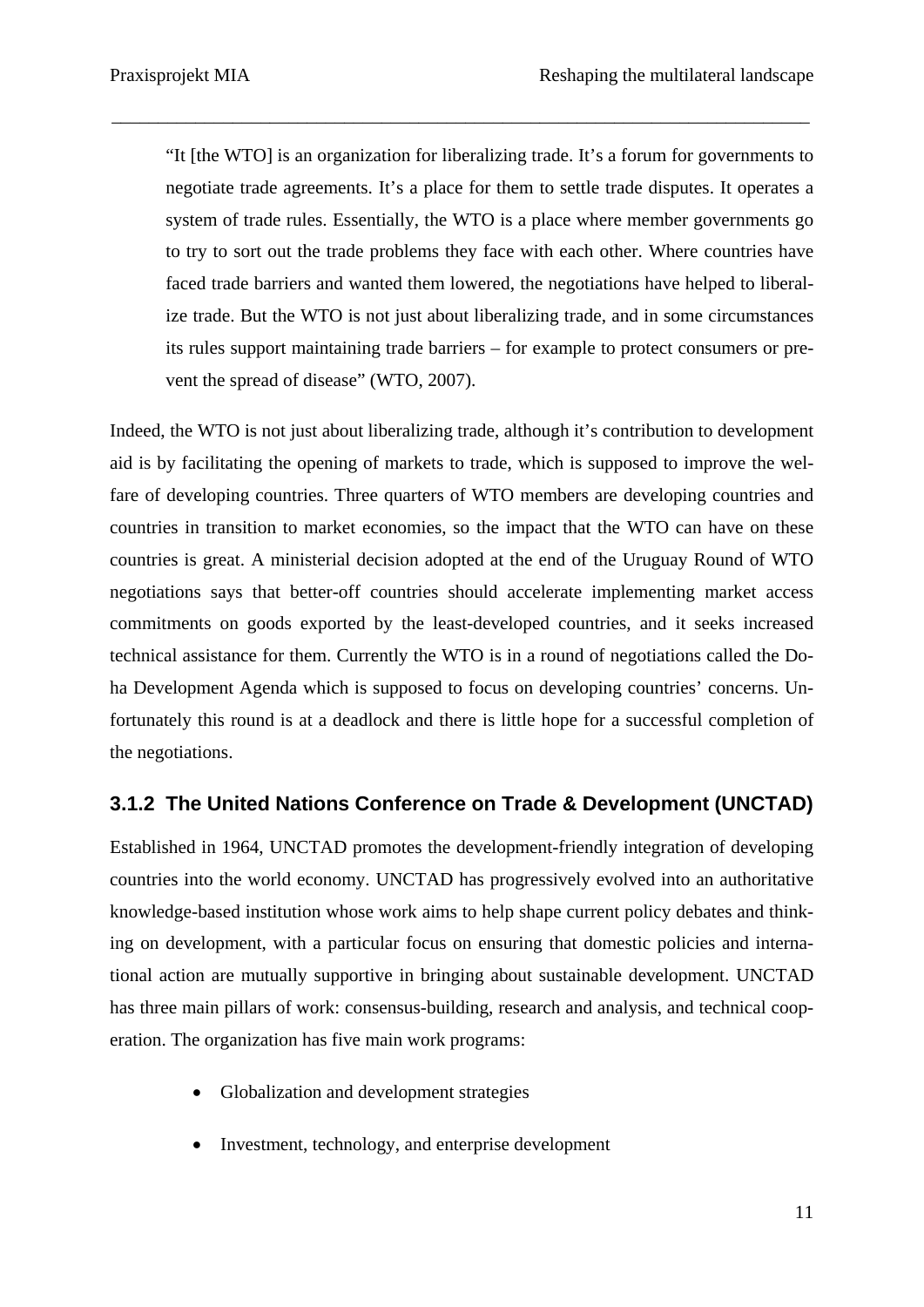- International trade in goods, services, and commodities
- Services infrastructure and trade efficiency
- Africa, least developed countries and special programs

UNCTAD has 192 members and a budget of \$56 million (in 2006) that is part of the UN's regular budget. In addition, UNCTAD received \$29 million in voluntary contributions from member states in 2006. UNCTAD is the focal point, within the United Nations system, for the integrated treatment of trade and development and interrelated issues in the areas of finance, technology, investment, services and sustainable development. It provides a strategic and comprehensive overview of the international trading system in its different facets - North-South, South-South, North-North - from a development perspective.

<span id="page-11-0"></span>\_\_\_\_\_\_\_\_\_\_\_\_\_\_\_\_\_\_\_\_\_\_\_\_\_\_\_\_\_\_\_\_\_\_\_\_\_\_\_\_\_\_\_\_\_\_\_\_\_\_\_\_\_\_\_\_\_\_\_\_\_\_\_\_\_\_\_\_\_\_\_\_\_\_\_

#### <span id="page-11-1"></span>**3.1.3 Culture of the UNCTAD and the WTO**

While the WTO is the international organization that grew out of the General Agreement on Trade and Tariffs (GATT) in 1995, the UNCTAD is an organ of the UN General Assembly and hence an integral part of the UN secretariat proper. The WTO's predecessor, GATT, went into force in 1947, shortly after the conclusion of World War II and originally consisted of a relatively small group of countries which wanted to progressively lower barriers to trade in goods. The initial rules were mainly set by the most powerful states of the time, the victors of the war. Over the years the membership of the organization grew and today it is an organization with 151 members and many more goals than the original ones set by the founders. As former colonies gradually gained their independence and joined GATT, they realized that they were generally at a disadvantage in the world economic order that was structured around GATT and the Bretton Woods institutions, the IMF and World Bank. As part of a movement to create a New Economic Order, the UN created UNCTAD in 1964 to have an organization dealing with trade and development issues where the developing countries would have a majority. In both the WTO and the Bretton Woods Institutions, the power clearly rests in the hands of the rich industrialized countries who fund the organizations and dominate rules, negotiations, and decision-making. Today, despite the fact that the developing countries have abandoned the principles of the New Economic Order in favor of liberalism, they still want a greater degree of development support, both in terms of finance and in terms of policies. This is why developing countries continue to prefer the UN-based organizations over the WTO.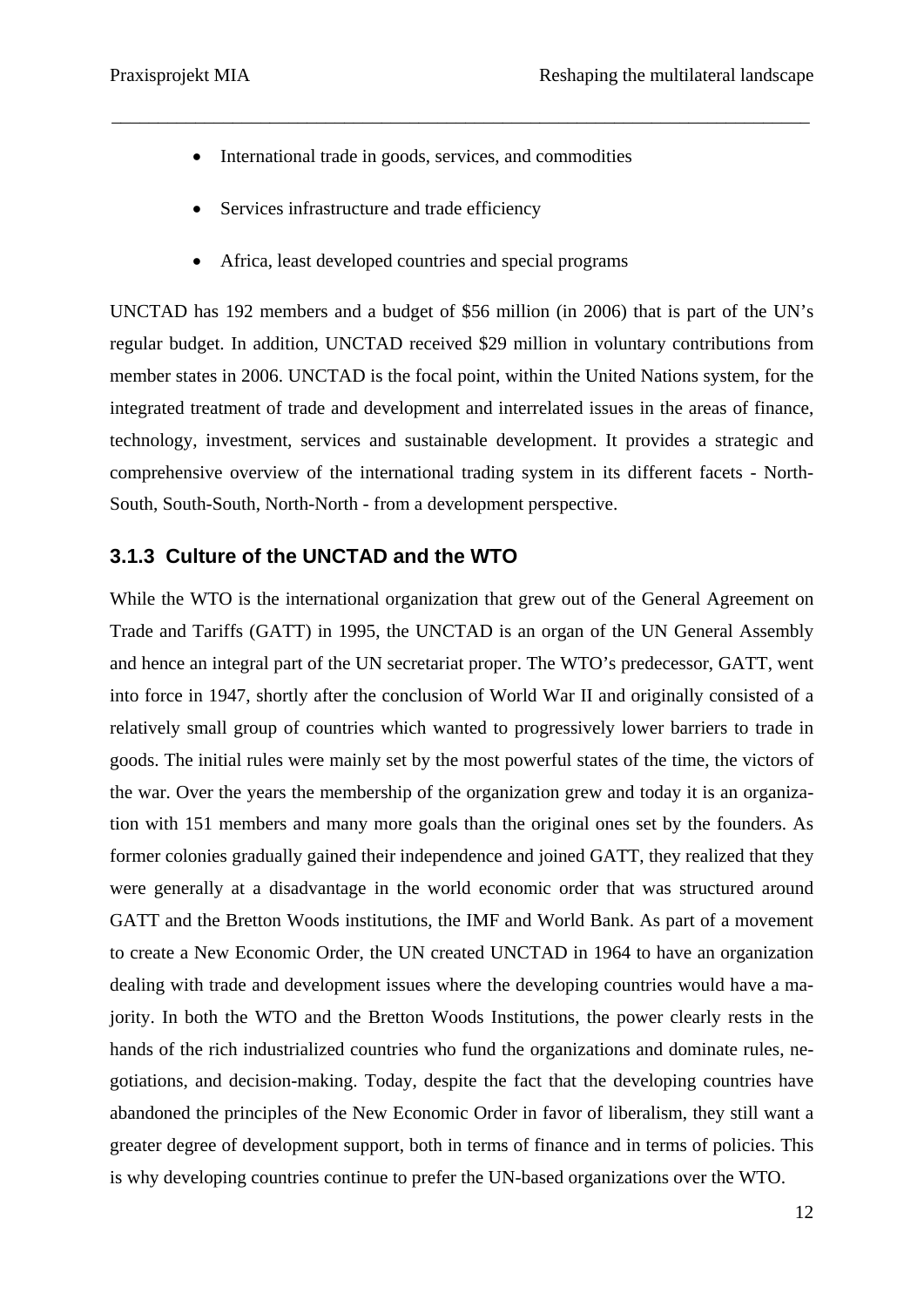The rule-making and rule-enforcing nature of the WTO is substantively different from a development-oriented, policy-driven nature of UNCTAD. UNCTAD takes a holistic or integrated view of sectors by looking simultaneously at trade, finance, debt, investment, and technology issues that affect developing countries' overall trade and development performance. The WTO mandate takes a narrower view by confining only to important, but still limited legal instruments such as the GATT 1994, the General Agreement on Trade in Services (GATS) and the Agreement on Trade-Related Intellectual Property Rights (TRIPS), and whatever agreements are specifically negotiated.

<span id="page-12-0"></span>\_\_\_\_\_\_\_\_\_\_\_\_\_\_\_\_\_\_\_\_\_\_\_\_\_\_\_\_\_\_\_\_\_\_\_\_\_\_\_\_\_\_\_\_\_\_\_\_\_\_\_\_\_\_\_\_\_\_\_\_\_\_\_\_\_\_\_\_\_\_\_\_\_\_\_

# <span id="page-12-1"></span>**3.1.4 Comparative Advantages and the Duplication of Efforts between UNCTAD and the WTO**

The WTO has been a very successful organization for trade negotiations and enforcing trade rules, however, negotiations have stalled now that development is the key item on the agenda. Most experts question whether or not the Doha Round of negotiations will ever be satisfactorily completed. It is clear that trade can have a positive impact on development, but the WTO is not a development organization and should stick to trade rules as opposed to focusing on development issues. The WTO is unique because of the Dispute Settlement Body which acts as an independent decision making body when states disagree on the rules of trade. Such functions make the WTO strong, while it's concentration on development has not only made it weaker, but it has also duplicated much of what UNCTAD has been doing.

Despite the fact that the WTO and UNCTAD have a strategic alliance to ensure that trade serves development goals and to assist the beneficial integration of the developing and least developed countries into the global economy and the multilateral trading system, the WTO should consider focusing less on the Doha Development Agenda and instead concentrate on enforcing and strengthening the rules of the multilateral trading system. Meanwhile, UN-CTAD should focus on the research and technical assistance it has been offering to developing countries, which form its comparative advantage as the organization with more legitimacy.

#### <span id="page-12-2"></span>**3.1.5 Example of cooperation between UNCTAD and the WTO: ITC**

An example of beneficial cooperation between UNCTAD and the WTO would be the ITC. The International Trade Center UNCTAD/WTO is the joint technical cooperation agency of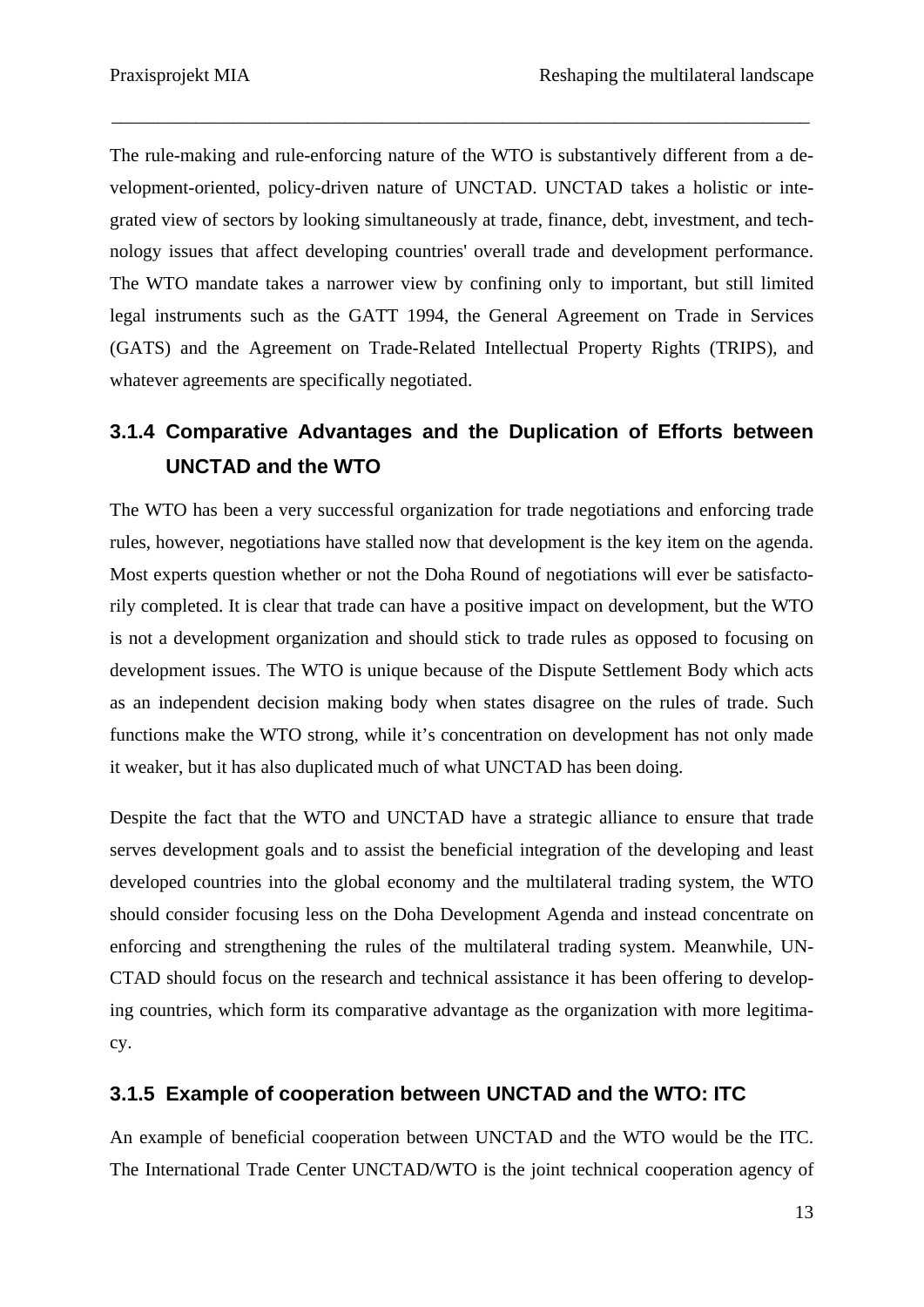the UN Conference on Trade and Development (UNCTAD) and WTO for business aspects of trade development. ITC handles strategic and operational aspects of trade development, focusing on exports. While both UNCTAD and WTO work principally with governments, ITC works with the business community. ITC clarifies the business implications of multilateral trade agreements and assists business in understanding, shaping and benefiting from trade rules. The ITC is a collaboration that makes sense for the two organizations. UNCTAD should train negotiators and help governments develop and harmonize negotiating positions while the WTO should help countries prepare to be WTO members, disseminate the agreements, and assist in legal compliance with the agreements. Both institutions are necessary, but should stick to their comparative advantages to avoid a duplication of efforts.

<span id="page-13-0"></span>\_\_\_\_\_\_\_\_\_\_\_\_\_\_\_\_\_\_\_\_\_\_\_\_\_\_\_\_\_\_\_\_\_\_\_\_\_\_\_\_\_\_\_\_\_\_\_\_\_\_\_\_\_\_\_\_\_\_\_\_\_\_\_\_\_\_\_\_\_\_\_\_\_\_\_

# <span id="page-13-1"></span>**3.2 UNDP and the World Bank**

This chapter examines the roles, legitimacy, funding mechanisms, comparative advantages and duplications of and between the UNDP and the World Bank as the second pair of institutions in the system of multilateral aid. The chapter gives some advice to how they could cooperate in a better way to allow a more efficient allocation of aid resources.

### <span id="page-13-2"></span>**3.2.1 The World Bank**

The main focus of the World Bank is to provide financial and technical assistance to developing countries:

"Our mission is to help developing countries and their people reach the goals by working with our partners to alleviate poverty. To do that we concentrate on building the climate for investment, jobs and sustainable growth, so that economies will grow, and by investing in and empowering poor people to participate in development" (World Bank, 2008).

The ultimate goal of the World Bank is to reduce poverty by achieving the Millennium Development Goals they formulated in 2000.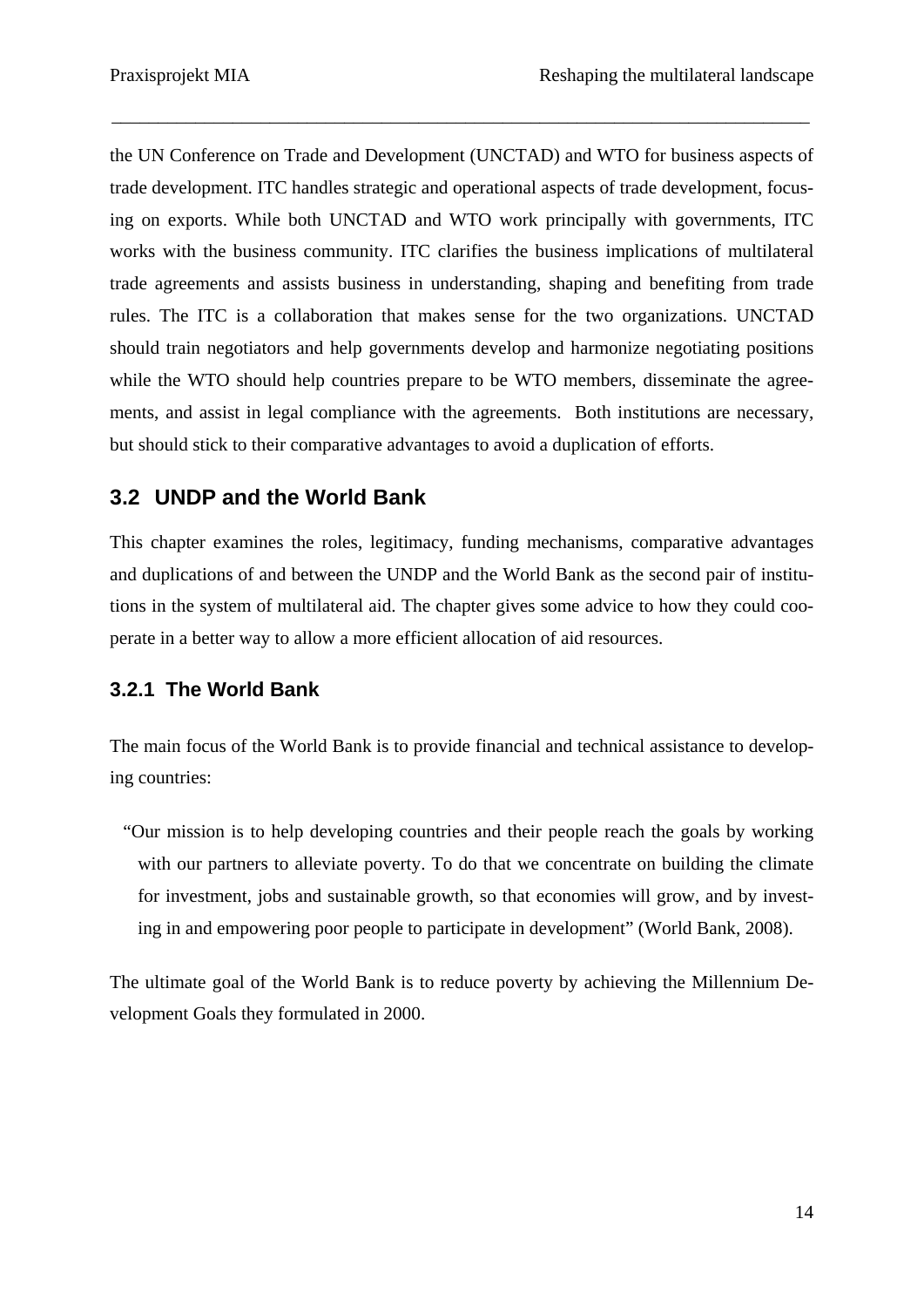<span id="page-14-0"></span>

#### <span id="page-14-1"></span>**Figure 1 Millennium Development Goals (Source: World Bank, 2008)**

The World Bank has defined five key factors that are necessary for economic growth in every country which it helps them to achieve. These key factors are (World Bank, 2008):

- 1. *Capacity Building*: Strengthening governments and educating government officials
- 2. *Infrastructure:* Implementation of legal and judicial systems for the encouragement of business, the protection of individual and property rights.
- 3. *Development of Financial Systems:* The establishment of strong systems capable of supporting endeavors from micro credit to the financing of larger corporate ventures
- 4. *Fight corruption*: Support for countries' efforts at eradicating corruption
- 5. *Research, Consultancy and Training*: The World Bank provides platform for research on development issues, consultancy and conducts training programs.

The World Bank is active in these five fields in most developing countries in the world.

The World Bank has around 185 member states. Since they all represent shareholders of the World Bank, they all contribute financially to the projects of the World Bank and fund them. Therefore the World Bank is one of the financially most powerful multilateral organizations. As seen above, its main focus lies on helping countries to establish the five key factors necessary for economic growth. We will now show how the bank does this exactly.

#### **Loans**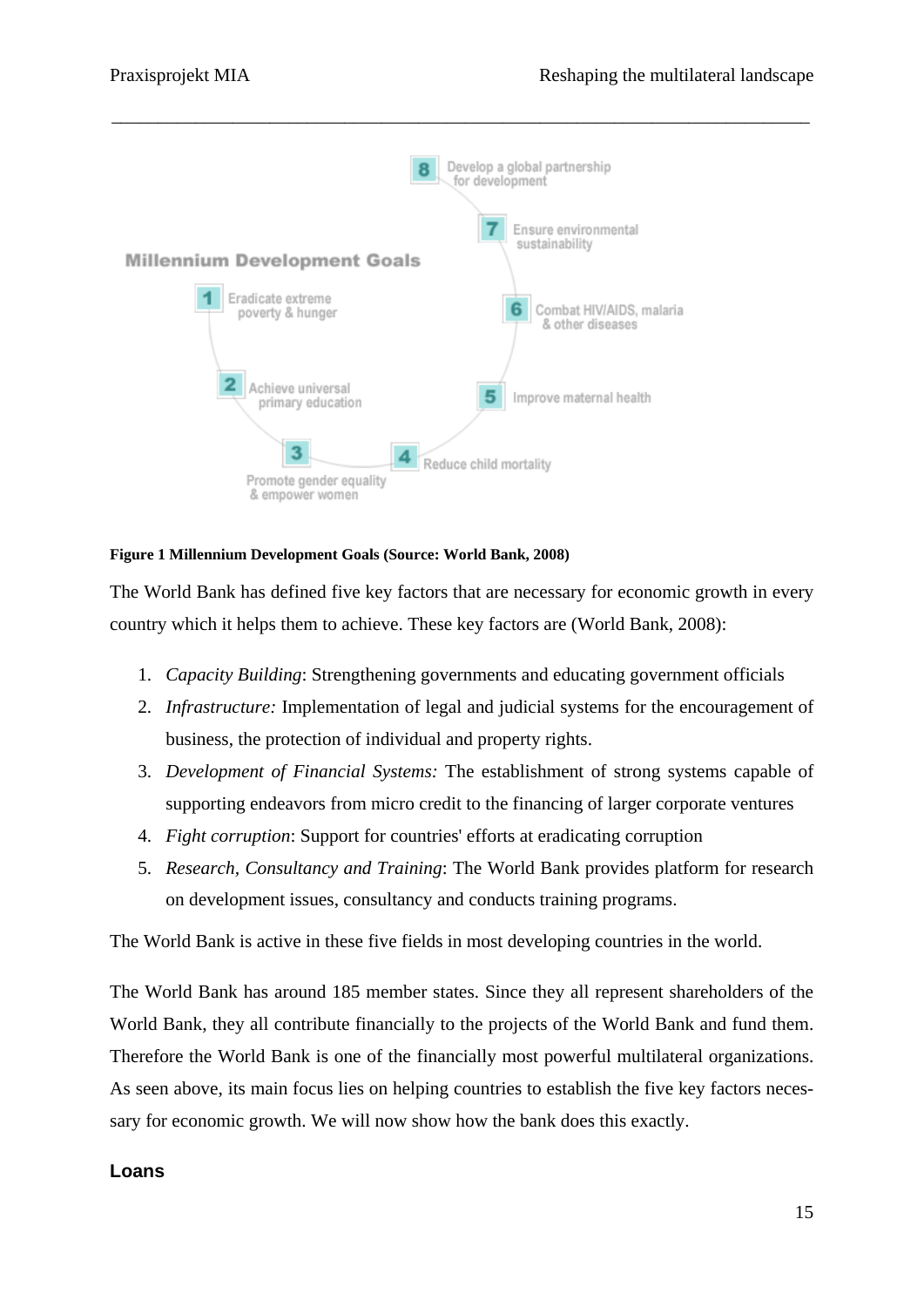The World Bank gives loans to developing countries. It offers two basic types of loans and credits (World Bank, 2008):

\_\_\_\_\_\_\_\_\_\_\_\_\_\_\_\_\_\_\_\_\_\_\_\_\_\_\_\_\_\_\_\_\_\_\_\_\_\_\_\_\_\_\_\_\_\_\_\_\_\_\_\_\_\_\_\_\_\_\_\_\_\_\_\_\_\_\_\_\_\_\_\_\_\_\_

- *Investment loans:* Investment loans are given to countries for goods and services in support of economic and social development projects in a broad range of economic and social sectors.
- *Development policy loans:* Development policy loans provide quick-disbursing financing to support countries' policy and institutional reforms. Most of them are interest free.

The World Bank supervises the implementation of each loan and evaluates its results, the borrower implements the project or program according to the agreed terms. The loans are interest free but contain a small service tax of 0.75 per cent of funds paid out.

#### **Grants**

Besides loans, the World Bank also provides grants to facilitate development projects by encouraging innovation, co-operation between organizations and local stakeholders' participation in projects. Grants have been used for achieving the following goals (World Bank, 2008):

- Relieve the debt burden of heavily indebted poor countries
- Improve sanitation and water supplies
- Support vaccination and immunization programs to reduce the incidence of communicable diseases like malaria
- Combat the HIV/AIDS pandemic
- Support civil society organizations
- Create initiatives to cut the emission of greenhouse gasses

From the list above, it becomes obvious that the World Bank does not only give financial support (like "relieving the debt burden"), but also engages in other projects, like support of civil society organizations or fighting against HIV/Aids. Therefore the World Bank acts like any other aid agency in providing material aid to developing countries.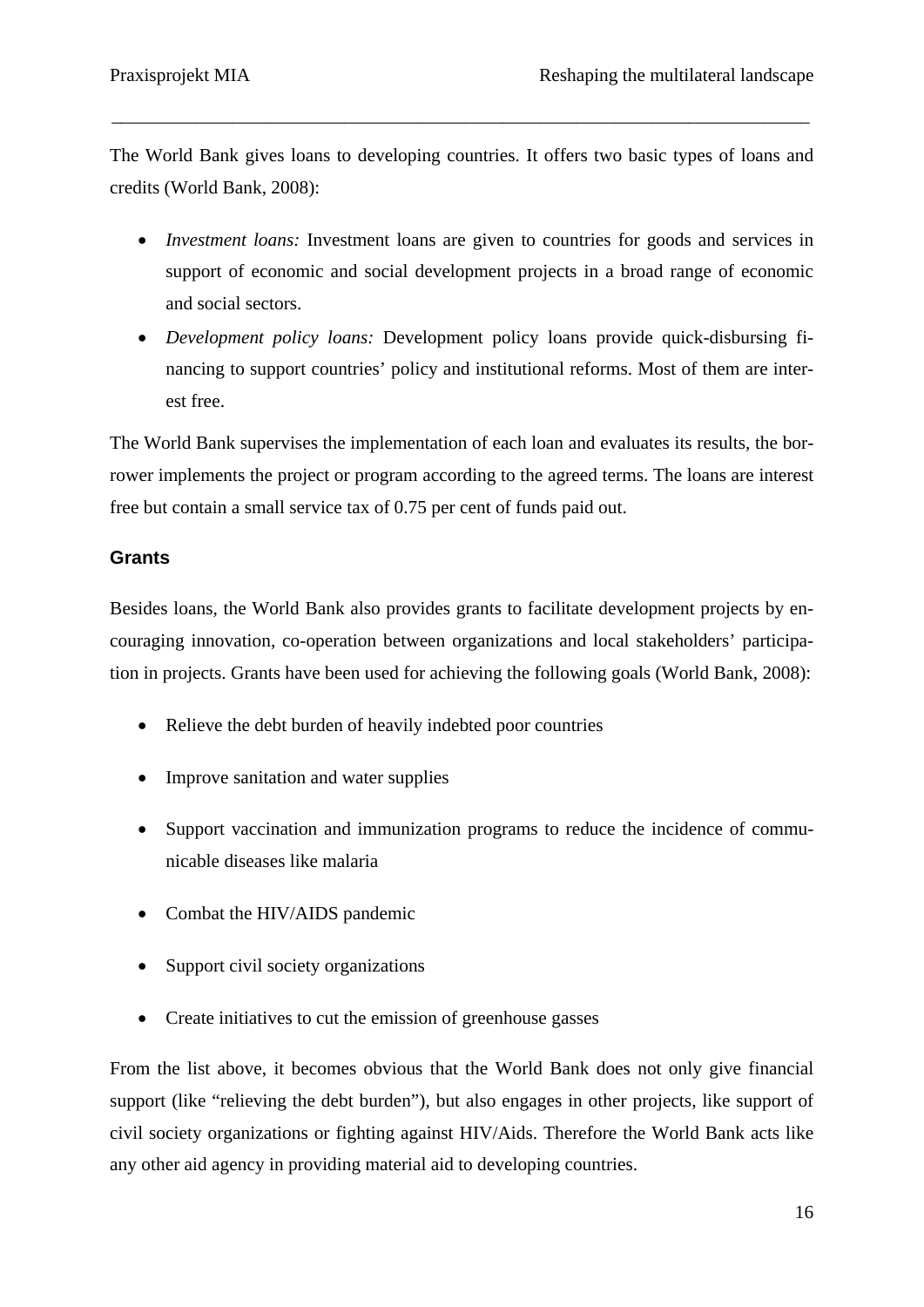### **Analytic and Advisory Services**

As a third business area, the World Bank also offers Analytic and Advisory Services to developing countries and development agencies and donors. These services consist of the following research fields (World Bank, 2008): [Poverty Assessments,](http://www-wds.worldbank.org/external/default/main?query=poverty%20assessments&dAtts=DOCDT,DOCNA,REPNB,DOCTY,LANG,VOLNB,REPNME&docType=0&majorDocTY=658100&menuPK=64187290&pagePK=64187835&pageSize=10&piPK=64620093&sType=2&sortDesc=DOCDT&sortOrderby=DOCDT&theSitePK=523679) [Public Expenditure Reviews](http://www-wds.worldbank.org/external/default/main?query=Public%20Expenditure%20Reviews&dAtts=DOCDT,DOCNA,REPNB,DOCTY,LANG,VOLNB,REPNME&docType=0&majorDocTY=658100&menuPK=64187290&pagePK=64187835&pageSize=10&piPK=64620093&sType=2&sortDesc=DOCDT&sortOrderby=DOCDT&theSitePK=523679)**,**  [Country Economic Memoranda](http://www-wds.worldbank.org/external/default/main?query=Country%20Economic%20Memoranda&dAtts=DOCDT,DOCNA,REPNB,DOCTY,LANG,VOLNB,REPNME&docType=0&majorDocTY=658100&menuPK=64187290&pagePK=64187835&pageSize=10&piPK=64620093&sType=2&sortDesc=DOCDT&sortOrderby=DOCDT&theSitePK=523679)**,** [Social and Structural Reviews](http://www-wds.worldbank.org/external/default/main?query=Social%20and%20Structural%20Reviews&dAtts=DOCDT,DOCNA,REPNB,DOCTY,LANG,VOLNB,REPNME&docType=0&majorDocTY=658100&menuPK=64187290&pagePK=64187835&pageSize=10&piPK=64620093&sType=2&sortDesc=DOCDT&sortOrderby=DOCDT&theSitePK=523679)**,** [Sector Reports](http://www-wds.worldbank.org/external/default/main?menuPK=64258546&pagePK=64187838&piPK=64187928&theSitePK=523679&function=BrowseFR&pathtreeid=MAJDOCTY_DOCTY&sortattcode=DOCDT+Desc&menuPK=64187552&siteName=WDS&conceptattcode=658100%7C540667)**,** [Topics in](http://www.worldbank.org/topics)  [Development](http://www.worldbank.org/topics)**.** 

<span id="page-16-0"></span>\_\_\_\_\_\_\_\_\_\_\_\_\_\_\_\_\_\_\_\_\_\_\_\_\_\_\_\_\_\_\_\_\_\_\_\_\_\_\_\_\_\_\_\_\_\_\_\_\_\_\_\_\_\_\_\_\_\_\_\_\_\_\_\_\_\_\_\_\_\_\_\_\_\_\_

### <span id="page-16-1"></span>**3.2.2 The United Nations Development Program (UNDP)**

The United Nations Development Program (UNDP) is fully financed by voluntary contributions of its 192 member states. Its main goal is the achievement of the MDGs, like the World Bank (see above). Today the UNDP's global development network on the ground in 166 countries is uniquely positioned to help advocate for change, connect countries to knowledge and resources, and coordinate broader efforts at the country level (UNDP, 2008).

Main focus areas of the UNDP lie in the following fields (UNDP JPO Services, 2006):

- *Poverty Reduction*: UNDP helps to connect national policies to the MDGs, since poverty strategies work best when they are based on local needs and priorities.
- *HIV/Aids*: Since HIV/Aids is threatening to halt and reverse progress in development, UNDP is engaged to prevent the spread of the disease.
- *Democratic Governance*: Successful human development needs to build on state institutions and processes that are more responsive to the needs of ordinary citizens, including the poor.
- *Energy and Environment:* The poor are disproportionately affected by environmental degradation and lack of access to clean affordable energy services. Therefore, energy and environment are essential for sustainable development and eradication of poverty.
- *Crises prevention and recovery*: Conflicts and disasters can erase decades of development and further entrench poverty and inequality. While the ideal is to prevent crises, the UNDP also supports countries in post-conflict situations like Afghanistan or Iraq.

Integrated into most programs, we find the protection of human rights and the promotion of women's empowerment.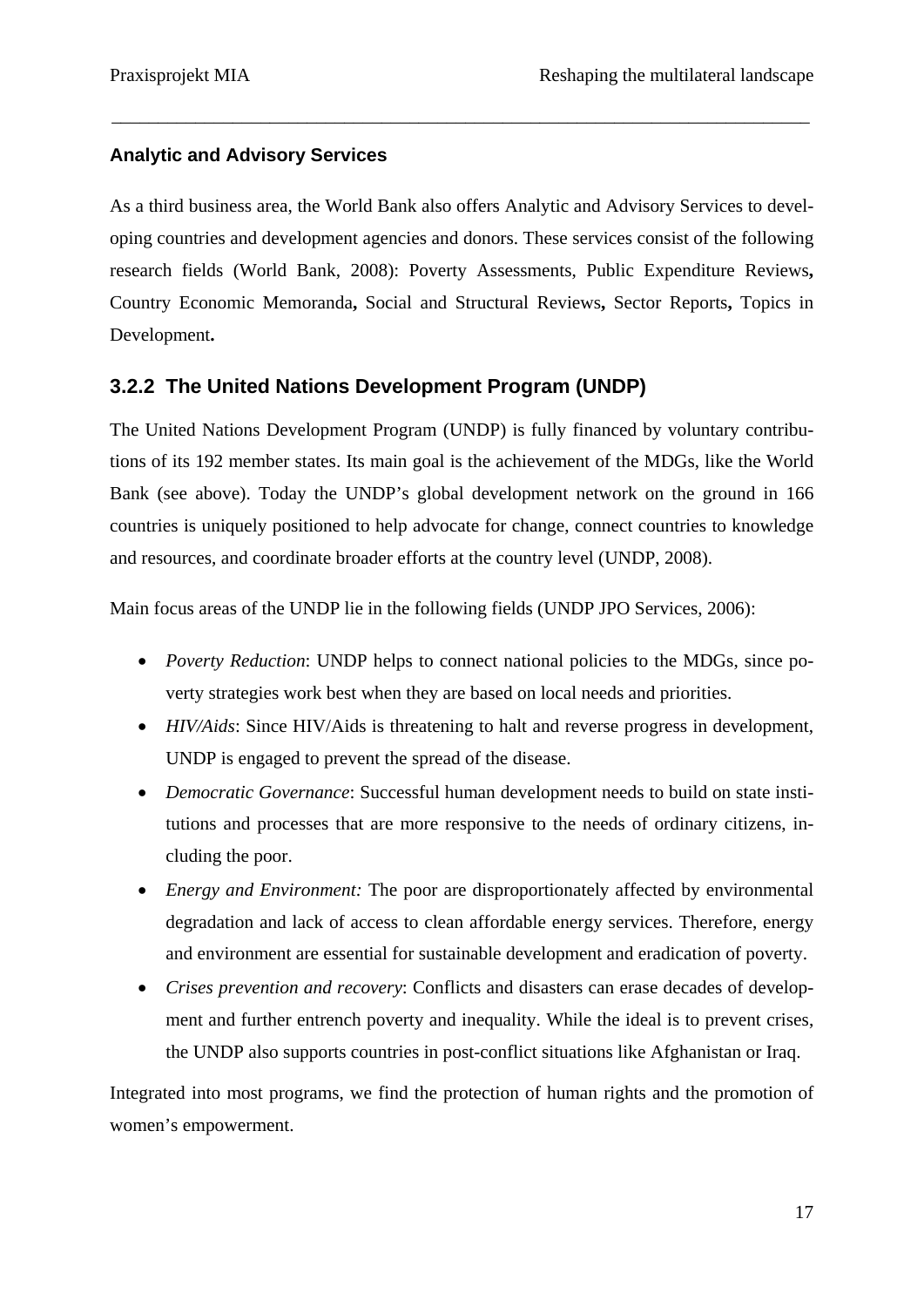The UNDP has permanent offices in 135 developing countries. Most employees are locals. To avoid dependencies on local governments, some leading positions in the offices are held by foreign employees of the UNDP.

<span id="page-17-0"></span>\_\_\_\_\_\_\_\_\_\_\_\_\_\_\_\_\_\_\_\_\_\_\_\_\_\_\_\_\_\_\_\_\_\_\_\_\_\_\_\_\_\_\_\_\_\_\_\_\_\_\_\_\_\_\_\_\_\_\_\_\_\_\_\_\_\_\_\_\_\_\_\_\_\_\_

The UNDP is, more so than the World Bank, a typical development agency that provides material aid to developing countries or countries struck by war or other crises. It does not give loans or credits to developing countries, but provides them with assistance in the above mentioned areas of concern. The following chapter focuses on the cultural differences between the two organizations and later gives an overview of coordination potentials between them.

### <span id="page-17-1"></span>**3.2.3 Culture of the UNDP and the World Bank**

Since the World Bank is, together with the IMF, one of the Bretton Woods institutions, it has a very different self-perception than the UNDP, as an UN organization.

The World Bank was founded to support the rebuilding process of Europe after the Second World War. It then evolved into a multilateral institution that expanded its actions for development to developing countries in the entire world. It is sponsored by its 185 member states which represent its shareholders and therefore define its strategy of engagement. The World Bank does not see itself as a classic development agency, it sees itself as a "bank for the poor" (Klingebiel, 1998) and an enabler of trade. Therefore the World Bank is often classified as neoclassical in its ideological direction.

Meanwhile, the UNDP was founded in the 1960s to establish a UN institution that focuses on the coordination of all UN actions in the field of aid. Its 192 member states give their funds to the UNDP on a voluntary basis. The UNDP is supposed to be an actual aid agency that provides material aid to developing countries (although today it also conducts research in related fields). Every member state has one vote independent of its donations to the organization. Therefore the UNDP can be said to be more democratic than the World Bank which gives voting rights to the countries according to their financial power. Furthermore, the UNDP sees itself as a representative of the multilateral aid conducted through the UN system and not the one conducted through the Bretton Woods institutions.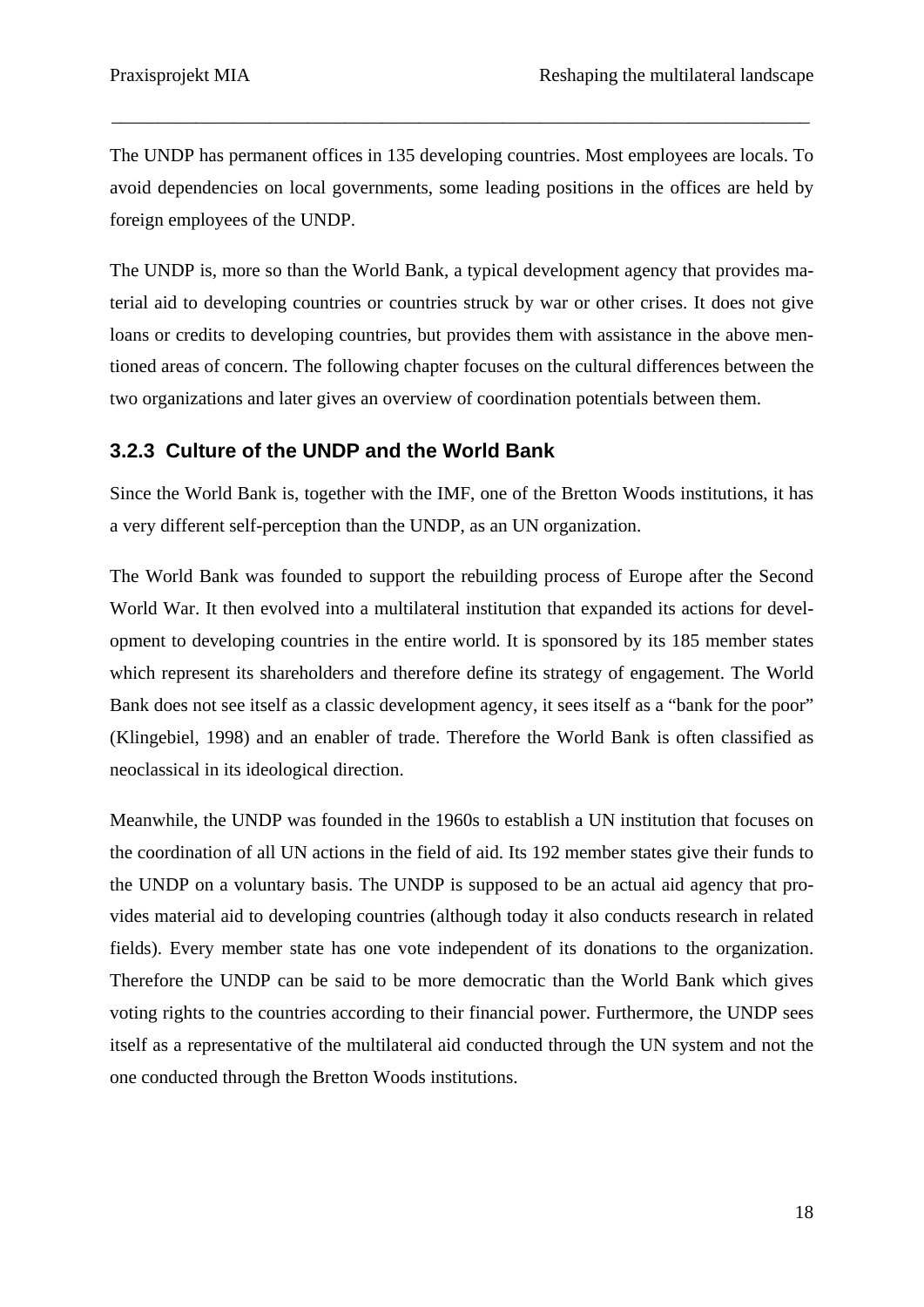# <span id="page-18-1"></span>**3.2.4 Comparative Advantages and the Duplication of Efforts between the UNDP and the World Bank**

<span id="page-18-0"></span>\_\_\_\_\_\_\_\_\_\_\_\_\_\_\_\_\_\_\_\_\_\_\_\_\_\_\_\_\_\_\_\_\_\_\_\_\_\_\_\_\_\_\_\_\_\_\_\_\_\_\_\_\_\_\_\_\_\_\_\_\_\_\_\_\_\_\_\_\_\_\_\_\_\_\_

Since overlapping projects and coordination problems between different development agencies absorb significant administrative and political capacities in developing countries (Klingebiel, 1998), it is important to elaborate on duplication of effort and define comparative advantages between different organizations.

Overlapping fields of aid engagement between the World Bank and the UNDP arise automatically because they both focus on the achievement of the Millennium Development Goals. This is not a bad thing, since it helps to focus international actions on the same targets, boosting the likelihood of success for certain projects. However, there is obviously some duplication between the two organizations, since both see themselves as multilateral coordination sites in the developing countries where they have their offices located. Furthermore, they are both engaged in government capacity building, the fight against HIV/Aids and many other development aid projects. From an economic perspective, it is desirable that each multilateral organization focuses on a set of core competencies to achieve a comparative advantage in what it does. This leads to a more efficient allocation of resources in development assistance and therefore enables the distribution welfare more equally between recipient countries.

In case of the World Bank, we see a comparative advantage in its financial supports: The World Bank should mainly focus on giving loans, credits and grants to developing countries, if they have adequate projects to invest the money they get in. In contrast, the UNDP should boost its comparative advantage in its poverty reduction programs. This should include the focus on material aid to the least developed countries in the fields mentioned above. It also seems to be more useful, if the UNDP limits its advisory and research services to a minimum, since the World Bank also provides those in a wide range of subjects.

Furthermore, it is said that the World Bank has more clout and better capacity in analyzing and shaping recipient governments' economic policies while the UN, with its more open governance structure and its "capillary presence at country level" may be more relied upon by those same governments to assess and monitor the possible impact of reform or proposing alternative solutions (Menocal et al., 2006, p. 18). Therefore the World Bank and the UNDP should cooperate more in the countries they have their offices in. One of them should take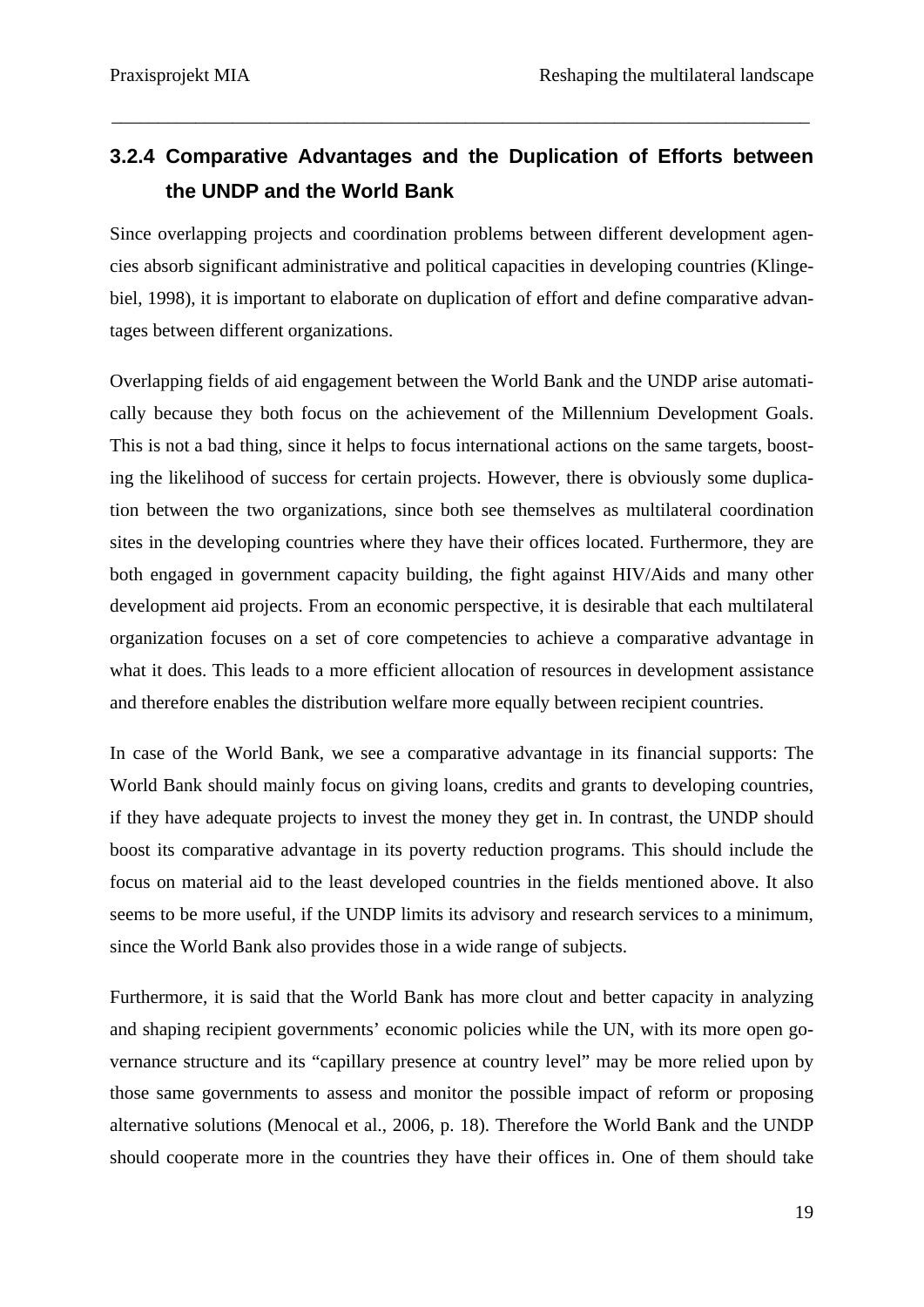over the lead as coordinating agency for all multilateral aid in the concerned country and coordinate the actions of the Bretton Woods institutions and the United Nations. This would allow it to save transaction costs and allocate resources more efficiently. As seen above, the cultures and self-perceptions of the two organizations are very different and are a major threat to coordination and cooperation between them. Nevertheless, there have been a couple of projects that were jointly conducted by the World Bank and the UNDP. We will shortly present two of them in the following section.

<span id="page-19-0"></span>\_\_\_\_\_\_\_\_\_\_\_\_\_\_\_\_\_\_\_\_\_\_\_\_\_\_\_\_\_\_\_\_\_\_\_\_\_\_\_\_\_\_\_\_\_\_\_\_\_\_\_\_\_\_\_\_\_\_\_\_\_\_\_\_\_\_\_\_\_\_\_\_\_\_\_

# <span id="page-19-1"></span>**3.2.5 Two Cases: Examples of past cooperation between the UNDP and the World Bank**

Gabriel (2000) gives an overview of projects that were conducted in teamwork between UNDP and the World Bank:

- The Economic Governance Group (EGG) in Kenya, chaired by the World Bank, included the IMF, UNDP, European Community, and the primary bilateral donors. A matrix of proposed policy commitments and actions to improve governance was developed and used by the group for policy dialogue with the government. They agreed on a joint donor strategy, which focused on early action by government to complete investigations into financial scandals, and to establish and finance an effective anticorruption effort. EGG received a well-coordinated donor response that contributed to the government's position as reflected in current reforms.
- Another possible starting point for donor collaboration on corruption is work at the country level on governance issues. In Indonesia, the government, World Bank, UNDP, and civil society are jointly carrying out a governance assessment, which identifies priority areas for action and donor funding. A similar approach by the two agencies in Bolivia led directly to joint anti-corruption activities. Government and donors need to establish close links to share information, coordinate policy, and agree on priorities for governance and anti-corruption activities. In Indonesia, a board chaired jointly by the UNDP and the Bank has been established to undertake policy dialogue and develop governance programs with representatives from government and all the main donors. They have also established a trust fund to channel donor funds and finance work on governance and corruption issues. It is also important that the World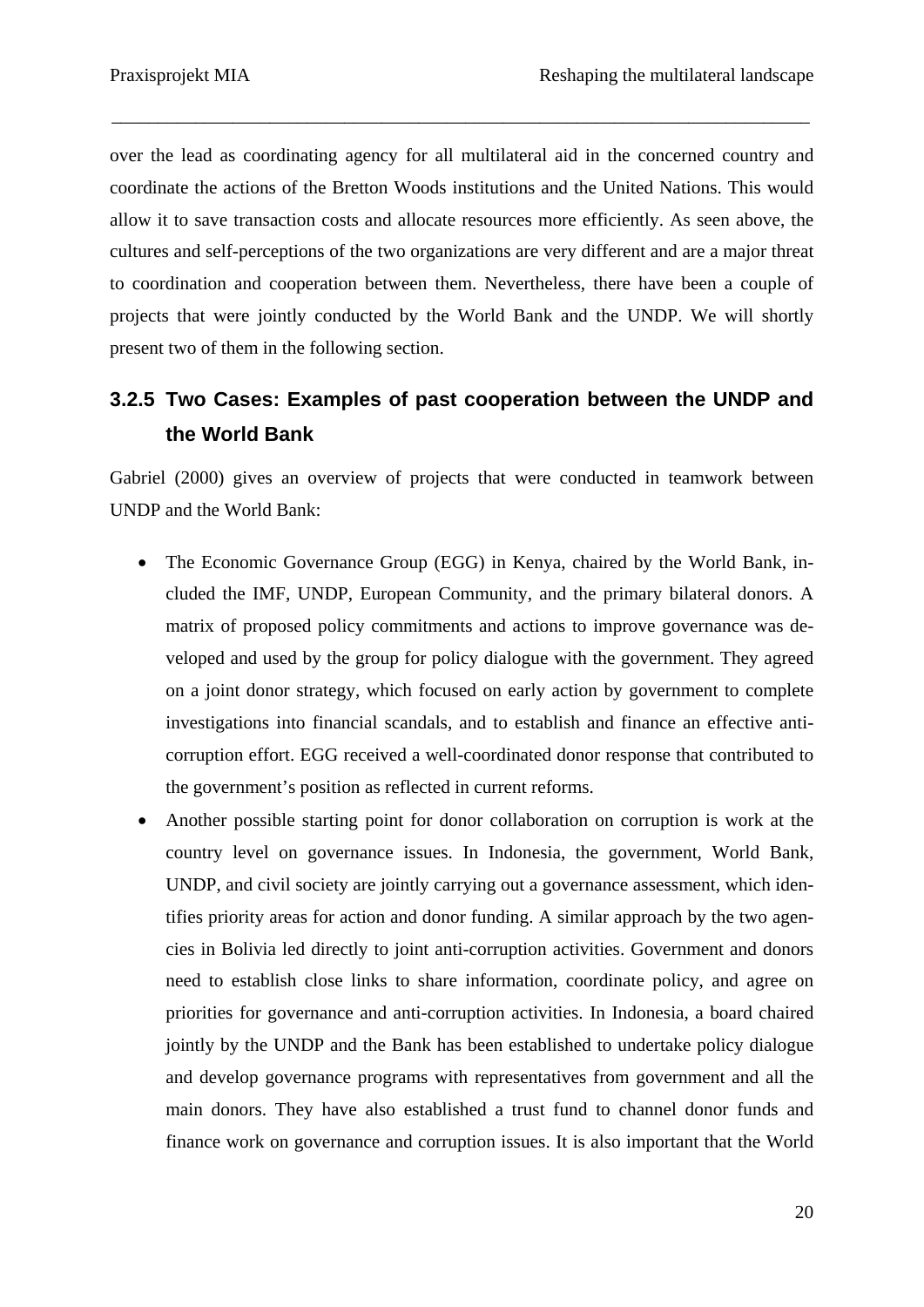1

Bank and UNDP identify the donor best suited to take the lead in areas or activities where they have particular expertise or large commitments.

<span id="page-20-0"></span>\_\_\_\_\_\_\_\_\_\_\_\_\_\_\_\_\_\_\_\_\_\_\_\_\_\_\_\_\_\_\_\_\_\_\_\_\_\_\_\_\_\_\_\_\_\_\_\_\_\_\_\_\_\_\_\_\_\_\_\_\_\_\_\_\_\_\_\_\_\_\_\_\_\_\_

## <span id="page-20-1"></span>**3.3 IMF and the World Bank**

There is hardly any development agency that polarizes as much as the Bretton Woods institutions. For development activists, the IMF and the World Bank are largely creatures of their G-7 shareholders. For so-called free-market advocates, they have manifestly failed in their task of promoting productive, entrepreneurship-based societies (Messner et al., p. 31).

Results from a survey<sup>[1](#page-20-3)</sup> which was held in different industrial nations shows that only  $45-51$ percent of respondents felt that the World Bank had a mainly positive role in the aid architecture and only 37 percent of respondents in the US support the IMF. By contrast, 64-80 percent of rich country respondents feel that NGOs have principally positive effect (Kharas, 2007, p. 5). This generally negative perception of the Bretton Woods Institutions in the public is also reflected in the literature.

There is an overall agreement within experts about the need for reform of the international financial architecture and in particular the restructuring of the Bretton Wood twins (see for example Messner et al., 2005; Kharas, 2007; Adams et al., 2004; Burall & Maxwell, 2006; Hauskrecht, 2000; Mukherjee et al., 2007, Kalowinski, 2006).

# <span id="page-20-2"></span>**3.3.1 Role of the Bretton Woods institutions in the multilateral landscape and their relation to each other**

The main responsibility of the IMF is to ensure the stability of the international monetary and financial system (IMF, 2007), whereas the World Bank, as the biggest development organization, is currently involved in more than 1,800 projects worldwide in almost every sector and developing country (World Bank, 2007). Generally it is differentiated between macro- and growth-critical areas, where the IMF has the lead in the former and the Bank in the latter. Even though the two institutions have separate mandates, they are inherently linked. For example, macroeconomic stability (a major Fund concern) will not be sustained unless it is linked with supply side measures and improves overall quality of public spending (a major

<span id="page-20-3"></span><sup>&</sup>lt;sup>1</sup> For more information see BBC World Service Poll at http://www.worldpublicopinion.org-/pipa/articles/btglobalizationtradera/162.php?nid=&id=&pnt=162&lb=btgl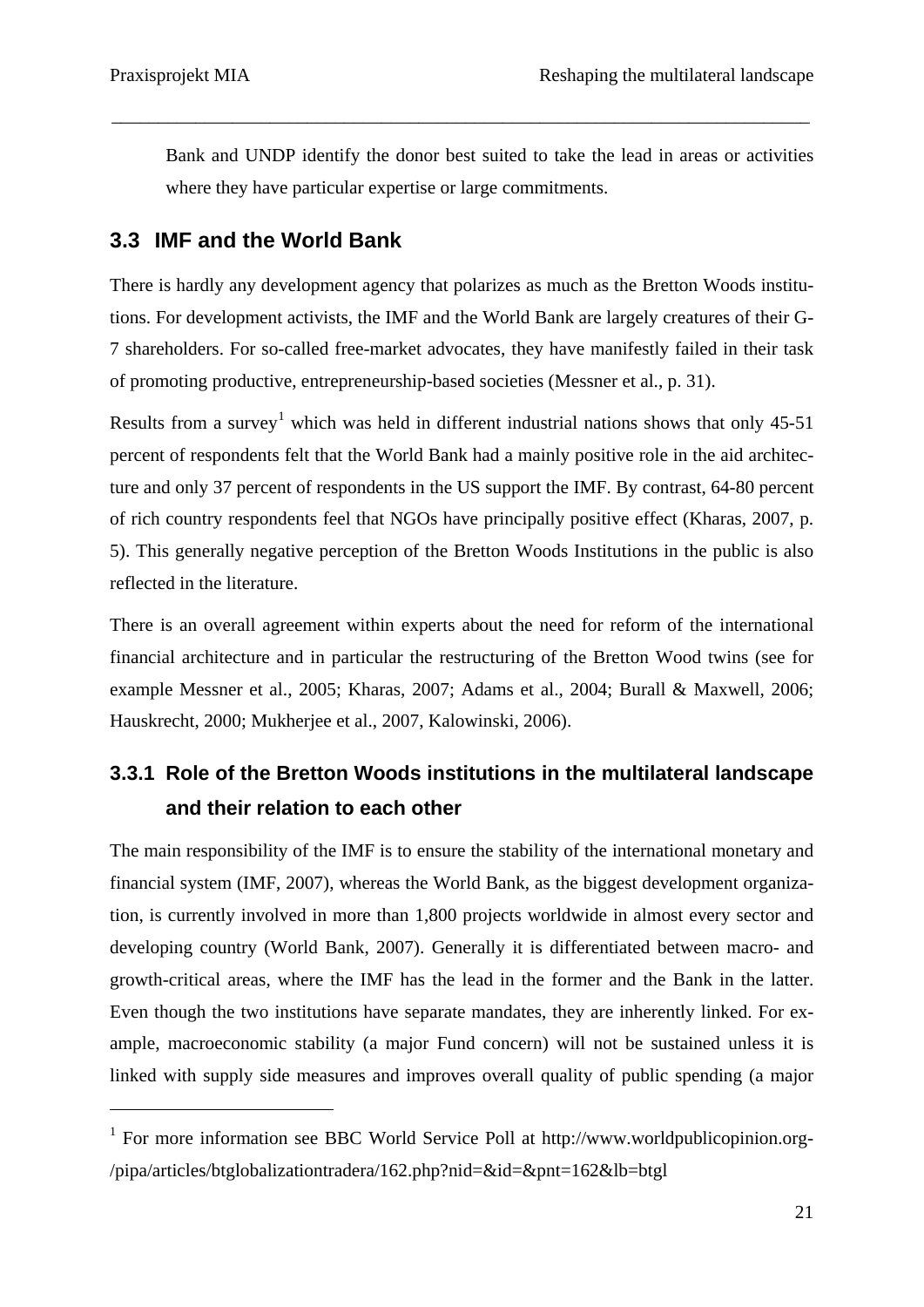Bank issue). Similarly, global monetary stability (a Fund responsibility) will have direct influence on overall development prospects, which is a Bank focus (Malan et al, 2007, p. 18). Due to the fact that the Bank and the Fund are partners and not independent players, there is a need for more than just avoiding overlaps between institutions with separate mandates. The following paragraphs analyze some shortcomings in collaboration, describe duplication of efforts, and recommend a focus on comparative advantages and enhanced cooperation.

\_\_\_\_\_\_\_\_\_\_\_\_\_\_\_\_\_\_\_\_\_\_\_\_\_\_\_\_\_\_\_\_\_\_\_\_\_\_\_\_\_\_\_\_\_\_\_\_\_\_\_\_\_\_\_\_\_\_\_\_\_\_\_\_\_\_\_\_\_\_\_\_\_\_\_

#### **Expansion of responsibilities**

According to an External Review Committee on Bank and Fund Collaboration, the Fund has become *unfocused* in low-income countries and involved in issues such as civil service, land and energy sector reforms, privatization, property rights and judicicial reforms (Malan et al., 2007, p. 43). One explanation driving the Fund beyond its core responsibilities is the recognition that its work on macroeconomic stability and the aggregate effects of aid cannot be separated from what is happening in the sectoral level. Another Funds' justification for getting into areas of the Bank was that the growth-critical areas were not receiving appropriate attention from the Bank (Malan et al., 2007, p. 45). It is indeed difficult to distinguish strictly in each case between macro- and growth-critical areas. Nevertheless, Malan et al. (2007) propose that the Bank, the Fund and the specific countries, along with other relevant development partners should agree on what is growth-critical or macro-critical, to drive the Fund back to its core competencies in macro-economic areas.

The IMF take-over of the extension of *long-term loans* was also a questionable combination of a task of the World Bank and regional development banks on one side and the IMF on the other (Hauskrecht, 2000, p. 137). Evaluations of the Bank-Fund cooperation pointed out, that the IMF should focus on borrowing short-term credits to bridge problems of balance of payments whereas the Fund should leave long-term development finance as a World Bank task (E+Z, 2007, p. 51). Important is that the delineation of lead responsibilities not be based on a country's income level. Instead, the delineation should be around *issues* rather than countries, and the involvement in a country should depend on a country's views of its needs and circumstances and also on the relative expertise of the institutions (Malan et al, 2007, p. 9-10).

#### **Encouragement of private-sector initiatives**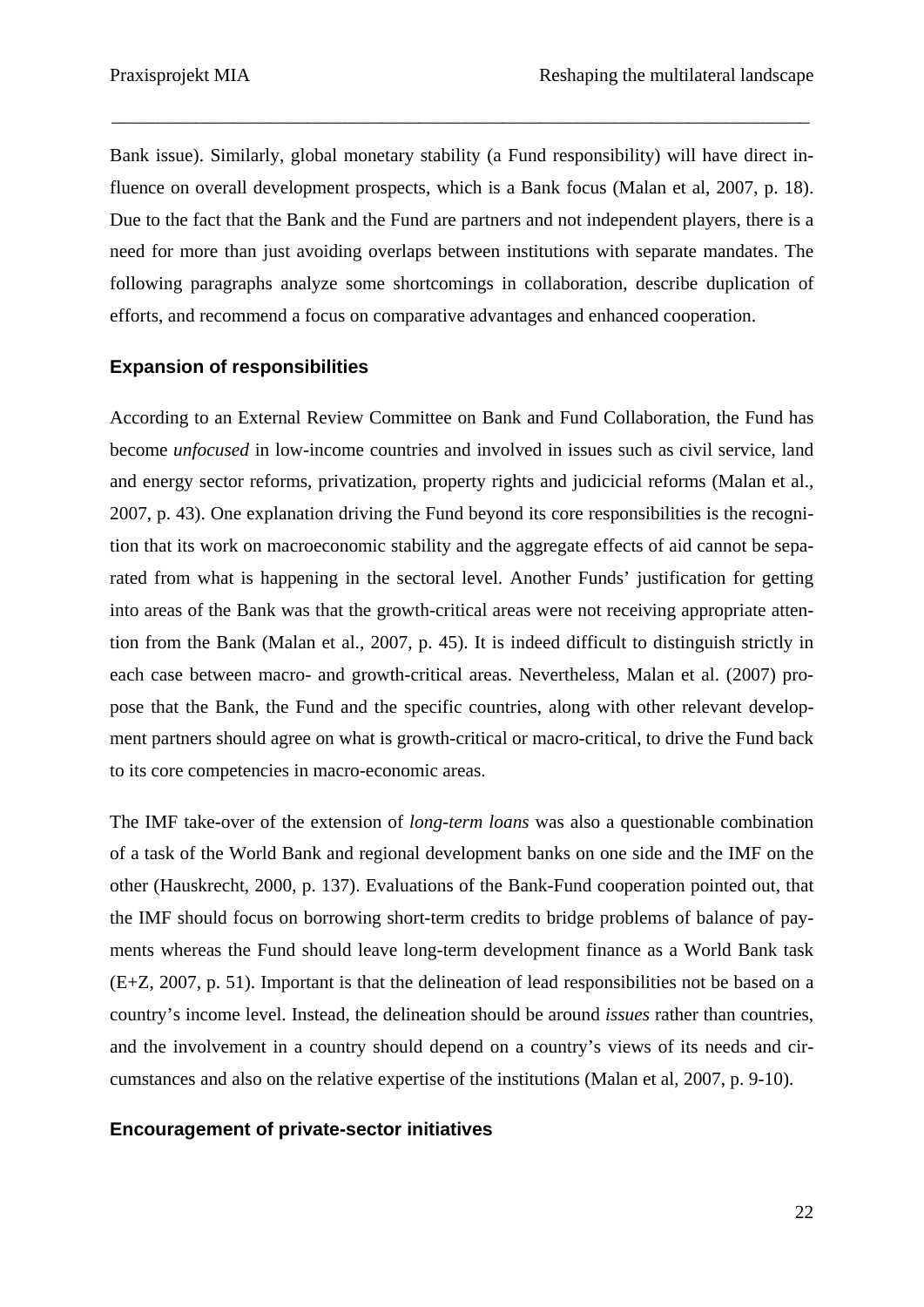Most multilateral agencies largely bypass significant support to the private sector. In the case of the World Bank, its entity designated to fund private-sector initiatives, the IFC (International Finance Corporation), account for less than 15% of the World Bank's annual outflows. Moreover, only 2% of IFC loans target small and medium entrepreneurs (Messner et al., 2005, p. 37). But there has to be more importance given to the advancement of *Micro Finance Programs* to support small and medium-seized businesses as well as projects from the poor which often don't have access to the credits of formal banks. There is, especially for women, a failing supply of credit from formal financial institutes. The World Bank has to focus on an adequate participation of women in programs and projects (Enquete-Kommission, 2002).

\_\_\_\_\_\_\_\_\_\_\_\_\_\_\_\_\_\_\_\_\_\_\_\_\_\_\_\_\_\_\_\_\_\_\_\_\_\_\_\_\_\_\_\_\_\_\_\_\_\_\_\_\_\_\_\_\_\_\_\_\_\_\_\_\_\_\_\_\_\_\_\_\_\_\_

Another fact is that experiences have shown that the attempt of International Financial Institutions to run their micro-entreprises initiatives through central governments have often proven disastrous ending in a kind of patronage-based lending (Messner et al. 2005, p. 38-39). The World Bank has therefore to foster medium and small entrerprises, because they are mostly representing a dynamic sector for employment generation and innovation as well as to try to work around the constraints to work through central governments.

Another proposal to enhance the accountability of the money flowing process, according to a report of the International Financial Institution Advisory Commission, is the form of lending *monitored grants* with payments to vendors for performance in place of loans (Meltzer, 2003). The idea behind the proposal to shift part of its subsidized development lending to monitored grants was to raise the quality of aid especially in countries with corrupt governments.

#### **Lack of Accountability**

The governance problems of the World Bank and the IMF have mainly to do with a lack of accountability to the stakeholders and outdated governance structures. Menocal et al. (2006) state that one of the biggest challenges that the International Development Assistance (IDA) faces is that of legitimacy, because there is a perception among recipient countries that they don't have any input into IDA and that the institution is dominated by donors (p. 13). It follows, that any reform of the Bank and the Fund needs to include changes to the composition of the Executive Boards, quota formulae, governance arrangements and majority voting (Mukherjee et al., 2007). Even though the political realities have changed, the voting structure is essentially still the same as decades ago (Deutscher, 2006, p. 217). Developing countries and economies in transition account for over half of the global GDP in Purchasing Power Par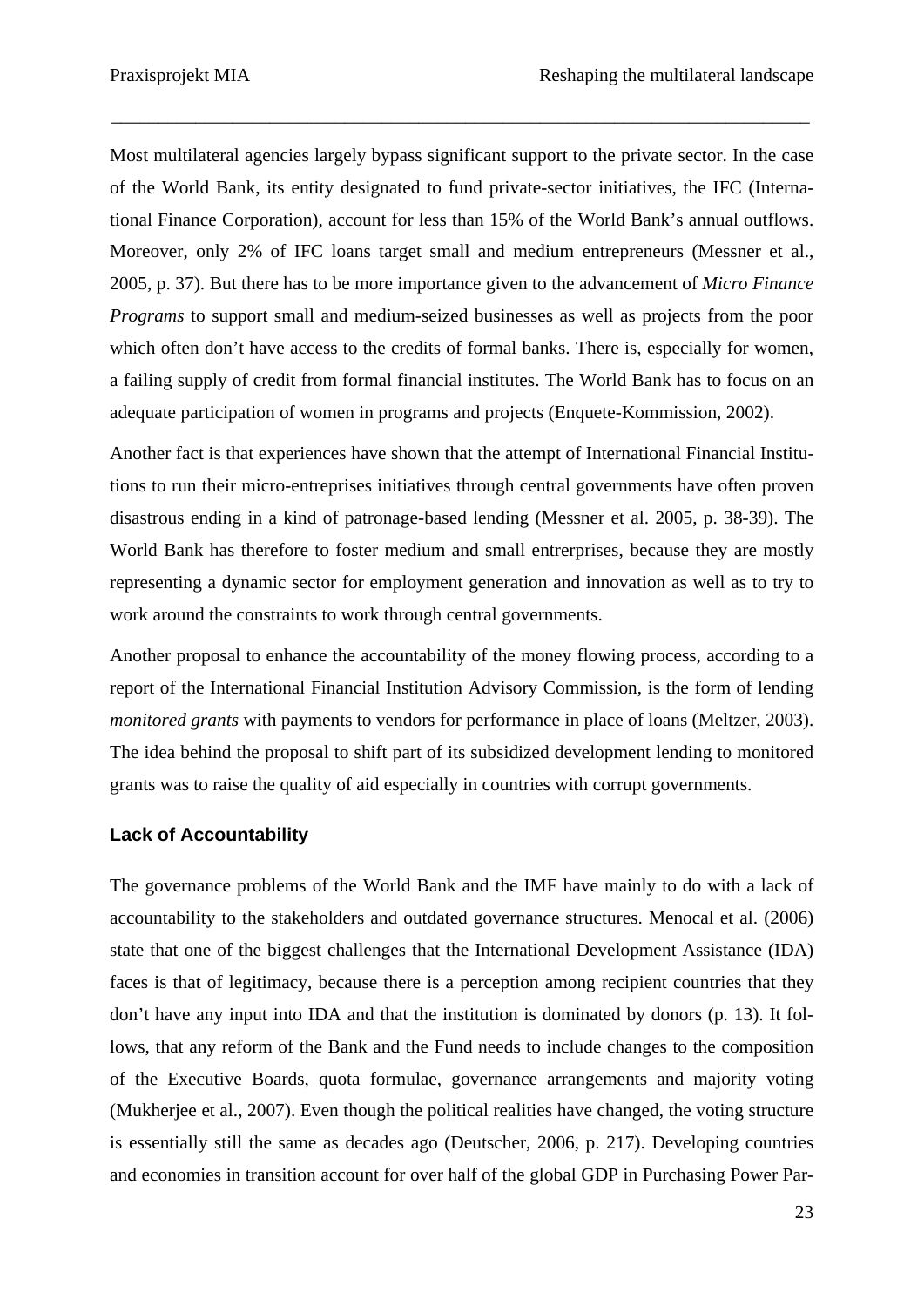ity terms and 84% of the world's population. The votes of the 30 developed countries account for 61% of the overall total, while the 154 developing countries and transition economies account for 39% (Mukherjee et al., 2007, p. 16). As an example: One African Executive Director represents more than 24 African countries (Kalinowski, 2006, p. 235). The idea behind a redistribution of voting rights is to avoid a blocking minority at important structural decisions (Enquete-Kommission, 2002) and on the other hand to facilitate the legitimation of the Bretton Wood institutions in emerging as well as low-income countries.

\_\_\_\_\_\_\_\_\_\_\_\_\_\_\_\_\_\_\_\_\_\_\_\_\_\_\_\_\_\_\_\_\_\_\_\_\_\_\_\_\_\_\_\_\_\_\_\_\_\_\_\_\_\_\_\_\_\_\_\_\_\_\_\_\_\_\_\_\_\_\_\_\_\_\_

#### **Spirit of Collaboration**

In the Committee's view the spirit of collaboration and trust within the Bank and the Fund needs to be strengthened and embedded in the culture of each institution. Effective collaboration requires shared objectives, a commitment to joint goals, and open *communication* (p. 30). Regarding the lack of information, it is noteworthy that 65 percent of Bank respondents believe that they *always* receive inputs from their Fund colleagues in a timely manner, whereas only 38 percent of Fund respondents claim always to receive *timely inputs* from bank staff.[2](#page-23-0) (Adams et al., 2004, p. 17). A specific concern by some countries is that one institution may be using the other as 'shield' or an excuse for a slow response on its part. The different time horizons or organizational structures should, in opinion of the Committee, also not be used as an excuse for poor coordination. Malan et al. (2007) recommend that the Fund provide the Bank with comprehensive macroeconomic assessments on all countries, and in particular all low-income countries, and not only those that have a program with the Fund. Similarly, the Bank should provide timely and relevant inputs to the Fund (p. 41). There also has to be a much closer dialogue in considering their future strategies. A way to reach this, is the creation of a standing Bank-Fund Board working in a group instead of ad hoc and informal groups to actively promote and monitor collaboration (E+Z, 2007, 51). Furthermore, staff exchange between the institutions as a way to strengthen the culture of collaboration is highly recommended.

<span id="page-23-0"></span><sup>&</sup>lt;sup>2</sup> The results base on a survey of Bank country directors and Fund mission chiefs 2004.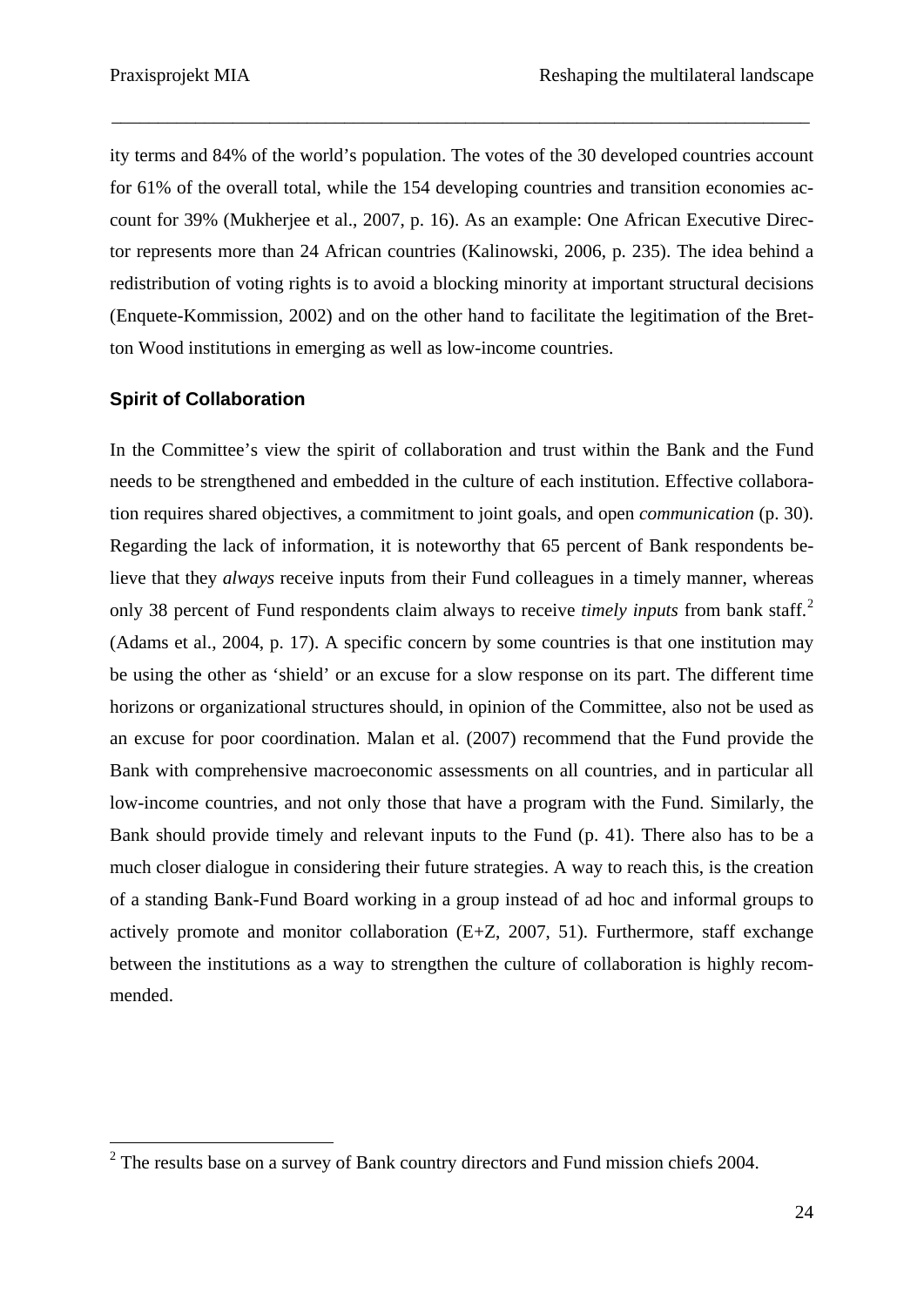### <span id="page-24-1"></span>**3.3.2 Cooperation between the World Bank and the IMF**

According to the Report of the External Review Committee on Bank-Fund Collaboration (2007) some of the best examples of coordination occur when both institutions have essentially been *mandated*, often by their shareholders, to pursue joint products, such as Poverty Reduction Strategy Papers, FSAPs, Anti-Money Laundering and Combating the Financing of Terrorism initiatives, and Reports on Standards and Codes (p. 25). Pursuant to, for example, the Poverty Reduction Strategy Papers (PRSPs), in a number of cases collaboration at the country level appears to work well when a country's authorities have the capability and capacity to define priorities, implement policies, and coordinate the activities of the Bank and Fund. But many low-income countries do not have the capacities to insist on good collaboration between the Bank and the Fund. In these cases, on one hand, a highest degree of cooperation between the two Bretton Woods institutions is essential. On the other hand, the question for the Bank and the Fund is how they can help strengthen national ownership (Malan et al, p. 30). After all, global development assistance represents only a sliver of the resources available in the developing world. Sustaining the intensive and long-term efforts needed to meet the MDGs must ultimately come from the people and governments of developing societies themselves. The international community can at best play a complementary and supportive role (Messner et al., p. 32).

<span id="page-24-0"></span>\_\_\_\_\_\_\_\_\_\_\_\_\_\_\_\_\_\_\_\_\_\_\_\_\_\_\_\_\_\_\_\_\_\_\_\_\_\_\_\_\_\_\_\_\_\_\_\_\_\_\_\_\_\_\_\_\_\_\_\_\_\_\_\_\_\_\_\_\_\_\_\_\_\_\_

# <span id="page-24-2"></span>**4 Do we really need both the Bretton Woods Institutions and UN institutions?**

When examining how the multilateral landscape to deliver aid could be newly organized, the question of whether we really need both the Bretton Woods institutions and UN institutions to deliver aid is always striking. Since these two blocks of institutions dominate the market of multilateral aid, it can be assumed that every country that engages in multilateral aid has to decide how much of its resources should go to the UN institutions and how much should go to the Bretton Woods institutions. Taking this further, we can argue that the duplication of multilateral aid that we face today leads to inefficiencies and synergies between the two organizations that are not taken into account.

As we have seen in the chapter above, there are many coordination and cooperation potentials inside and between the different organizations mentioned. Last but not least, the UN report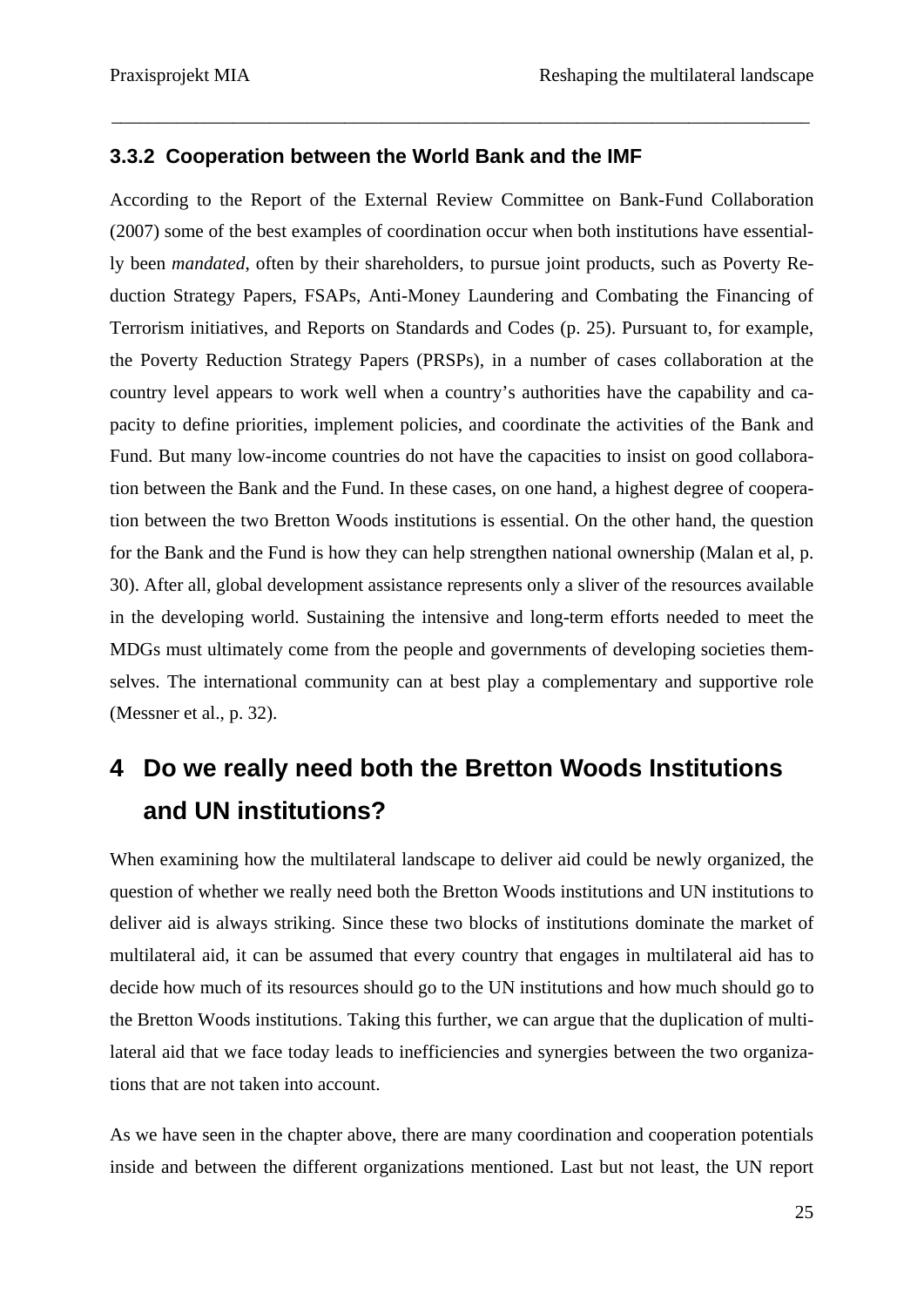"Delivering as One" (United Nations, 2006) proposes a whole row of advances that could make the system of multilateral aid more efficient. To extend this view, we want to examine an extreme position: This chapter therefore pictures the advantages and disadvantages that emerge from a fusion or merger of the two big blocks of multilateral institutions. We will examine a merger into a large single multilateral aid agency from the economic perspective of the theories concerning mergers and acquisitions.

<span id="page-25-0"></span>\_\_\_\_\_\_\_\_\_\_\_\_\_\_\_\_\_\_\_\_\_\_\_\_\_\_\_\_\_\_\_\_\_\_\_\_\_\_\_\_\_\_\_\_\_\_\_\_\_\_\_\_\_\_\_\_\_\_\_\_\_\_\_\_\_\_\_\_\_\_\_\_\_\_\_

# <span id="page-25-2"></span>**4.1 A Definition of Merger and its success factors**

DePamphilis (2001) defines fusions and mergers as the following:

"From a structural standpoint, a merger is a combination of two firms in which only one firm's identity survives" (p. 20).

With the examined merger of all multilateral aid institutions into one new institution we therefore mean a melting of the UN institutions and the Bretton Woods institutions into one new, big multilateral development agency. This new agency would be in charge of coordination of all multilateral aid in the world.



#### **Figure 2 Merger of all multilateral development institutions into one (source: own illustration)**

<span id="page-25-1"></span>The following two chapters provide an insight into the pro and cons of a merger in general (from an economic perspective) and then specifically applied to our model of a merger of multilateral development institutions.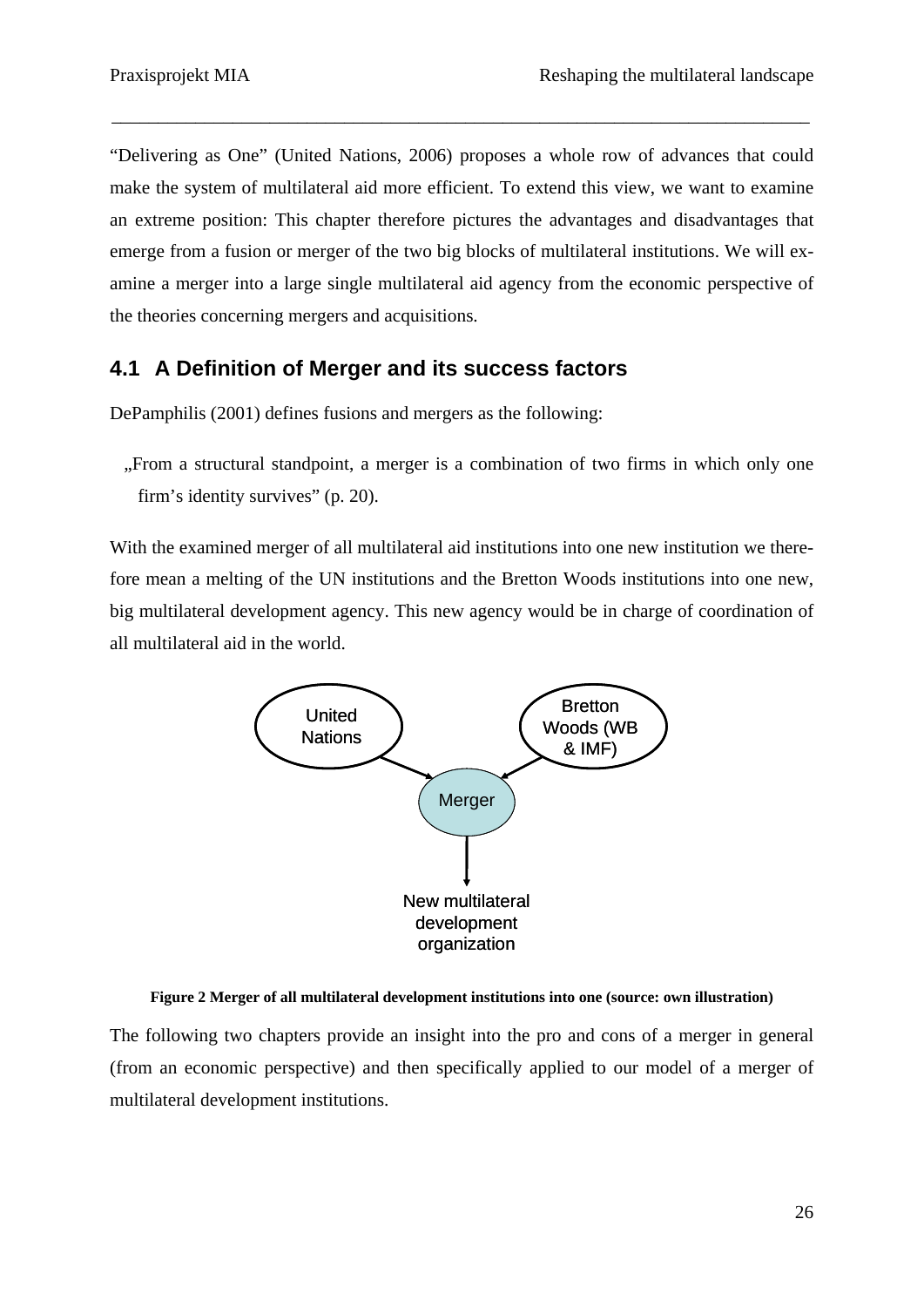# <span id="page-26-1"></span><span id="page-26-0"></span>**4.2 Pro Merger**

There are a couple of intercessional arguments for a merger. They all arise from merger theory as part of management theory (DePamphilis, 2006, p. 18):

- *Synergies*: Synergies arise in the operational and financial parts of an organization when merging with another organization. The operational efficiency can be altered through economies of scale and economies of scope. These emerge especially compared to private Non-Governmental Organizations (NGOs) and other suppliers of development aid. Furthermore, financial economies of scale can be generated when merging the assets of two organizations.
- *Diversification* The organization or firm can be positioned in higher growth products or markets. A new multilateral development agency could alter its position compared to NGOs or others by supplying a more diverse range of instruments and services for development.
- *Market power* Increase market share to improve the ability to set and maintain prices above competitive levels. In the case of development aid this means that a new big multilateral organization can provide bigger resources and therefore decides where it wants to apply aid. Furthermore, it is able to direct public attention to the regions it classifies as important.
- *Strategic realignment*  Technical, regulative and political changes can be conducted via a merger. This allows an organization to adapt faster to an ever-changing organizational environment.
- *New Management*  A merger can be the perfect event to establish a new and better management body in an organization.
- *Managerialism* Mergers can be "abused" to enlarge one's own political and administrative power. In the case of the mentioned organizations this would lead to a concentration of power in the bureaucracies of both institutions (Heuel, 1997).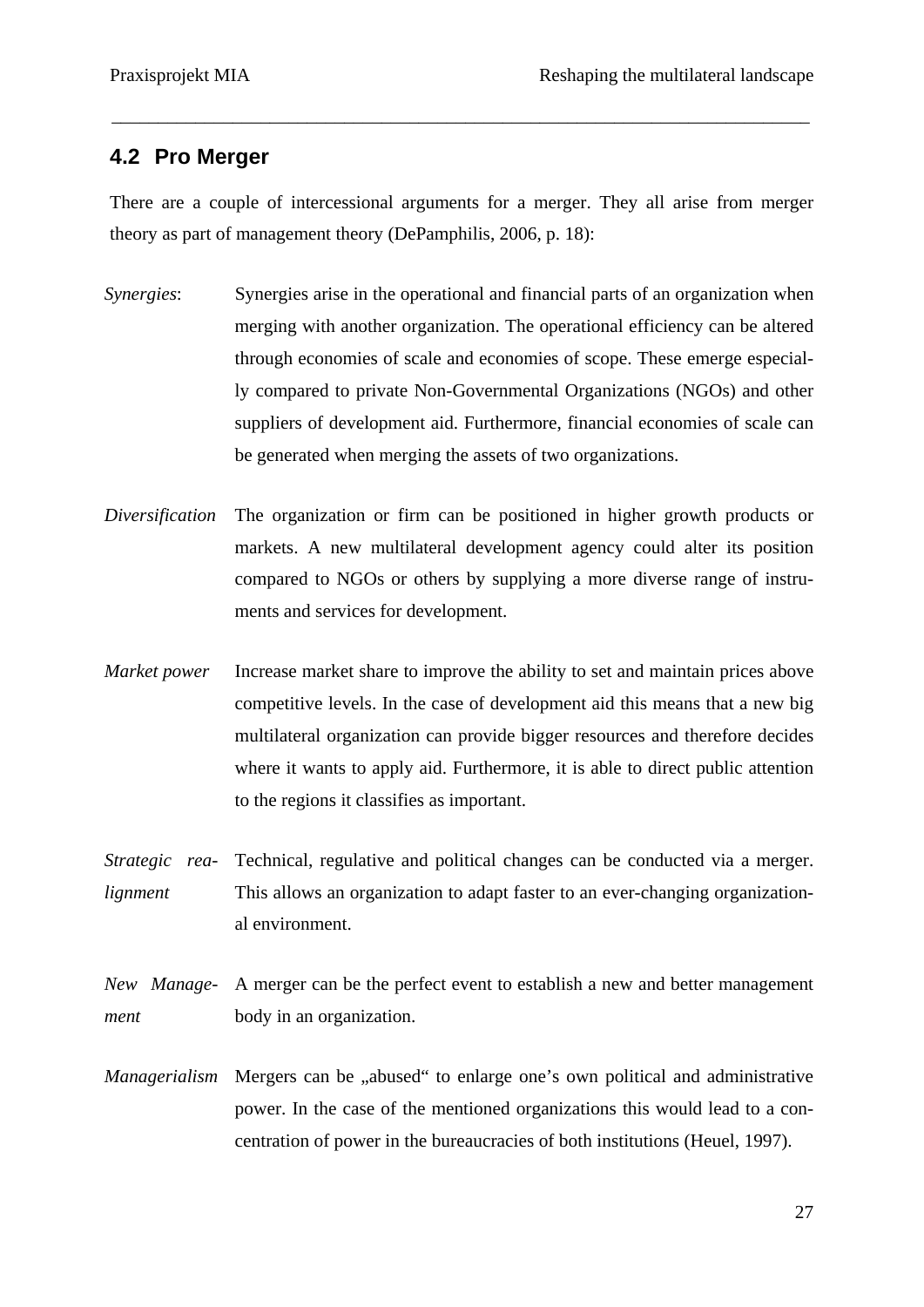The special case of a merger of multilateral development aid organizations, two other aspects which do not typically appear in merger theory should to be taken into account:

<span id="page-27-0"></span>\_\_\_\_\_\_\_\_\_\_\_\_\_\_\_\_\_\_\_\_\_\_\_\_\_\_\_\_\_\_\_\_\_\_\_\_\_\_\_\_\_\_\_\_\_\_\_\_\_\_\_\_\_\_\_\_\_\_\_\_\_\_\_\_\_\_\_\_\_\_\_\_\_\_\_

- *Abolition of*  Duplication in development agencies can lead to serious administrative and *duplication*  political absorptions and capacities in developing countries (Klingebiel, 1998). Therefore, a merger into one new development agency could erase duplication and use synergies to deliver qualitatively better aid to the ones who need it.
- Saving costs Synergy effects lead to cost savings. This potential of cost savings can only be applied in a limited manner to mergers in the field of development aid. A bigger institution leads to more bureaucracy and therefore does not necessarily save costs (Heuel, 1997).

### <span id="page-27-1"></span>**4.3 Contra Merger**

This chapter explains why mergers of firms and organizations fail or do not meet their expectations. We focus here on the special situation and framework that development aid faces.

- *Different field*  Development agencies act in a totally different field of action than private firms do. They face different goals and different performance indicators than private firms. Some points in favor of merger like synergy potentials, cost savings, or the abolition of duplication can indeed be applied to multilateral development aid, but often loose their applicability in central points. As an example, economies of scale and of scope can be applied to the development industry, but most projects need individual and qualitative solutions more than quantitative scales. Only the above mentioned technical realignment could raise advantages in a merged multilateral development agency.
- *Stakeholders/ Veto power*  The United Nations needs to consider its stakeholders when making decisions. Its member states possess veto powers and would probably not agree to a merger with the Bretton Woods institutions due to disparate cultures and selfperceptions (see above). It would be extremely difficult to determine voting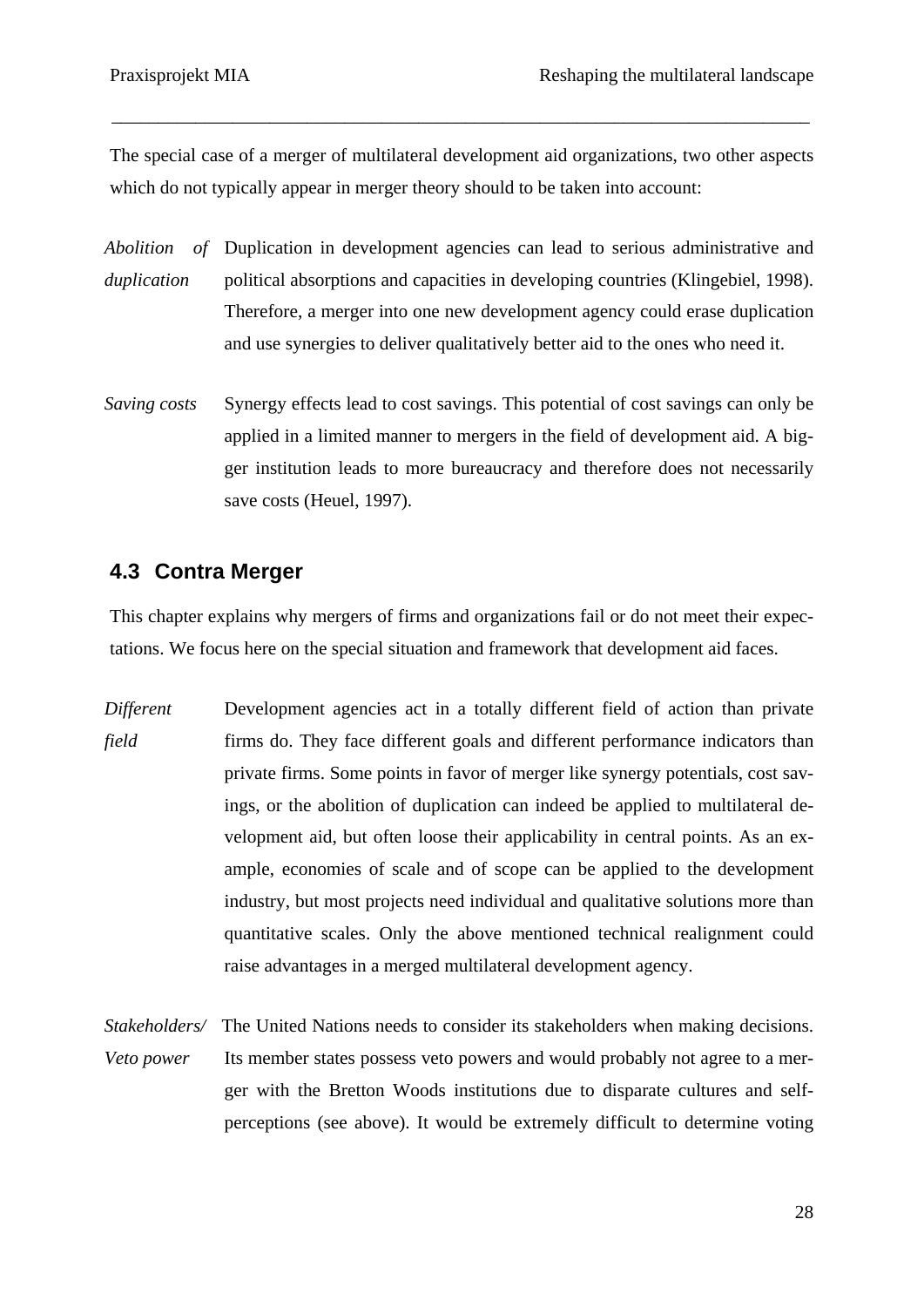quotas for each country in the new institution.

*Democratic Legitimacy*  The Bretton Woods institutions as well as the United Nations are unions of (mainly) democratic national states. Their decisions inside both institutions need to be democratically legitimate or at least politically legitimate. This makes it hard to merge the two institutions just out of functional reasons and according to efficiency aspects.

- *Culture* As mentioned earlier, both institutions were established facing totally different historic contexts and each has developed its own culture and philosophy. Following Jansen et al. (2006), a key success factor of mergers is a successful integration of different performance cultures in the new firm or organization. It is questionable if it would be possible to merge both cultures into one that follows the same goals.
- *Weak core competencies*  DePamphilis (2001) mentions that one of the main reasons why mergers do not make companies more successful is weak core competencies. This means that organizations which already lack established core competencies will not be able to make use of synergies after a merger. In the case of multilateral development aid this is where the main problem is located. Because the different organizations do not follow their core competencies strictly enough, a call for more effectiveness, efficiency, and consolidation emerges. A better focusing on their own competencies and competitive advantages would direct both institutions to more effectiveness and efficiency, without a merger.
- *Abolition of*  A merger of the two organizations into one multilateral development agency *competition*  would eliminate competition in the development industry. Besides a few NGOs, the new multilateral organization would not have any serious competitors and almost all resources for development aid would flow into its programs. This would lead to a dangerous concentration of aid in certain regions and on certain problems. Much of the poor could miss out on the benefits of aid if this were to occur.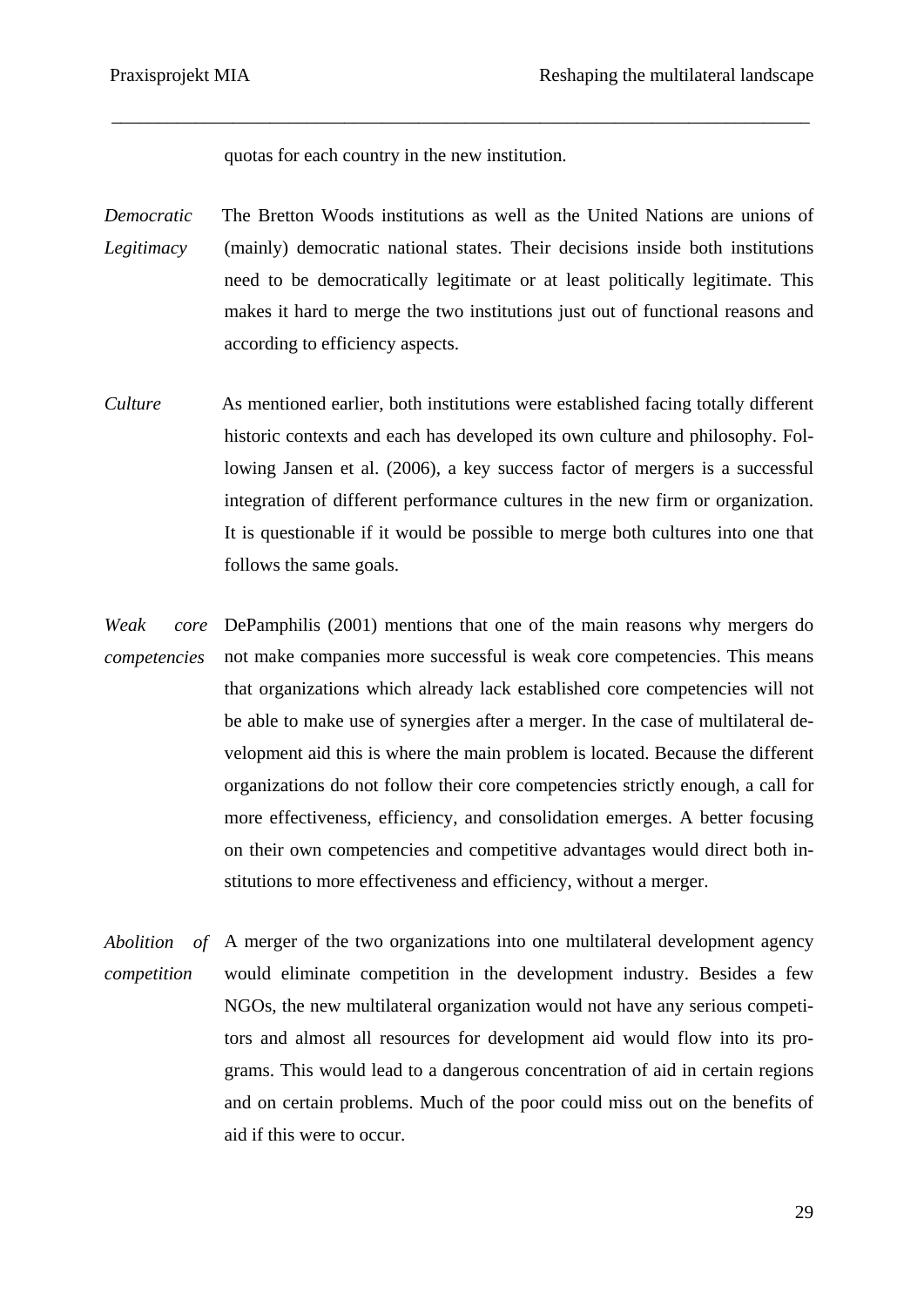# <span id="page-29-1"></span>**4.4 Conclusion concerning a Merger in the Development Industry**

<span id="page-29-0"></span>\_\_\_\_\_\_\_\_\_\_\_\_\_\_\_\_\_\_\_\_\_\_\_\_\_\_\_\_\_\_\_\_\_\_\_\_\_\_\_\_\_\_\_\_\_\_\_\_\_\_\_\_\_\_\_\_\_\_\_\_\_\_\_\_\_\_\_\_\_\_\_\_\_\_\_

Listing the pros and cons of a merger of the Bretton Woods institutions and the UN institutions it becomes evident that this is not the way forward for multilateral development aid. We showed that the advantages of mergers that apply to private firms do not fully apply to the development industry and that a new, big multilateral development agency would be a dangerous threat to the system of multilateral development aid as we know it. Since the organizations we looked at are democratically legitimate and politically organized it is impossible to generate the same synergies as can be generated when private firms merge. Those organizations can not be merged due to efficiency or cost aspects, since they have another focus than financial returns. Last but not least, such a merger would lead to an even bigger bureaucratic machinery in which especially small donors and recipients would loose influence and rights.

# <span id="page-29-2"></span>**5 Practical ways to deal with duplication of efforts**

This chapter will show our ideas and thoughts about how we could deal with duplication of efforts in multilateral aid and show some propositions to make the system more competitive and therefore more efficient and effective.

# <span id="page-29-3"></span>**5.1 Expand on ideas from the UN report "Delivering as One"**

The United Nations report "Delivering as One" by the Secretary-General's High-level Panel on UN System-wide Coherence in the Areas of Development, Humanitarian Assistance, and the Environment offers a great starting point for finding practical methods of reform within the UN. The vision for "Delivering as One" is of a unified United Nations presence in countries, which speaks, acts, and delivers as one. The overall goal of Delivering as One is to ensure the delivery of concrete results in support of national development objectives and priorities by a more coherent, better coordinated, funded and managed UN.

Delivering as One is based upon the following key principles:

- Maximizing development results and impact, while minimizing transaction costs;
- Full ownership and lead role by the Government on financial, operational, programmatic and managerial engagement at national and decentralized levels;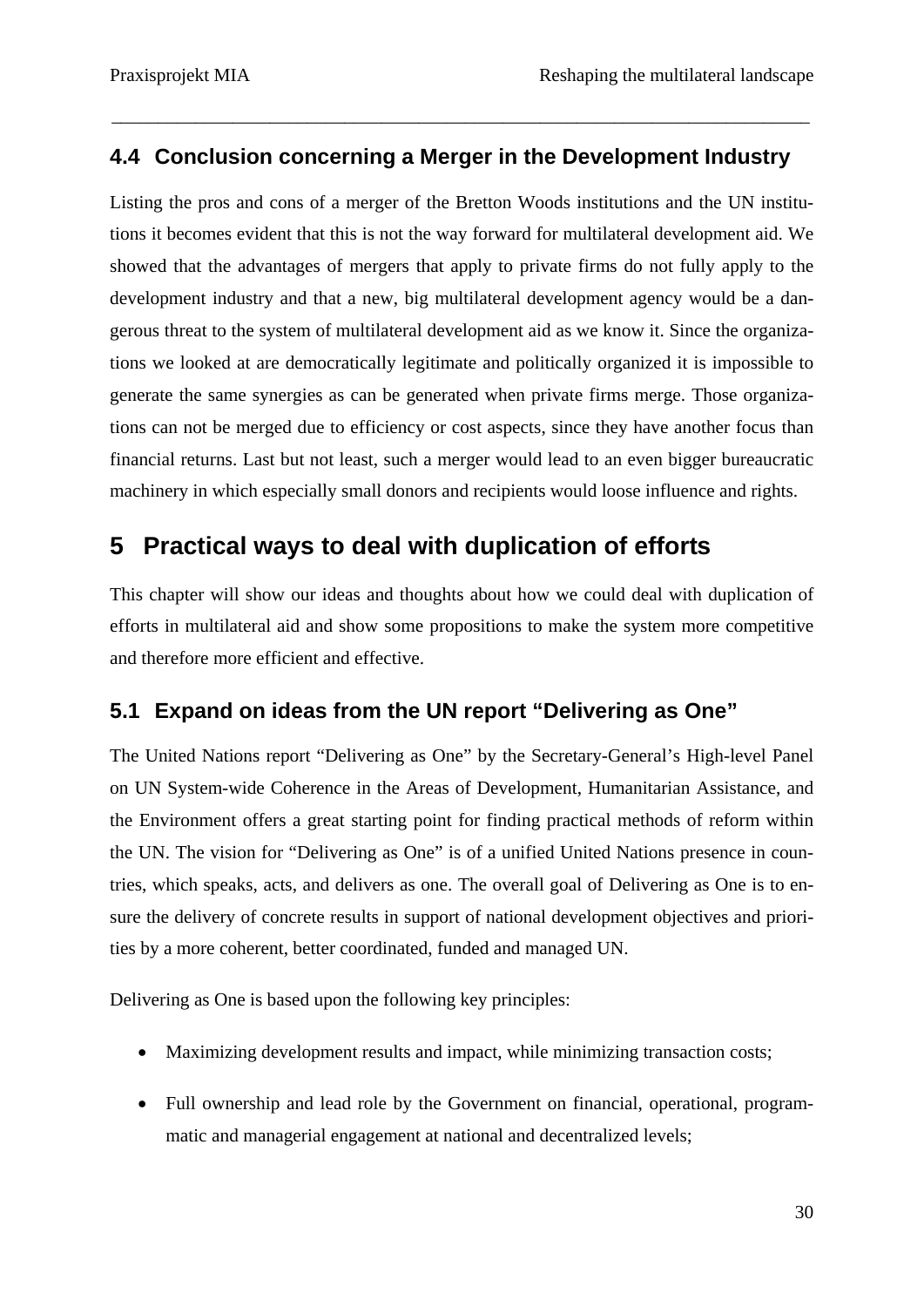• A strengthened, empowered and accountable Resident Coordinator, guiding the efforts of the UN system, with the support of a cohesive, proactive and fully inclusive UN Country Team;

<span id="page-30-0"></span>\_\_\_\_\_\_\_\_\_\_\_\_\_\_\_\_\_\_\_\_\_\_\_\_\_\_\_\_\_\_\_\_\_\_\_\_\_\_\_\_\_\_\_\_\_\_\_\_\_\_\_\_\_\_\_\_\_\_\_\_\_\_\_\_\_\_\_\_\_\_\_\_\_\_\_

- Continuous consultations with all development partners, through active engagement in all relevant coordination mechanisms;
- Resolve to build on country UN reform experience and seize the opportunity of the new momentum based on one program, one leader, one budgetary framework, and a unified country presence that speaks with one voice; and
- Full commitment and support to this initiative by the totality of the UN system at the regional and global levels.

The report recommended that the "United Nations should deliver as one by establishing, by 2007, five One Country Programs as pilots", on the basis of four "key features", namely: one program, one leader, one budgetary framework, and, where appropriate, one office. Pilot programs have now been initiated in eight member countries willing to participate. We believe that this program is a first step in the right direction, but more should be done to promote coordination and cooperation both within the UN and with the other countries which form the multilateral landscape.

### <span id="page-30-1"></span>**5.2 Propose more coordination on country-level**

The fact that the development aid architecture today is more fragmented than ever before has led to the discussion about harmonization and alignment. Agreements amongst donors for example in the context of the Paris Declaration were also set around the topic of coordination.

As we have seen in the previous chapters, one feature of effective coordination of multilateral intervention is that coordination begins "at home", i.e. in each organization (OECD, 2007, p. 31). The problem of the bureaucracy in development organizations, in particular the one of the United Nations as well as the World Bank remains huge and there has to be much more done to enhance internal procedures. A closer look at an upper level of coordination, which means coordination amongst different donors, shows, that the current system of coordination proceeded haltingly and is beset with fundamental problems (O'Keefe, 2007, p. 3). Whilst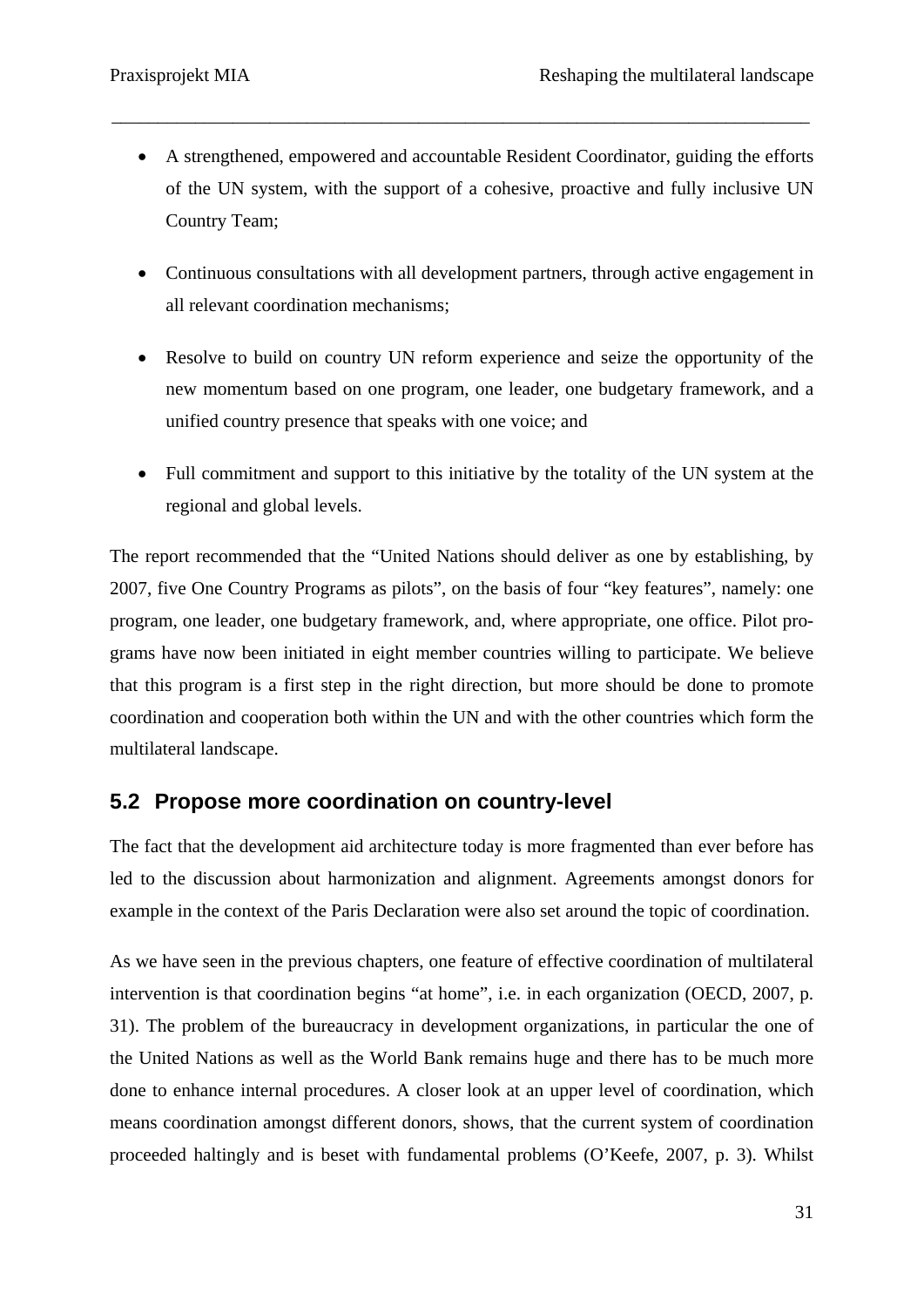opportunities of better coordination are to make the engagement of the donors more coherent and to avoid gaps in development help, we can still identify a lot of weaknesses in the system of coordination.

\_\_\_\_\_\_\_\_\_\_\_\_\_\_\_\_\_\_\_\_\_\_\_\_\_\_\_\_\_\_\_\_\_\_\_\_\_\_\_\_\_\_\_\_\_\_\_\_\_\_\_\_\_\_\_\_\_\_\_\_\_\_\_\_\_\_\_\_\_\_\_\_\_\_\_

A first important issue with respect to coordination, is the one of transaction costs. De Renzio et al. (2005) points out that rather than enjoying lower transaction costs through coordination, transaction costs (particularly) in the short term are actually higher. Indeed, one of the biggest obstacles to better aid coordination is the capacity of planning and budgeting agencies within the developing nations (p. 15). Furthermore, according to Hermias & Kharas (2008), so far the most advanced results among donors have been achieved in the field of coordination. Unfortunately, this is the area of harmonization where the net benefits are likely to be the lowest, given the considerable transaction cost of coordination (p. 57). Another point, according to O'Keefe (2007), is that no sooner had the grand bargain of aid coordination been struck than donor countries walked away from fulfilling their aid promises.

Important is that coordination should take place at country level, which means that a system of emerging delegating coordination might be a welcome innovation for both donor and recipient (Cohen & Katseli, 2007). If we look at the current capability of developing countries there should be differentiated between middle income and low income countries. In the case of middle income countries it is much more possible that they can do their own coordination unlike for small, poor, or post-conflict countries. There, country ownership must form the starting point of coordination (OECD, 2007, p. 31). That means that there needs to be much more focus on the process of capacity building, because an important precondition of coordination by recipient country is capacity (OECD, 2007, p. 38). For this reason it is necessary that multilaterals spend adequate resources on the capacity-building process, involving the main actors in a recipient country (i.e. government, parliament, and civil society).

One way to enhance coordination at the country-level is through PRS (Poverty Reduction Strategies). The PRS-approach was created to increase country ownership and participation, as well as to enhance donor alignment, harmonization, and coordination by forcing donors to adjust their strategies to the priorities of the recipient country. But even if a lot of low-income developing nations have developed their PRS, middle-income countries have largely opted out of the PRS process (O'Keefe, 2007, p. 3), which has in turn negative effects on coordination efforts.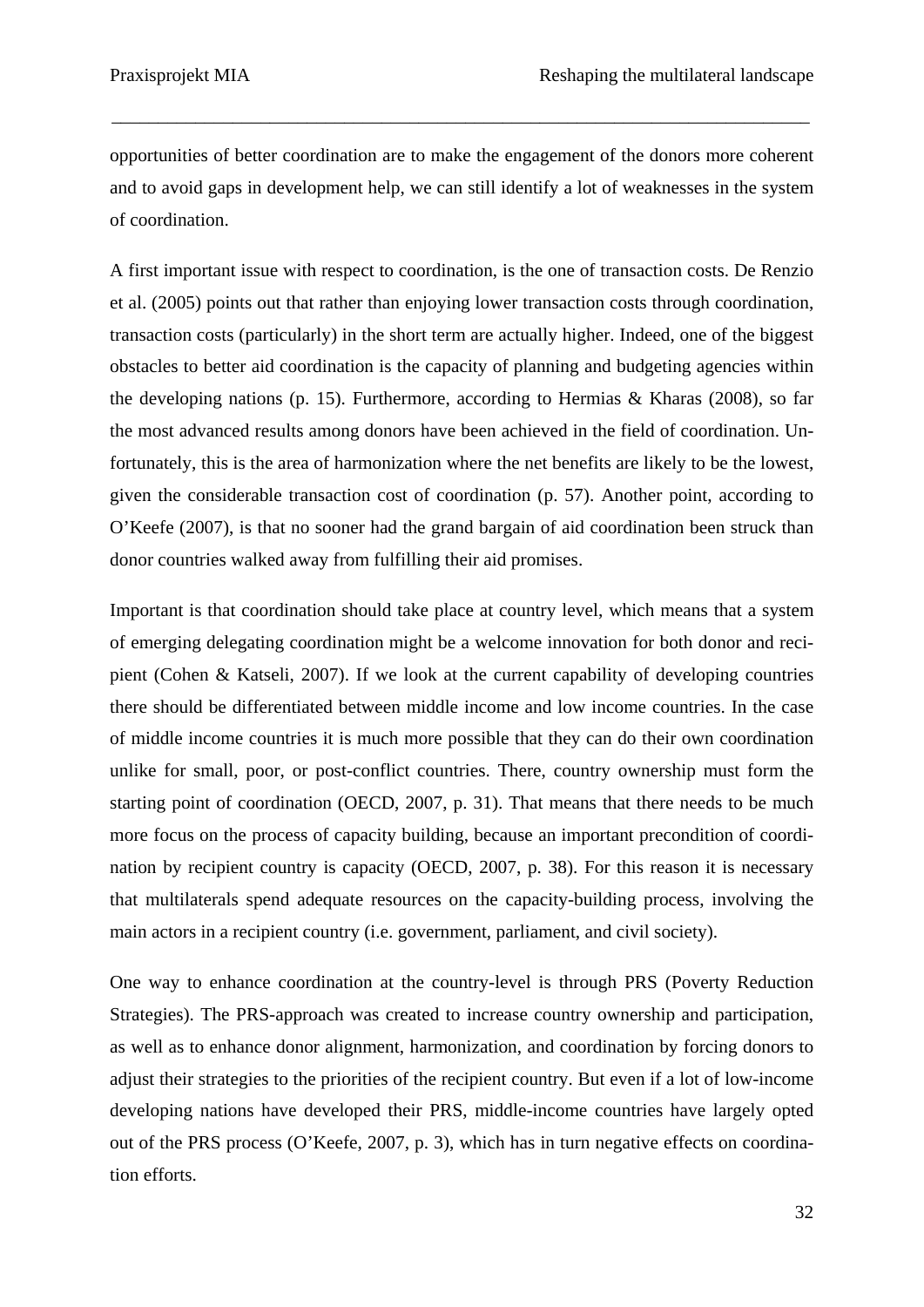To enhance coordination there is a need of better mechanisms for sharing information, analysis, and general knowledge about the fundamental problems and situations of recipient countries in the form of a new information platform. It should be a target that the aid industry provides donors and recipients with information to catalyze efficiency and innovation.

<span id="page-32-0"></span>\_\_\_\_\_\_\_\_\_\_\_\_\_\_\_\_\_\_\_\_\_\_\_\_\_\_\_\_\_\_\_\_\_\_\_\_\_\_\_\_\_\_\_\_\_\_\_\_\_\_\_\_\_\_\_\_\_\_\_\_\_\_\_\_\_\_\_\_\_\_\_\_\_\_\_

Before we look at the topic of competition in development aid, it is important to clarify the relation between coordination and competition. According to an OECD Workshop on Performance and Coherence in Multilateral Development Finance (2007) there should be made a distinction between policy and procedures. Whereas competition for best policies (finance, sector, and conditionality) has to be enforced, the aim for procedures should be harmonization (p. 29). That means as well, that competition in development aid should be altered. The presentation of World Banks Development Marketplace in a later chapter will show that there has to be a lot of coordination to make competition in development assistance work.

A lot of advantages are expected if more mechanisms for increasing competition in development aid can be established. For example, it may provide political leverage to recipient countries because it gives clients a voice as well as may streamline procedures and lower interest rates (OECD, 2007, p. 38). Another argument in favor of enforcing competition in the area of development aid is that aid is more fragmented today than ever before. The average number of donors per recipient country rose from 12 in 1960 to approximately 33 in the 2001-2005 period (O'Keefe, 2007), which makes coordination more difficult but allows more rivalry amongst donors, which would force donors to focus more on their comparative advantages. From the perspective of Mavrotas and Reisen (2007) donor fragmentation in principle to be welcomed if it goes along with more competition since it undermines donor cartels.

Before we present some ways to enforce competition in the market for development aid, we first look at the lack of competition in development aid.

### <span id="page-32-1"></span>**5.3 Increased competition in the market for development aid**

As we have seen above, there is definitely a need for more and better coordination between the different organizations that deliver aid (Messner et. al, 2005). We would also like to propose ways to increase competition in the market for development aid, since we believe that this would make the distribution of aid more efficient and allocate resources to the places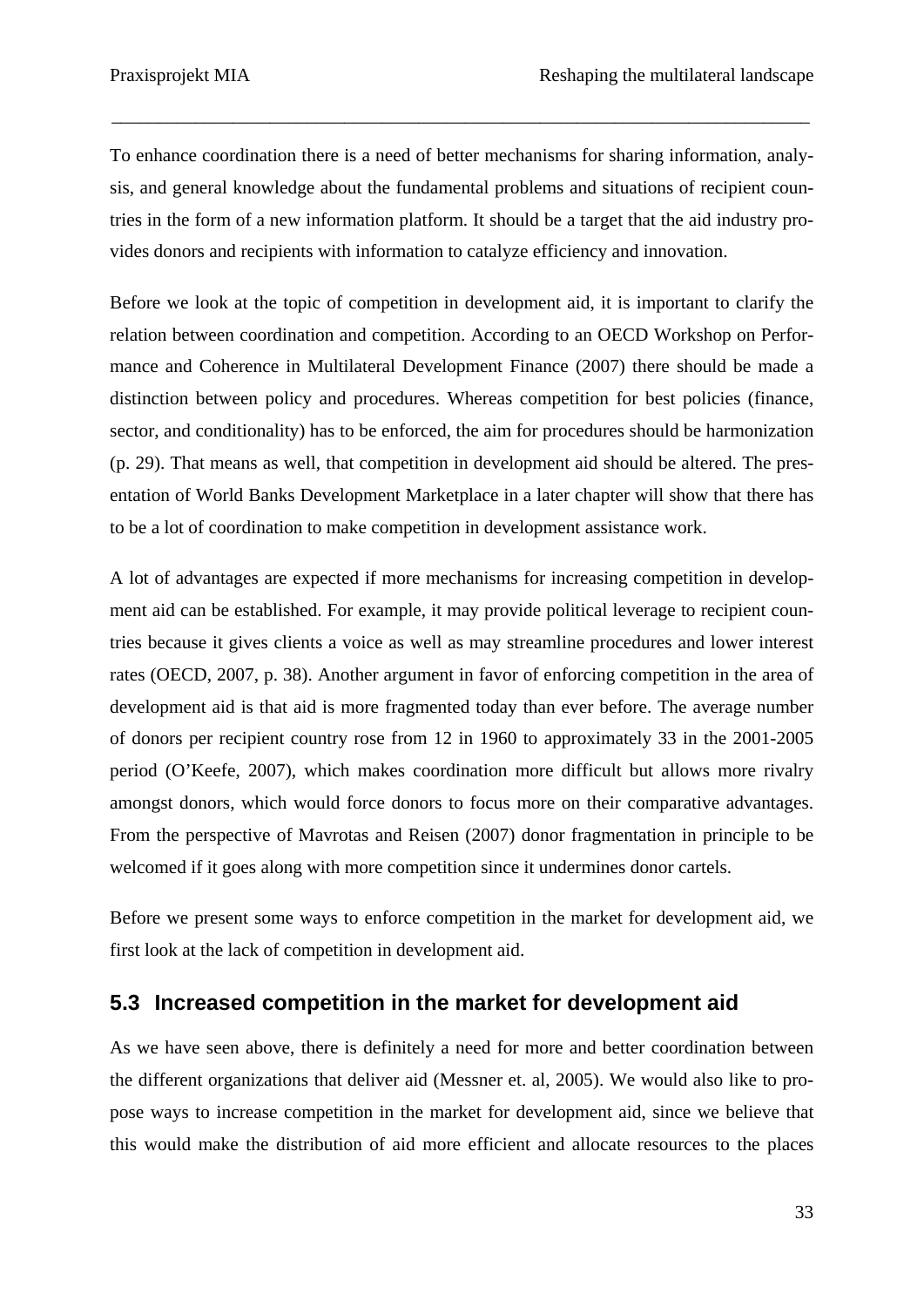where they are really needed. We will first show where market deficits exist and then propose ways how to avoid them and how to establish a functioning market for development aid.

<span id="page-33-0"></span>\_\_\_\_\_\_\_\_\_\_\_\_\_\_\_\_\_\_\_\_\_\_\_\_\_\_\_\_\_\_\_\_\_\_\_\_\_\_\_\_\_\_\_\_\_\_\_\_\_\_\_\_\_\_\_\_\_\_\_\_\_\_\_\_\_\_\_\_\_\_\_\_\_\_\_

## <span id="page-33-2"></span>**5.3.1 Lack of competition in market for development aid**

We examined four major factors which impede competition in the market for development aid. On the supply side of the market there is a *lack of information* and *responses from the market via price mechanism* are missing. On the demand side of the market it is also a *lack of information* as well as the *canalization of aid through recipient's governments*. You see these factors displayed in the following table.

<span id="page-33-1"></span>

**Figure 3 Market deficits in the development assistance market (Source: own design)** 

We will now explain these four main factors which impede competition in the market for development aid according to whether they appear on the supply side or on the demand side of the market.

# **5.3.1.1 Supply Side**

On the supply side of the development aid market, we examined a major problem for establishing a functioning market by the fact that there is a *lack of information* for the supplier. This leads to a couple of distortions in the allocation of aid resources. Firstly, it leads to a distortion of priorities in the development aid market. Since suppliers do not know exactly where and what kind of aid is needed, they distribute it according to their discretion. Secondly, do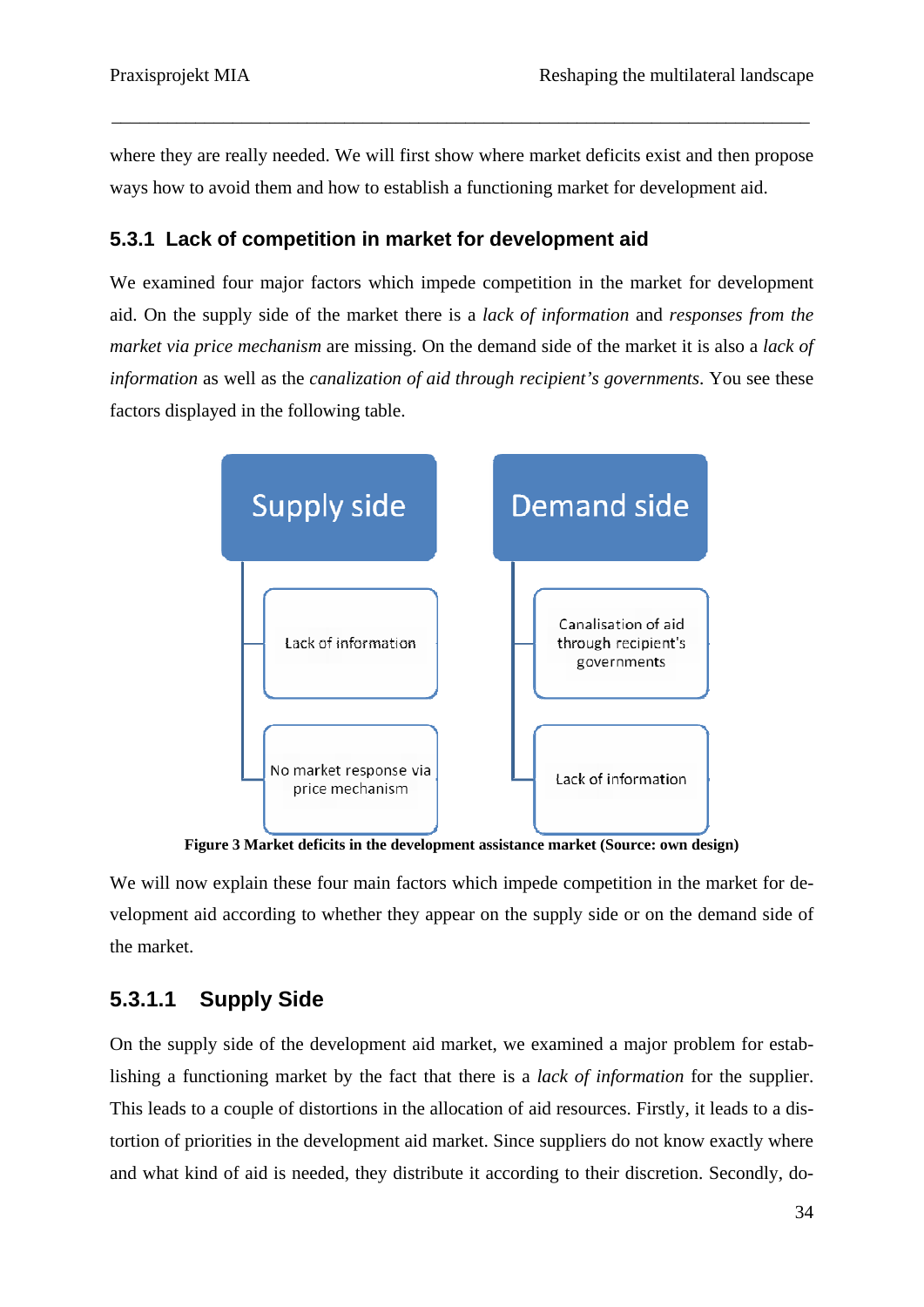nors do not know exactly, what other donors do with their development aid and where they introduce it. Furthermore, countries that want to deliver aid do not know what multilateral aid organizations do and where they are engaged. This leads to distortions in the allocation of resources. To conclude: If multilateral organizations would focus clearly on a number of core competencies and if they communicated this clearly to donor countries, this lack of information could be diminished.

\_\_\_\_\_\_\_\_\_\_\_\_\_\_\_\_\_\_\_\_\_\_\_\_\_\_\_\_\_\_\_\_\_\_\_\_\_\_\_\_\_\_\_\_\_\_\_\_\_\_\_\_\_\_\_\_\_\_\_\_\_\_\_\_\_\_\_\_\_\_\_\_\_\_\_

A second problem on the supply side of the development aid market arises from the *lack of a functioning price mechanism*. Usually, suppliers in a market rely on the price signals they get from the demand side to know how much and what they should produce and offer on the market. Since development aid is not a product in the sense of usual markets, there is no price attached to it. The quantity of development aid is normally defined by national governments or parliaments that decide how much money they want to spend on development aid. Supply is therefore not demand driven, but constitutes itself independently from what is demanded. This leads again to a non-efficient distribution of resources and an insufficient gearing to needs of recipients.

### **5.3.1.2 Demand Side**

Messner et al. (2005) estimated that around 93% of all development aid goes through the national governments of recipient's countries. We call this the *canalization of aid through recipient's governments*. This leads to a situation where donors are in a weaker bargaining position than recipients since they all direct their aid resources through the same channel. Therefore donors are indeed competing, but in an artificial marketplace that does not distribute resources according to needs, but according to which projects will appeal to recipient governments. "National governments have little incentive to improve development performance and are in a strong position to play one donor off against the other. Donors, meanwhile, face more pressure to channel their resources than to target them effectively. [...] If one holds back additional funding due to malfeasance on the part of the government or lack of progress toward previously agreed-to objectives, another is quick to step in and fill the funding "gap". Any message of accountability that might have been communicated by the first donor is muffled" (Messner et al. 2005).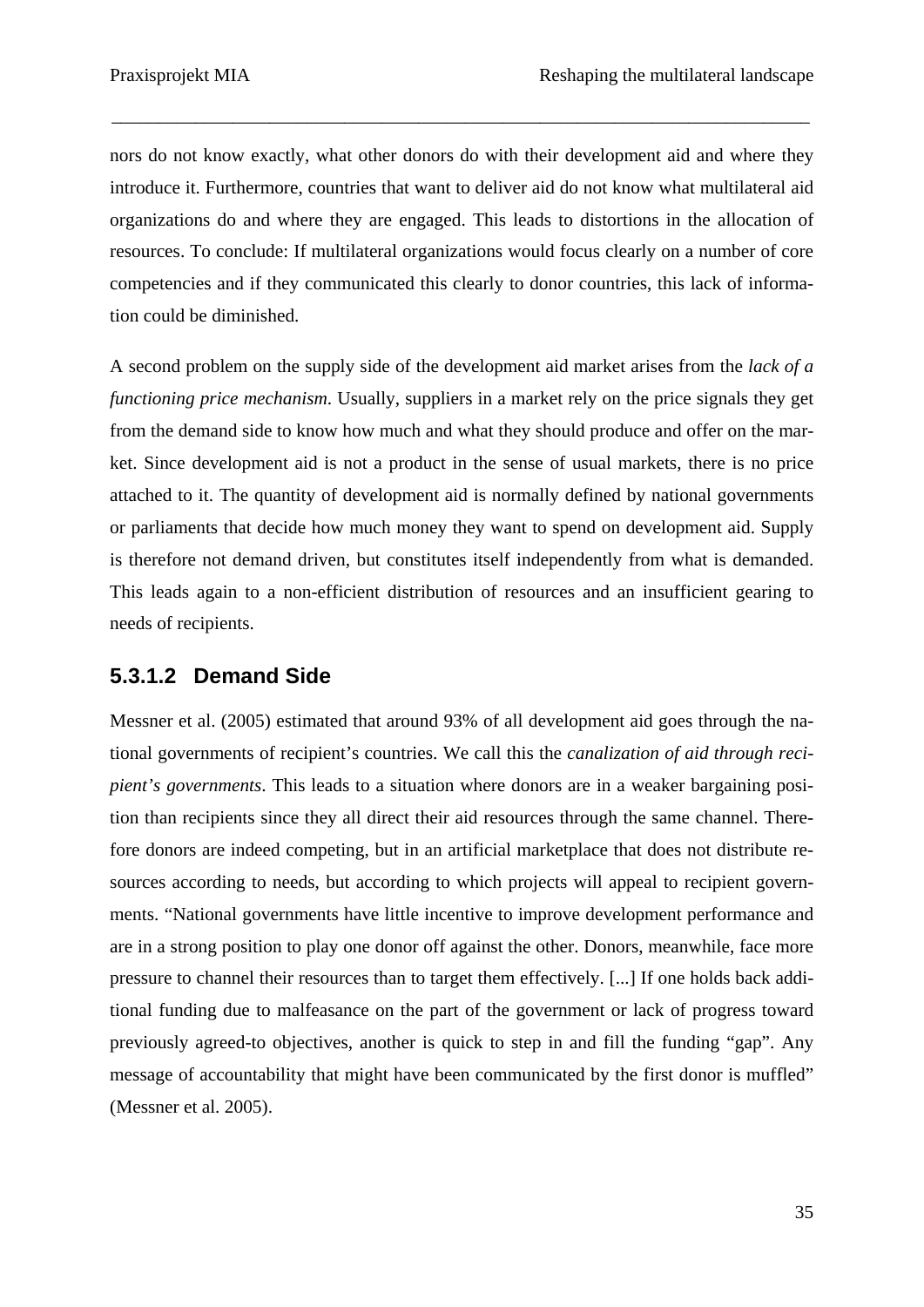The second problem on the demand side is again a *lack of information* that makes it hard for recipients to know what is offered on the aid development market. This results, firstly, from the fact that recipient governments do not know the needs they have for development aid in their country well enough. Secondly, recipient governments do not know what multilateral organizations and other donors offer as aid development. This can be traced back to the insufficient definition of core competencies or competitive advantages of multilateral organizations mentioned above and by Hermias und Kharas (2008).

<span id="page-35-0"></span>\_\_\_\_\_\_\_\_\_\_\_\_\_\_\_\_\_\_\_\_\_\_\_\_\_\_\_\_\_\_\_\_\_\_\_\_\_\_\_\_\_\_\_\_\_\_\_\_\_\_\_\_\_\_\_\_\_\_\_\_\_\_\_\_\_\_\_\_\_\_\_\_\_\_\_

# <span id="page-35-1"></span>**5.3.2 Propositions for more competition in the market for development aid**

The most striking barrier to more competition on the demand as well as on the supply side is the lack of information we addressed earlier. This leads to an inefficient allocation of resources and stimulates wrong incentives (Hermias and Kharas, 2008). On the supply side we therefore propose that multilateral organizations should specialize more and use their comparative advantage in certain fields better. This would lead to a better informed market since recipients, NGOs, and other market participants would know which organization is active in which field of development aid. This information would diminish the problem of a lacking price mechanism on the development aid market since participants would then more precisely know where to offer what kind of aid. Furthermore, they could alter the quality of their aid programs since they are able to focus on a smaller number of fields where they specialize in. "This would move the system toward a reality where innovation, accountability, and impact are encouraged and rewarded. Competition among a variety of implementers would set up a circumstance where the performance bar is constantly edging upward" (Messner et al. 2005, p. 37). To assist this development on the supply side, donors and especially multilateral organizations need to offer their help on local levels and should stop providing aid resources only to recipient governments. Avoiding the canalization of aid through recipient's governments and helping where help is really needed, would allocate resources much more efficiently. To support sustainable development in recipient countries, Messner et al. (2005) also propose that the private sector be tapped more and the flow of development assistance into the private sector be increased. Since the private sector is the major engine of productivity, employment and wealth in a society, the dynamics of this sector need to be supported by multilateral aid if it wants to focus on a sustainable development.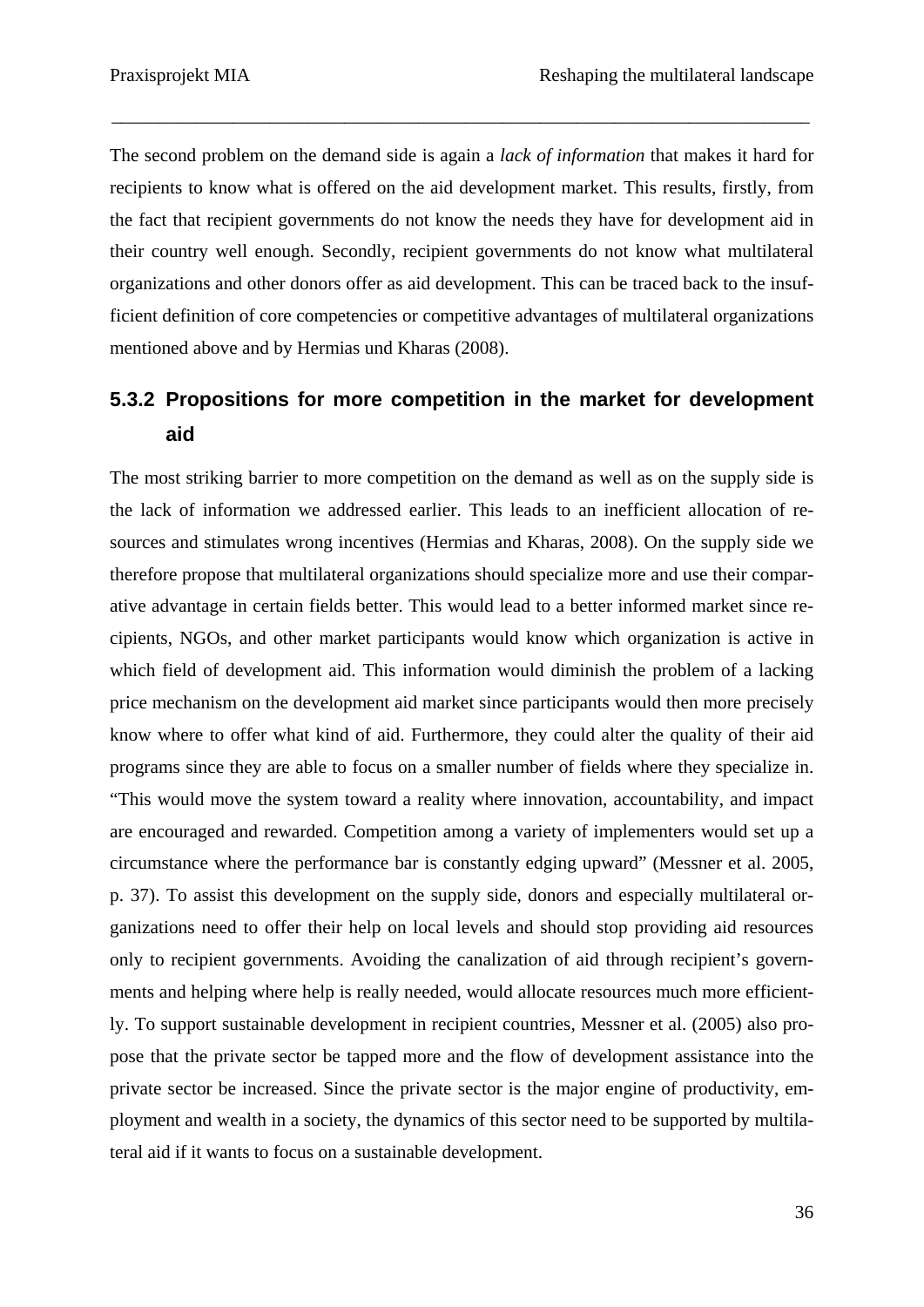Furthermore, multilateral organizations should engage more with NGOs. Messner et al. (2005) list the advantages of NGOs: They provide valuable services at community level, they usually have long-term commitment and the ability to mobilize community participation and they often attract additional financial and technical resources to communities. These reasons clearly speak for a loosening of the restrictions against providing resources to NGOs, since they are an important actor in the drive to meet the MDGs. From a market perspective it is also very important to integrate all actors: Only an open market, where every organization can offer its core competences and build comparative advantages, is able to benefit from the specialization proposed above. Critics against coordination between public sector development aid and NGOs are disproved by Messner et al. (2005) with the following arguments: "The current near monopolization of [...] funding by national governments has not provided incentives for improved public-sector performance. Furthermore, it may take many years or decades before even developmentally motivated national governments can field and sustain extensive public health, education, and agricultural networks throughout the country. By coordinating with national and provincial governments, NGOs can help fill that gap in the meantime. The aim is to improve development effectiveness; therefore, NGOs should be part [...]" (p. 38).

<span id="page-36-0"></span>\_\_\_\_\_\_\_\_\_\_\_\_\_\_\_\_\_\_\_\_\_\_\_\_\_\_\_\_\_\_\_\_\_\_\_\_\_\_\_\_\_\_\_\_\_\_\_\_\_\_\_\_\_\_\_\_\_\_\_\_\_\_\_\_\_\_\_\_\_\_\_\_\_\_\_

#### <span id="page-36-1"></span>**5.3.3 A model to establish a market for development aid**

Based on the previous chapters about the mechanism of coordination and competition, we developed a proposition to allow more competition in multilateral development aid and presented this to SECO. This new concept tries to include the enhancement of coordination of aid delivery as well as to enforce competition between aid donors. Since it is a model, we are aware of the fact that it would not be applicable in every detail to reality. Still, we are persuaded that it is a good proposition to start thinking about new ways of introducing more competition into development aid. The model includes three important elements.

First, as we stated before, the demand-side has to define the supply of development aid. Such a strengthening of the demand side is achieved by focusing on the ownership principle: A recipient country should always have ownership of its development projects. The ideas of ownership, participation and responsiveness which lie behind the PRS approach should be strengthened in all of multilateral aid, as we already stated in the chapters above. The PRSprocess in particular should be improved in the way that the PRSPs should more exactly ex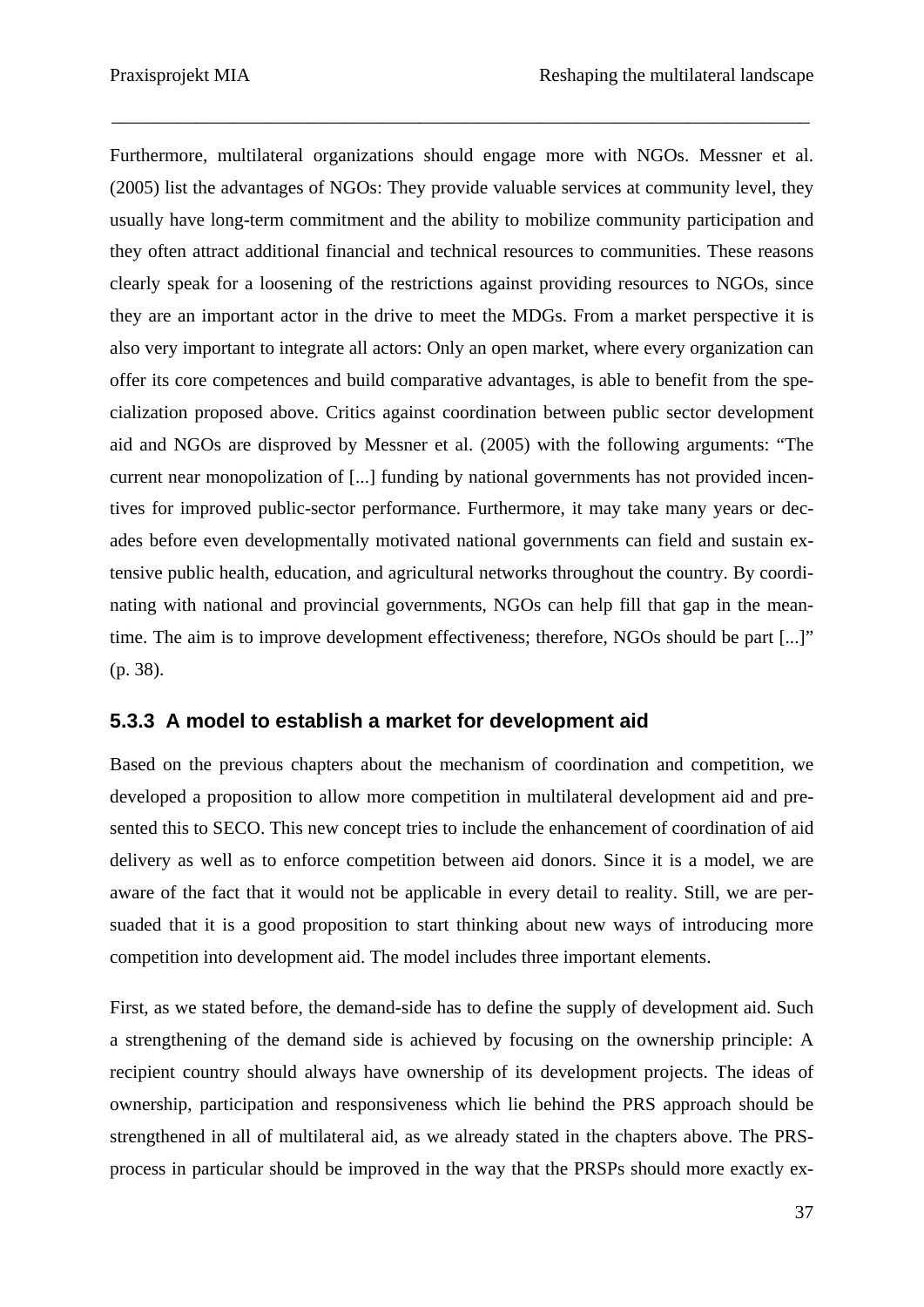press the priorities of the country as well as empower civil society and parliaments in the whole process. In our model, this is expressed in the form of a pyramid, that underlines the bottom-up approach of our model, as you can see in the following figure.

<span id="page-37-0"></span>\_\_\_\_\_\_\_\_\_\_\_\_\_\_\_\_\_\_\_\_\_\_\_\_\_\_\_\_\_\_\_\_\_\_\_\_\_\_\_\_\_\_\_\_\_\_\_\_\_\_\_\_\_\_\_\_\_\_\_\_\_\_\_\_\_\_\_\_\_\_\_\_\_\_\_



<span id="page-37-1"></span>**Figure 4"One-Stop-Shop"-concept for increasing competition (source: own illustration)**

On the second level of the pyramid, we find the concept of the 'one stop shop', which has its roots in public management theory. Since many developing countries do not know exactly which agency they should contact with their particular needs and concerns (information deficit on the demand side), we propose to create one single point of contact ("one stop shop") between those seeking assistance and the multilateral aid agencies. Already existing country agencies from UNDP or World Bank would be pooled and used as one stop shops in each development country. Inside the "shop", we propose to make representatives from the donor side, as well as the recipient side (local agents, representatives from the civil society and local NGOs) available. Like a brains trust, which is able to check the enquiries from the demand side (requests are open not just for governments to avoid canalization), representatives in the one stop shop are in charge of checking if enquiries conform to the country strategy (for example PRS). The most adequate requests that meet most priorities of a recipient country are then contracted out as performance-related mandates to all multilateral organizations.

The third level, therefore, is open for tender offers by local, regional or global entrepreneurs, private foundations, NGOs, multilateral or bilateral institutions. This would help to enforce competition amongst donors because they have to clearly state which target or obligation they are able to take care of considering their core competences and available resources. It is im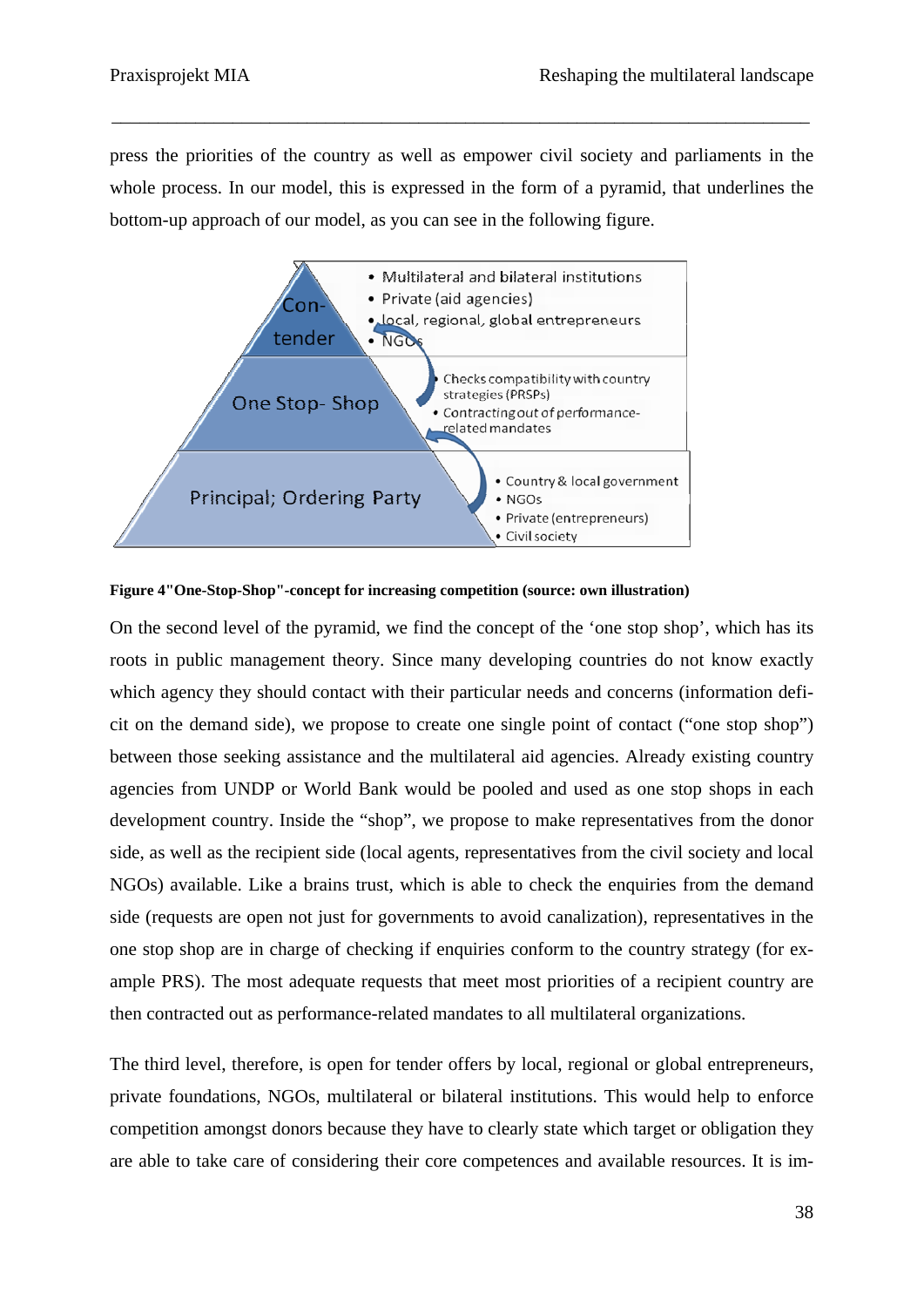portant that the whole process of contracting out is visible for all stakeholders and participants. Therefore a shared information platform needs to be developed. After selecting the best offer to accomplish the help demanded by recipients, there needs to be a monitoring of the project: Standardized evaluation methods need to be established including surveys among aid recipients to enable multilateral organizations to get a response from their "customers" and thereofore give them a chance to improve their performance. This makes different projects comparable and therewith success or failure visible.

<span id="page-38-0"></span>\_\_\_\_\_\_\_\_\_\_\_\_\_\_\_\_\_\_\_\_\_\_\_\_\_\_\_\_\_\_\_\_\_\_\_\_\_\_\_\_\_\_\_\_\_\_\_\_\_\_\_\_\_\_\_\_\_\_\_\_\_\_\_\_\_\_\_\_\_\_\_\_\_\_\_

# <span id="page-38-1"></span>**6 Other ways to stimulate competition**

Apart from our propositions to increase competition in the market for development aid we want to display another way to stimulate competition by award competitions for innovative projects in the development assistance industry that are already in place in some parts of the world. Furthermore, the chapter shows some initiatives that are launched to convey better ways of evaluation of development aid projects.

# <span id="page-38-2"></span>**6.1 The Development Marketplace**

Whilst the concept of the 'one stop shop' is so far just a vision to handle development aid in more market-like manner, there are already established forms of competition enforcement in the field of multilateral development aid. The Development Marketplace (DM) is a competitive grant program administrated by the World Bank and supported by various partners. The target is to identify and thereafter fund innovate early-stage projects with high potential for development impact.

DM competitions are held at the global, regional and country level and attract ideas from a range of innovators, including society groups, social entrepreneurs, academia and businesses. The broad range of actors which are able to take part at the competition process reinforce the topic of participation as well as ideas are promoted to come from the bottom up. The example of the Lighting Africa 2008 verifies this statement: The 400 proposals (from which were selected 54 projects to compete for the winning titles) were received from 56 countries, among them 38 African countries.

Since its start in 1998, DM has awarded more than 46 Million Dollars in grants, supporting project through their proof of concept phase. Using DM funding as a launching pad, projects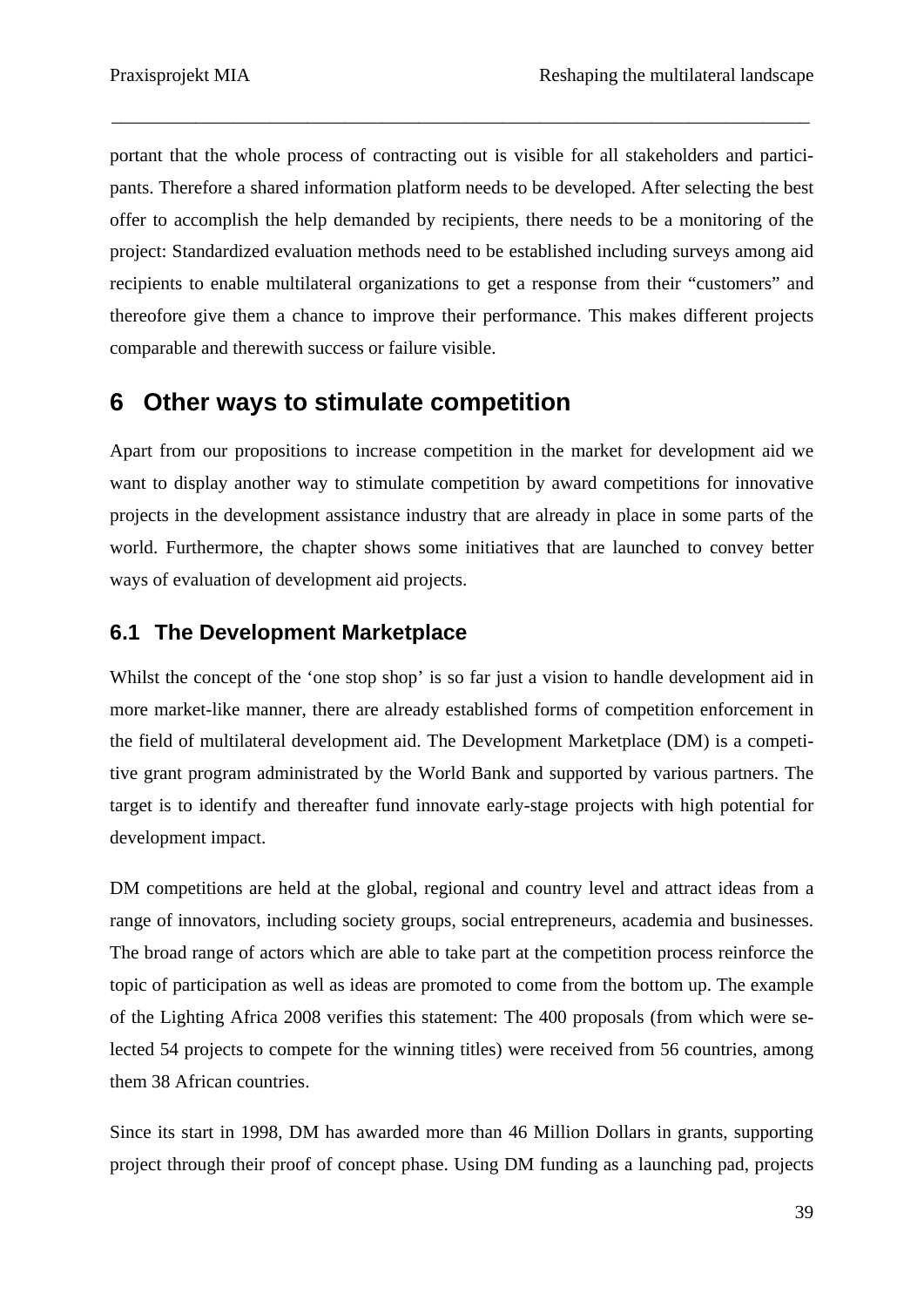often go on to scale up or be replicated elsewhere. The Global Development Marketplace is held every 12-18 months and is open to all ideas that meet the published eligibility criteria. Awards range from \$50,000 USD to \$200,000 USD while the average award size is roughly \$140,000 USD. In recent years, DM has forged partnerships with the Gates Foundation, Global Environment Facility, Google Foundation, MacArthur Foundation, UNAIDS and the Global Village Energy Project, among others to fund DM winners of global competitions

<span id="page-39-0"></span>\_\_\_\_\_\_\_\_\_\_\_\_\_\_\_\_\_\_\_\_\_\_\_\_\_\_\_\_\_\_\_\_\_\_\_\_\_\_\_\_\_\_\_\_\_\_\_\_\_\_\_\_\_\_\_\_\_\_\_\_\_\_\_\_\_\_\_\_\_\_\_\_\_\_\_

'Lighting Africa 2008', the first global business conference and development marketplace competition for off-grid lighting in Africa, was held in Ghana in early May 2008. 20 winners of the Development Marketplace Competition were announced featuring innovation in lighting projects design and execution as well as sharing experiences of the global lighting industry, local entrepreneurs, and service providers. Stakeholders invited to attend range from multilateral and bilateral organizations, to senior policy makers, energy service companies, private developers, venture capital firms and end users.

The idea of creating a market place for development aid projects should be subject to continuous improvement and the idea should be adapted much more from other donors. A possible way to establish and stimulate more forms of competition like DM would be the introduction of a fixed percentage-clause in the mandates of (amongst others) multilateral organizations which have to be awarded through competition. That would signify a further step to introduce some more market-like instruments in the sector of development aid and enforce the culture of effectiveness and accountability. The DM process leads the development suppliers to focus more on their core competences, as we have demanded in this paper.

### <span id="page-39-1"></span>**6.2 Better and more Evaluation: Result Measurement**

The debates regarding the (often poor) performance and the value of multilateral agencies in general in the past, has led to discussion among donors and within the donor's administrations on whether to continue funding them (Wolff, 2007). Predominant evaluation methods are a mix of 'informed political judgement', i.e. based on experience, and multilateral organisations' self-assessments (Wolff, 2007). According to OECD (2007) there are currently two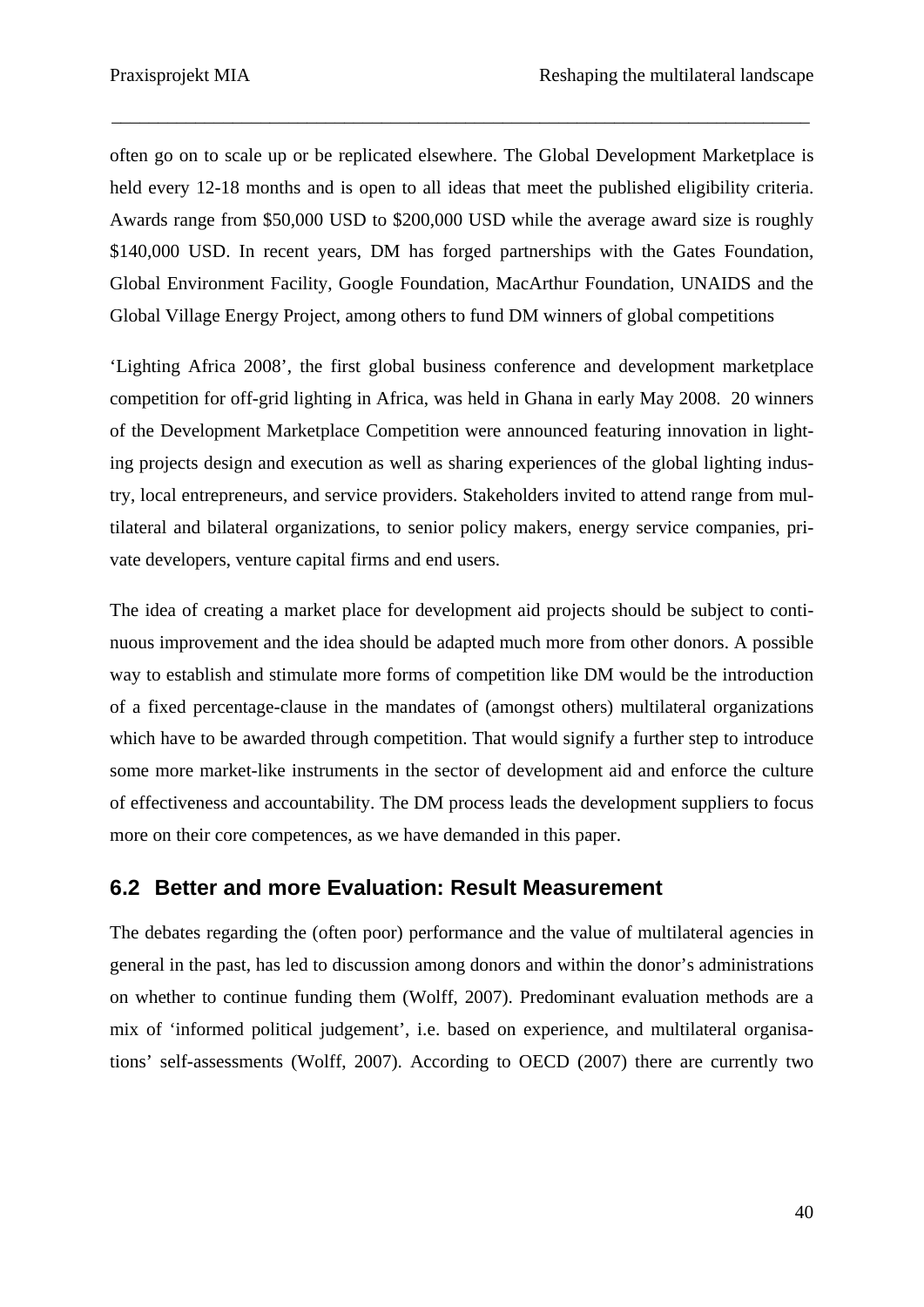1

joint approaches (MOPAN<sup>[3](#page-40-2)</sup> and COMPAS) involving several development agencies and four bilateral agencies which are evaluating Performance of Multilateral Organizations (p. 47). An overview of the approaches is given in the following figure.

<span id="page-40-0"></span>\_\_\_\_\_\_\_\_\_\_\_\_\_\_\_\_\_\_\_\_\_\_\_\_\_\_\_\_\_\_\_\_\_\_\_\_\_\_\_\_\_\_\_\_\_\_\_\_\_\_\_\_\_\_\_\_\_\_\_\_\_\_\_\_\_\_\_\_\_\_\_\_\_\_\_



### <span id="page-40-1"></span>**Figure 5 Performance Assessment of Multilateral Organisations: Current Practises in Comparison (Source: Own illustration based on OECD, 2007)**

Surprisingly, none of the mentioned approaches gives a voice to the *perspective of aid recipients* in evaluating the multilateral organizations (OECD, 2007, p. 55). As a pioneering attempt to fill this missing gap, there was recently a survey-based methodology developed for performance evaluation of aid assistance through the demand side (i.e. the recipients) by Debt Relief International (DRI). However, the limited "pre-occupation with technical matters bothering on financial management and policy concerns limits the scope of issues that should have been covered." (OECD, 2007, p. 55).

According to the Expert Workshop of the OECD (2007), the Commonwealth Secretariat has fostered this initiative by carrying out surveys of recipient countries' assessment performance

<span id="page-40-2"></span><sup>&</sup>lt;sup>3</sup> MOPAN members are: Austria, Canada, Denmark, Finland, Netherlands, Norway, Sweden, Switzerland, UK. Three agencies are reviewed each year, including AfDB, ADB, FAO, ILO, UNAIDS, UNDP, UNFPA, UNICEF and the World Bank (Kharas, 2007).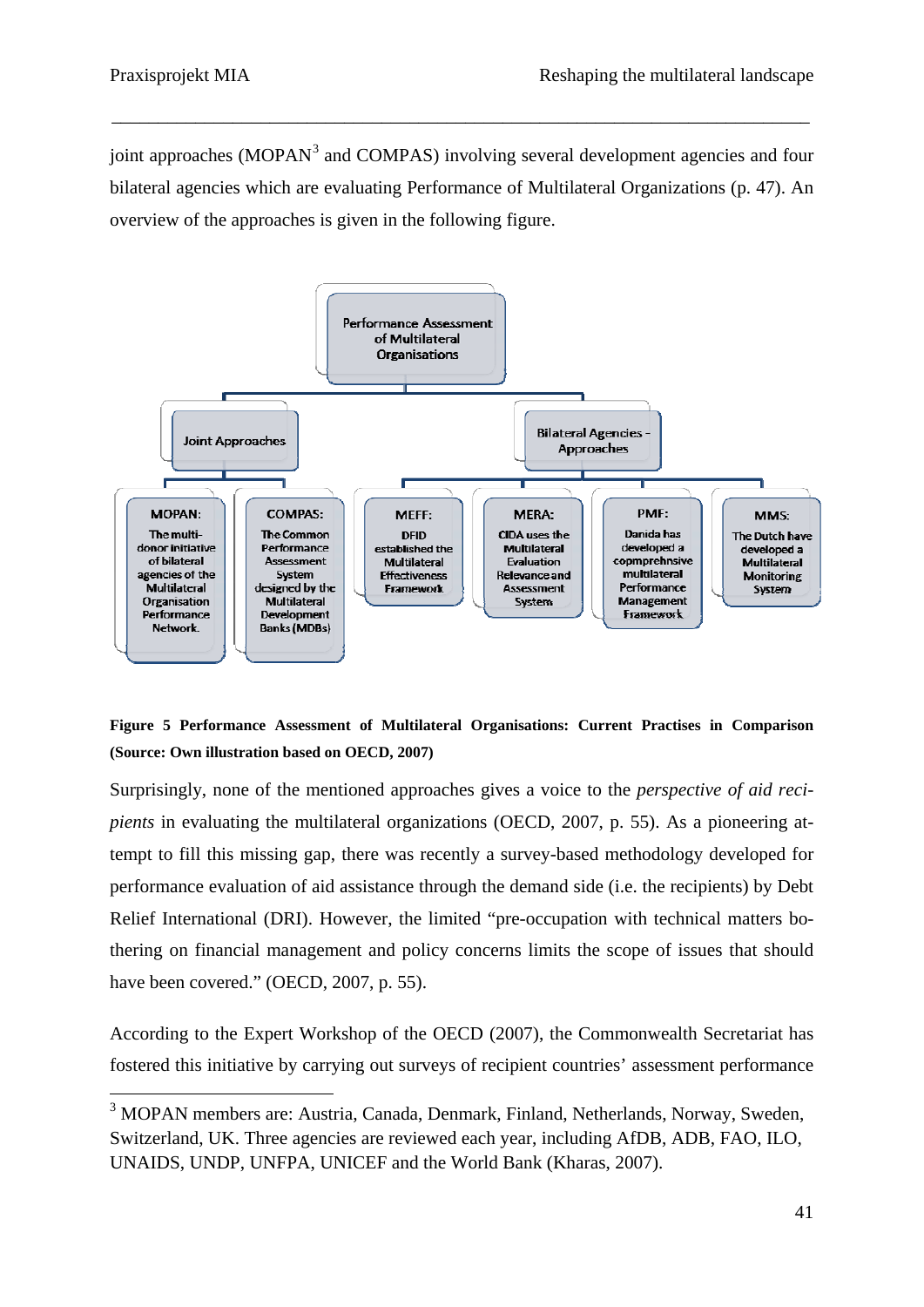of (mostly multilateral) donors on a very broad range of issues. There were regional survey meetings held (for example in Camaroon and Bangladesh) in 2006, where civil society representatives participated as well as government officials. They were asked to identify best practice criteria and use such criteria in ranking the donors. One of the results of the meeting was that the World Banks' IDA generally scored highly on aid volume, technical expertise, sector focus, long-term impact and predictability, but scored poorly for terms of finance, transparency and flexibility. Results in case of the UNDP were that the institution scored highly in transparency and response to national priorities but not in volume of assistance, efficiency and speed of disbursement (p. 55-56). Pursuant to O'Keefe (2007) that kind of workshop was extended to 12 aid recipient nations in 2006 with findings which were illuminating (p. 11). This approach has shown that there are some ways of increasing transparency of development aid and ways to indicate comparative advantages of the particular aid agencies. But there should be a greater effort made to implement the structures and processes in the recipient countries for measuring the effects and impacts of the donors. Goal-oriented interventions that provide technical capacity so that governments (and other stakeholders) can record comprehensive information about donor operations in-country and compare and contrast donor performance would be helpful (O'Keefe, 2007).

\_\_\_\_\_\_\_\_\_\_\_\_\_\_\_\_\_\_\_\_\_\_\_\_\_\_\_\_\_\_\_\_\_\_\_\_\_\_\_\_\_\_\_\_\_\_\_\_\_\_\_\_\_\_\_\_\_\_\_\_\_\_\_\_\_\_\_\_\_\_\_\_\_\_\_

Regrettably, none of the current approaches are able to give a full picture of multilateral effectiveness on their own. A more accurate picture of multilateral effectiveness would require a wider range of approaches to be combined which would cause considerable transaction costs (Scott at al., 2008, p. 32).

Menocal (2006) points out, that a global forum in a neutral institution is required, such as the UNDP, where governments of developing countries can express their concerns to donors and visions for improving aid without fearing negative consequences for their aid relationship if they express a negative opinion of donor's performance (p. 19). The idea, that assessment development should include not just evaluations of multilateral agencies but also bilaterals (Scott at al., 2008, p. 39), would help to enforce transparency of the overall aid effort and therewith also generate a base for more competition. Competition and an improved aidevaluation system will be helpful to increase the reach of "best-practice sectors and projectlevel standards" (O'Keefe, 2007, p. 11) in the developing world.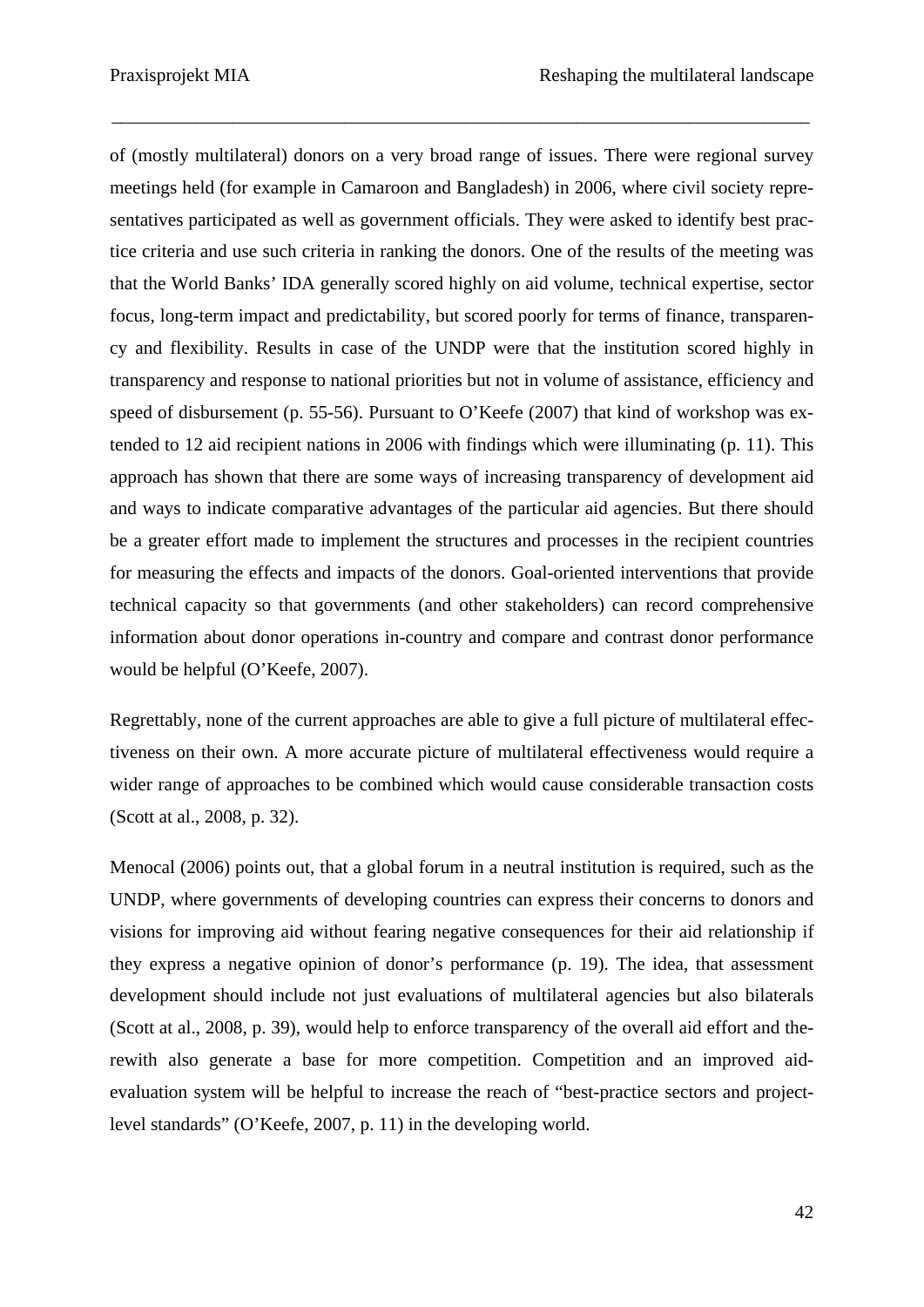In summary, independent impact assessment is very rare among aid agencies. According to O'Keefe (2007) pooling funds or allowing cross-agency assessments of aid impact would fundamentally increase the credibility of such studies and enable aid recipients to be much more effective since one of the most powerful interventions capable of influencing market behavior is the introduction of reliable information about performance (p. 11-12).

<span id="page-42-0"></span>\_\_\_\_\_\_\_\_\_\_\_\_\_\_\_\_\_\_\_\_\_\_\_\_\_\_\_\_\_\_\_\_\_\_\_\_\_\_\_\_\_\_\_\_\_\_\_\_\_\_\_\_\_\_\_\_\_\_\_\_\_\_\_\_\_\_\_\_\_\_\_\_\_\_\_

# <span id="page-42-1"></span>**7 Conclusion**

In this paper we focused our attention on the multilateral landscape which works to deliver development aid. We have strived to touch on many of the issues, outline different positions and perspectives, and offer multiple viewpoints on reform. We have identified some potential strategies for reform and would now like to provide a brief summary of our main points and offer some suggestions for ways to proceed.

We first addressed some potential arguments against reform and offered counter-arguments which reaffirmed our view that reform is indeed desirable. We then focused on a few of the institutions which had similar mandates and goals to look for duplication of effort and identify comparative advantages. Comparing the WTO and UNCTAD we found that both institutions actually differ quite a lot and both do have valuable things to offer the multilateral landscape, although the WTO negotiations may not be the best venue to address development issues. It is probably best if the WTO would focus solely on trade negotiations, while UNCTAD and the organization it supports together with the WTO, the ITC, should be the organizations offering technical assistance to developing countries.

Comparing the UNDP and the World Bank we found that while they share similar goals, the cultures and self-perceptions of the two organizations are very different and can be a major threat to coordination and cooperation between them. We found that the World Bank should mainly focus on giving loans, credits and grants to developing countries, while the UNDP should focus on its poverty reduction programs, especially material aid to the least developed countries. The UNDP should limit its advisory and research services to a minimum and there should be cooperation between the UNDP and World Bank at the country-level.

Comparing the IMF and the World Bank we found that the two Bretton Woods institutions have a complex relationship that calls for close cooperation in some areas and clarification of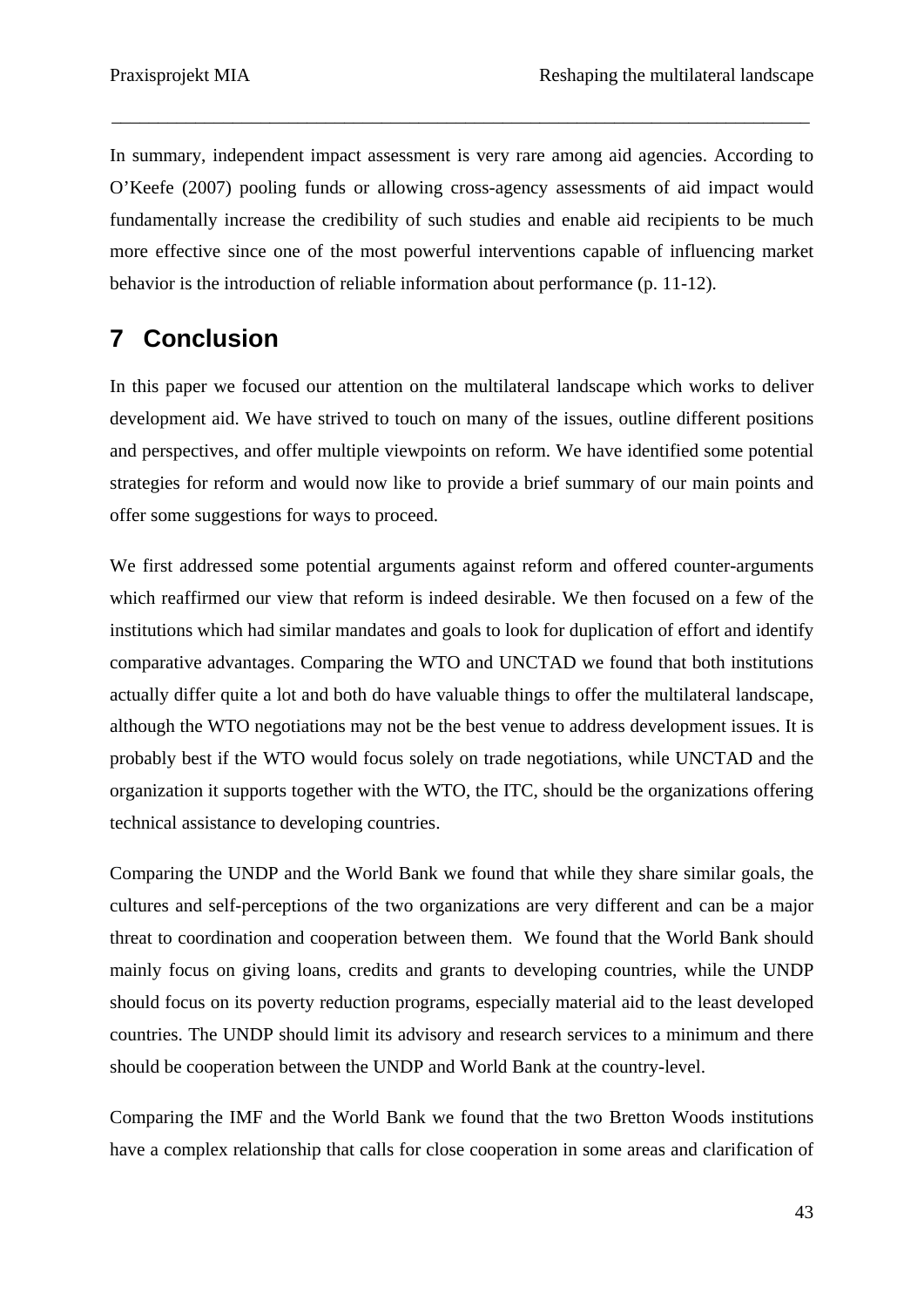roles and legitimacy in others. In addition we found that the governance structures of the institutions were outdated and that there was room to expand the support for private-sector initiatives.

\_\_\_\_\_\_\_\_\_\_\_\_\_\_\_\_\_\_\_\_\_\_\_\_\_\_\_\_\_\_\_\_\_\_\_\_\_\_\_\_\_\_\_\_\_\_\_\_\_\_\_\_\_\_\_\_\_\_\_\_\_\_\_\_\_\_\_\_\_\_\_\_\_\_\_

We also used merger theory to determine that a merger between the Bretton Woods institutions and the UN institutions would create more problems than solutions. Thus radical change is not the answer to reform and more pragmatic steps need to be taken.

We offered some practical ways to increase coordination at the country-level and raise the level of competition in the market for development aid by expanding on some of the ideas introduced in the UN report "Delivering as One." We firmly believe that following this advice would lead to an increase in efficiency and effectiveness. Coordination and competition emerged as two key concepts, along with identifying and focusing on comparative advantages. We introduced a model featuring a bottom up approach to country-level coordination that allows for more competition in the market for development aid.

In a fifth section we looked at another way to stimulate competition within the field of development aid by looking at award competitions for innovative projects. In a final chapter we examined ways to have better evaluation and measurement of results.

In the process of writing this paper several things became very clear. First, the multilateral landscape is not only large, but very complex. Second, reform is not simple (no one-size-fitsall solutions) and there are entrenched interests that resist reform of organizations. Third, while we have recommended certain reforms for specific institutions as well as more general ways to reform the whole development aid market, the way forward will require even more creative reform initiatives and willingness from the stakeholders to improve the system. It is fostering this willingness to implement reforms and improve the multilateral framework to deliver aid that will be most difficult and there are no easy ways to do this.

Willingness needs to come from the bottom up, starting with getting involved in DM-like competitions and moving up through societies in both the developed and developing countries. Reshaping the multilateral landscape can definitely bring about some change in the system delivering aid, but moving beyond development aid to actual development will take the mobilization of more actors. Reshaping the multilateral landscape is indeed a positive first step.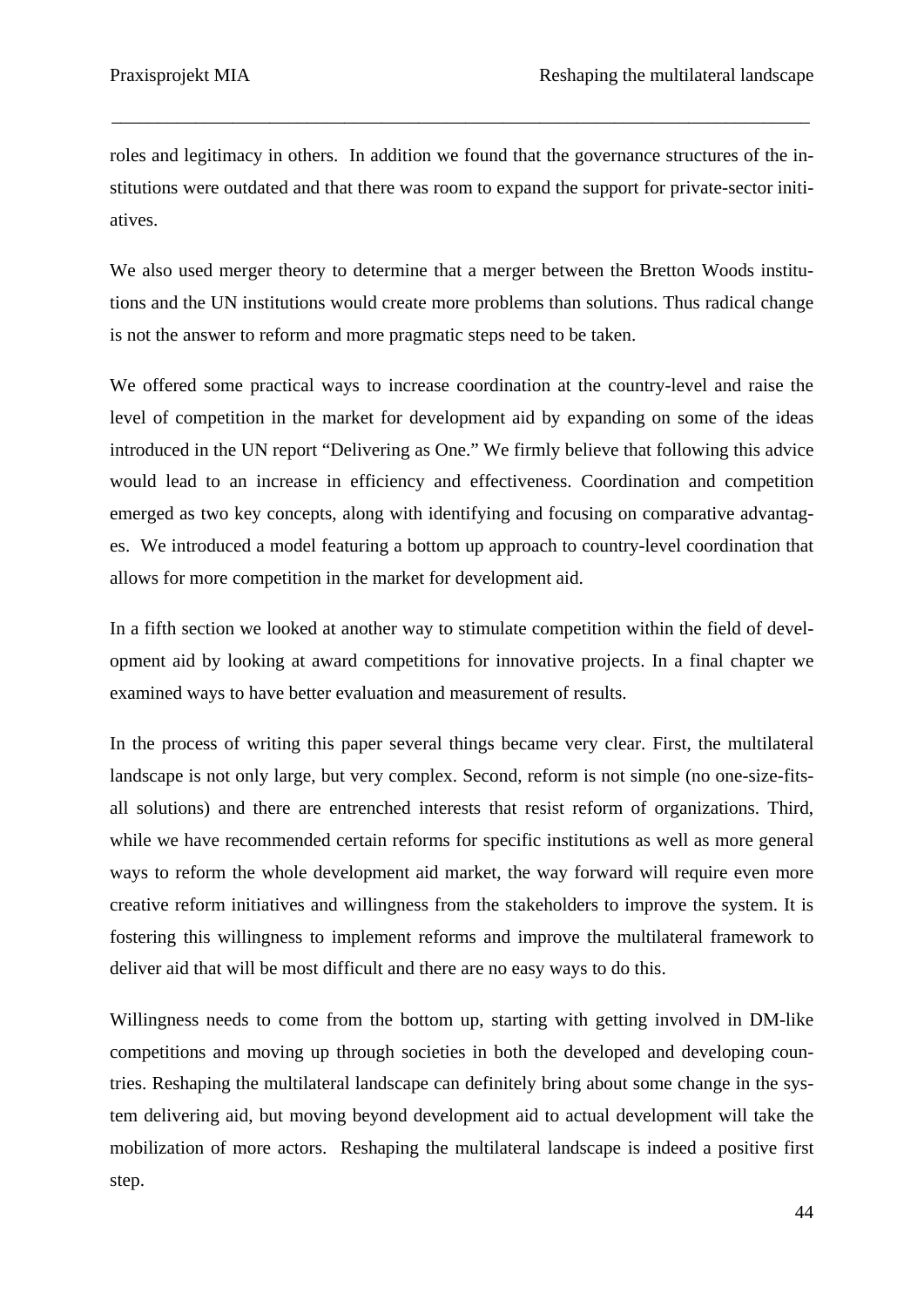List of Literature

**Adams**, J.W.; Allen, M. & Nankani, G. T. (2004). *Strenghtening IMF-World Bank Collaboration on Country Programs and Conditionality – Progress Report*. IMF and World Bank.

- **Anwar**, M. & Michaelowa, K. (2006). *The Political Economy of US Aid to Pakistan*, in: Review of Development Economics 10, S. 195-209.
- **Burall**, S., & Maxwell, S. (2006). *Reforming the international aid architecture: Options and ways forward*. Working Paper 278. London: Overseas Development Institute.
- **Cohen**, D. & Katseli, L. (2007). *Multilaterals and Bilaterals on the Ground: Division of Labour or more Effective Coordination? OECD Global Forum on Development. Financing Development Effectively*. Retrieved March 15, 2008 from www.oecd.org/dataoecd/53/19/38003771.doc
- **DePamphilis**, D. (2001). *Mergers, Acquisitions, and other Restructuring Activities*. San Diego: Academic Press.
- **De Renzio**, P., Booth, D., Rogerson, A., & Curran, Z. (2005). *Incentives for Harmonisation and Alignment in Aid Agencies*. London: Overseas Development Institute.
- **Deutscher**, E. (2006). *Die Politik der Weltbank*. In H. Ihne & J. Wilhelm (Hrsg.), Einführung in die Entwicklungspolitik (S. 215-230). LIT Verlag Berlin-Hamburg-Münster.
- **Enquete-Kommission** (2002). *Globalisierung der Weltwirtschaft Herausforderungen und Antworten*. Deutscher Bundestag. Retrieved March 15, 2008 from http://bundestag.de/gremien/welt/glob\_end/2\_4\_3.html
- **Entwicklung und Zusammenarbeit** E + Z (2007). Zusammenarbeit von Weltbank und IWF evaluiert. Entwicklung und Zusammenarbeit, 48 (4), 51.
- **Gabriel**, L.M. (2000). *The Role of Bilateral Donors in Fighting Corruption*. The International Bank for Reconstruction and Development.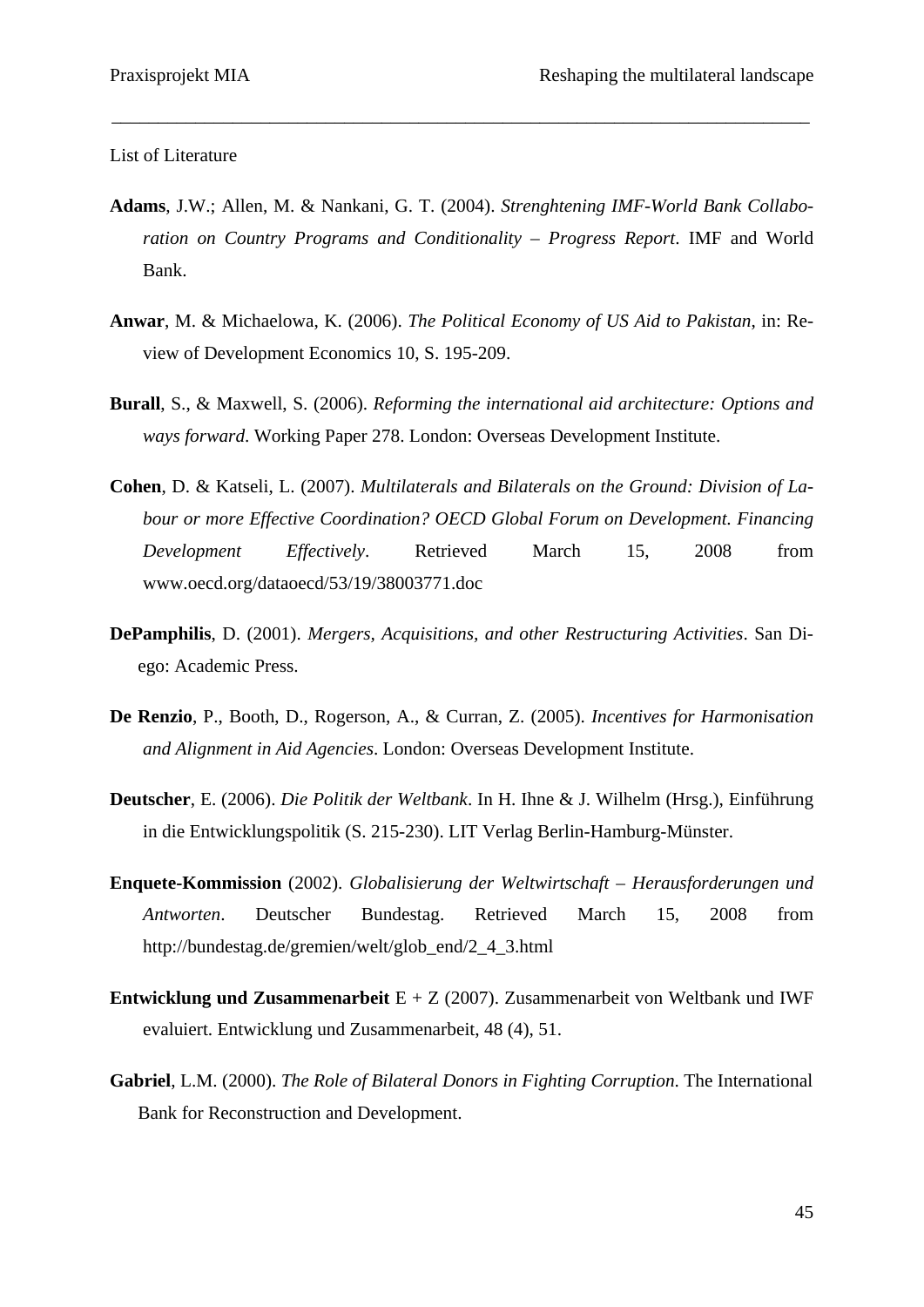**Hauskrecht**, A. (2000). *Zur Reform der Bretton-Woods-Institutionen. Anmerkungen zu einem Report des US Congress*. Entwicklung und Zusammenarbeit, 41 (5), 136-139.

- **Hermias**, J. und Kharas, H. (2008). *Erfolg durch Wettbewerb*. Accessed on April 22, 2008: http://www.inwent.org/ez/articles/065249/index.de.shtml
- **Heuel**, J. (1997). *Bilaterale versus multilaterale Entwicklungszusammenarbeit am Beispiel der Vereinten Nationen – Eine Analyse aus traditioneller und institutionenökonomischer Sicht*. Giessen.
- **Hinterhuber**, H.H. (1997). *Kundenzufriedenheit durch Kernkompetenzen Eigene Potenziale erkennen, entwickeln und umsetzen*. München: Hanser.
- **IMF** (2007). *The IMF at a Glance Factsheet. International Monetary Fund*. Retrieved March 30, 2008 from http://www.imf.org/external/np/exr/facts/glance.htm
- **Jackson**, R. and G. Sorensen. (2007*). Introduction to International Relations: Theories and Approaches*. 3rd ed. Oxford; New York: Oxford University Press
- **Jansen**, S.A., Picot, G. und Schiereck, D. (2001). *Internationales Fusionsmanagement Erfolgsfaktoren grenzüberschreitender Unternehmenszusammenschlüsse*. Stuttgart: Schäffer-Poeschel.
- **Kalinowski**, T. (2006). *Der Internationale Währungsfonds*. In H. Ihne & J. Wilhelm (Hrsg.), Einführung in die Entwicklungspolitik (S. 231-239). LIT Verlag Berlin-Hamburg-Münster.
- **Kharas**, H. (2007). *Trends and Issues in Development Aid*. Brookings Institution: Wolfensohn Center for Development.
- **Klingebiel**, S. (1998). *Leistungsfähigkeit und Reform des Entwicklungsprogramms der Vereinten Nationen (UNDP)*. Köln: Weltforum-Verlag.
- **Krasner**, S. (1976). *State Power and the Structure of International Trade.* World Politics. Volume 28.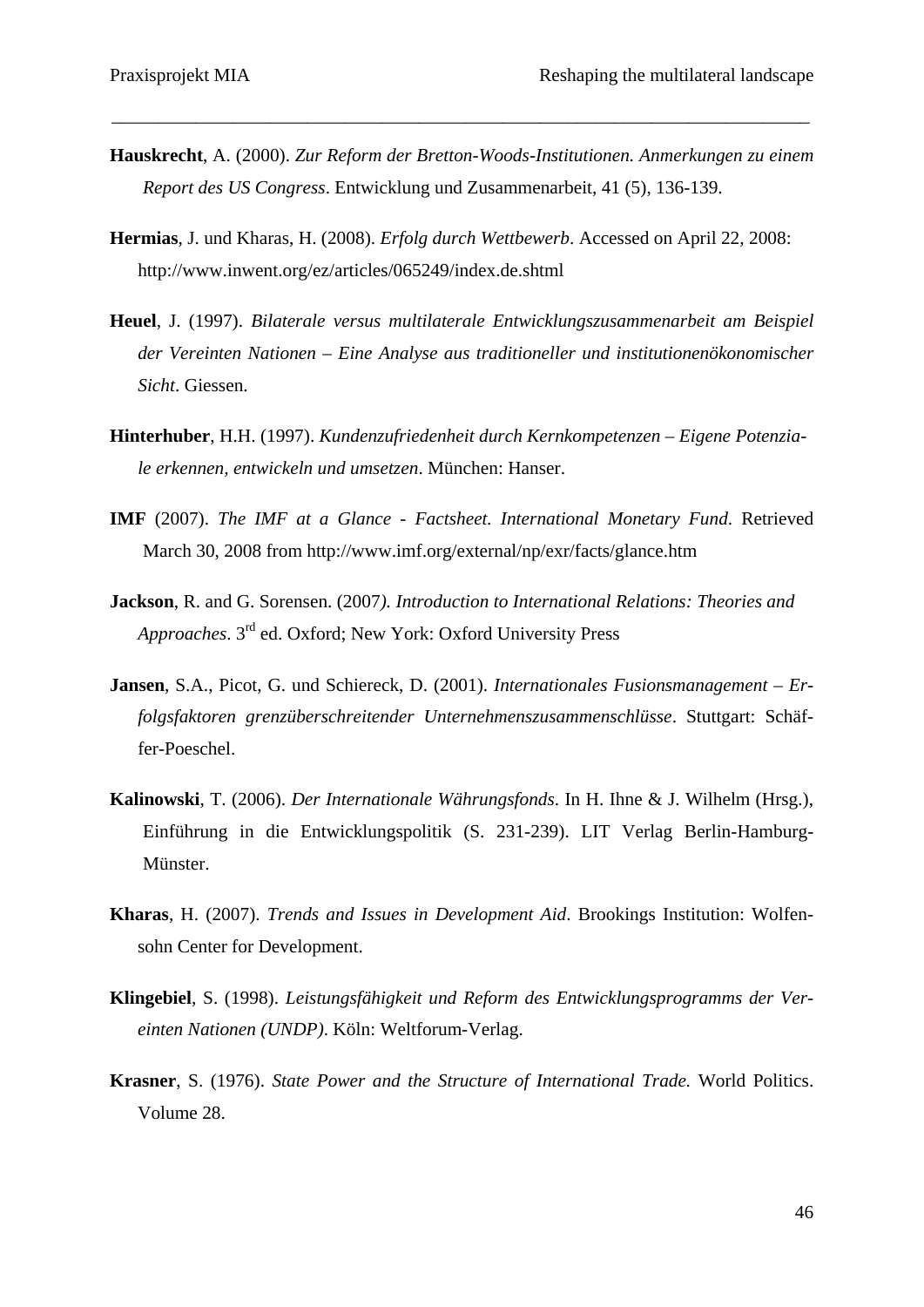**Malan**, P., Callaghan, M., Koch-Weser, C., McDonough, W., Indrawati, S., Okonjo, N. (2007). *Report of the External Review Committee on Bank-Fund Collaboration*. Washington.

- **Mavrotas**, G., & Reisen, H. (2007). *The Multilateral Development Finance Non-System: A Mapping of the Multilateral Development Finance System*. OECD Development Center.
- **Meltzer**, A. H. (2003). *What future for the IMF and the World Bank*. http://www.house.gov/jec/imf/07-18-03.pdf
- **Menocal**, A., Maxwell, S., & Rogerson, A. (2006). *The Future of Aid: User Perspectives on Reform of the International Aid System*. London: Overseas Development Institute.
- **Messner**, D. et al. (2005). Governance Reform of the Bretton Woods Institutions and the UN Development System. *Dialogue on Globalization*, May 2005, no. 18. Washington.
- **Mukherjee**, B, Burall, S., & Maxwell, S. (2007). *Reform of the International Aid Architecture: A Role for the Commonwealth*. Overseas Development Institute.
- **OECD** (2007). *Performance and Coherence in Multilateral Development Finance*. Informal Experts' Workshop – Summary Report. OECD Development Center.
- **O'Keefe**, J. (2007). *Aid From Consensus to Competition?* Brookings Institution Press.
- **Plamper**, H. (2004). Politische Voraussetzungen einer Fusion. In Huber, A., Jansen, S. A. & Plamper, H. (2004). *Public Merger – Strategien für Fusionen im öffentlichen Sektor*. Wiesbaden: Gabler, S. 41-48.
- **Scott**, A., Burall, S., Highton, N., & Wong, K. (2008). Assessing Multilateral Organisation Effectiveness. London: Overseas Development Institute. **Taylor**, P. (2003). *International Organization in the Age of Globalization*. London; New York: Continuum
- **Titelman**, G. (1996). *Random House Dictionary of Popular Proverbs and Sayings*. New York: Random House.
- **UNDP JPO Services.** (2006). *UNDP for beginners*. Accessed on March 12, 2008: http://www.sas.undp.org/documents/UNDP\_for\_beginners.pdf